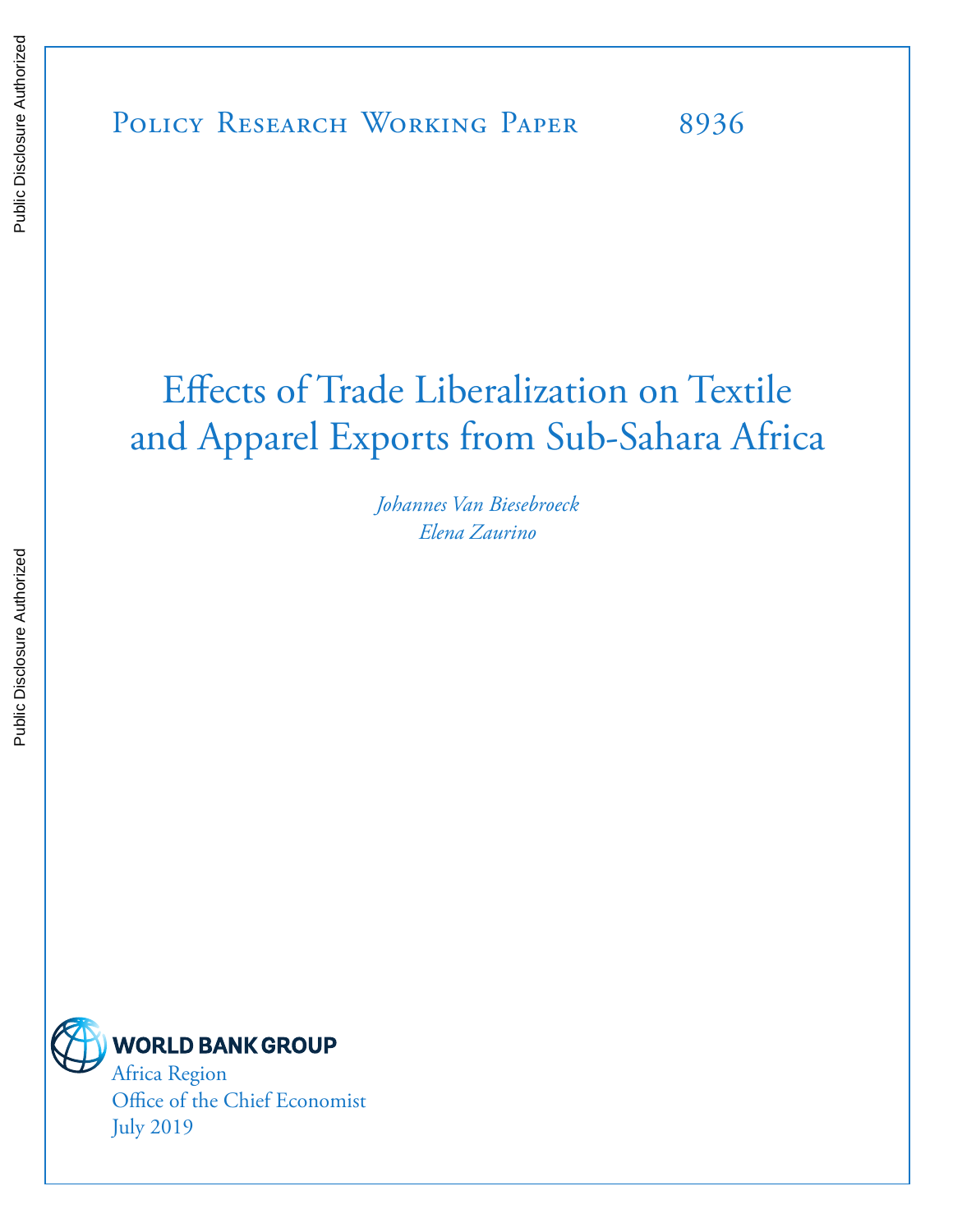# **Abstract**

This paper estimates the impact of market access liberalization in high-income countries on sub-Saharan African exports. The methodology exploits the large reduction in trade barriers that was induced by three unilateral trade liberalization initiatives: (1) the dismantling of the Multi-Fiber Arrangement, (2) the African Growth and Opportunity Act in the United States, and (3) the extension of EU trade preferences for developed countries through its Everythingbut-Arms program and the General System of Preferences. Using detailed product-level information at the 6-digit level of the Harmonized System and a triple-difference empirical

specification, the usual endogeneity-of-policy critique is flexibly controlled for. The results indicate strongly positive export effects, which are especially large for textile, apparel, and leather products, and tend to be realized fully within 5 years. Each percentage point reduction in import tariffs raises exports to the EU by 0.73 percent and to the United States by 0.30 percent; effects are two to three times as large for textiles. The presence of strong Chinese imports has ambiguous effects on countries' ability to take advantage of trade liberalization as the impact on the export effects to the EU and the United States show an opposite sign.

*The Policy Research Working Paper Series disseminates the findings of work in progress to encourage the exchange of ideas about development*  issues. An objective of the series is to get the findings out quickly, even if the presentations are less than fully polished. The papers carry the *names of the authors and should be cited accordingly. The findings, interpretations, and conclusions expressed in this paper are entirely those of the authors. They do not necessarily represent the views of the International Bank for Reconstruction and Development/World Bank and its affiliated organizations, or those of the Executive Directors of the World Bank or the governments they represent.*

This paper is a product of the Office of the Chief Economist, Africa Region, commissioned as part of the *'Industrialization for Jobs in Africa'* regional study. It is part of a larger effort by the World Bank to provide open access to its research and make a contribution to development policy discussions around the world. Policy Research Working Papers are also posted on the Web at http://www.worldbank.org/prwp. The authors may be contacted at jo.vanbiesebroeck@kuleuven.be.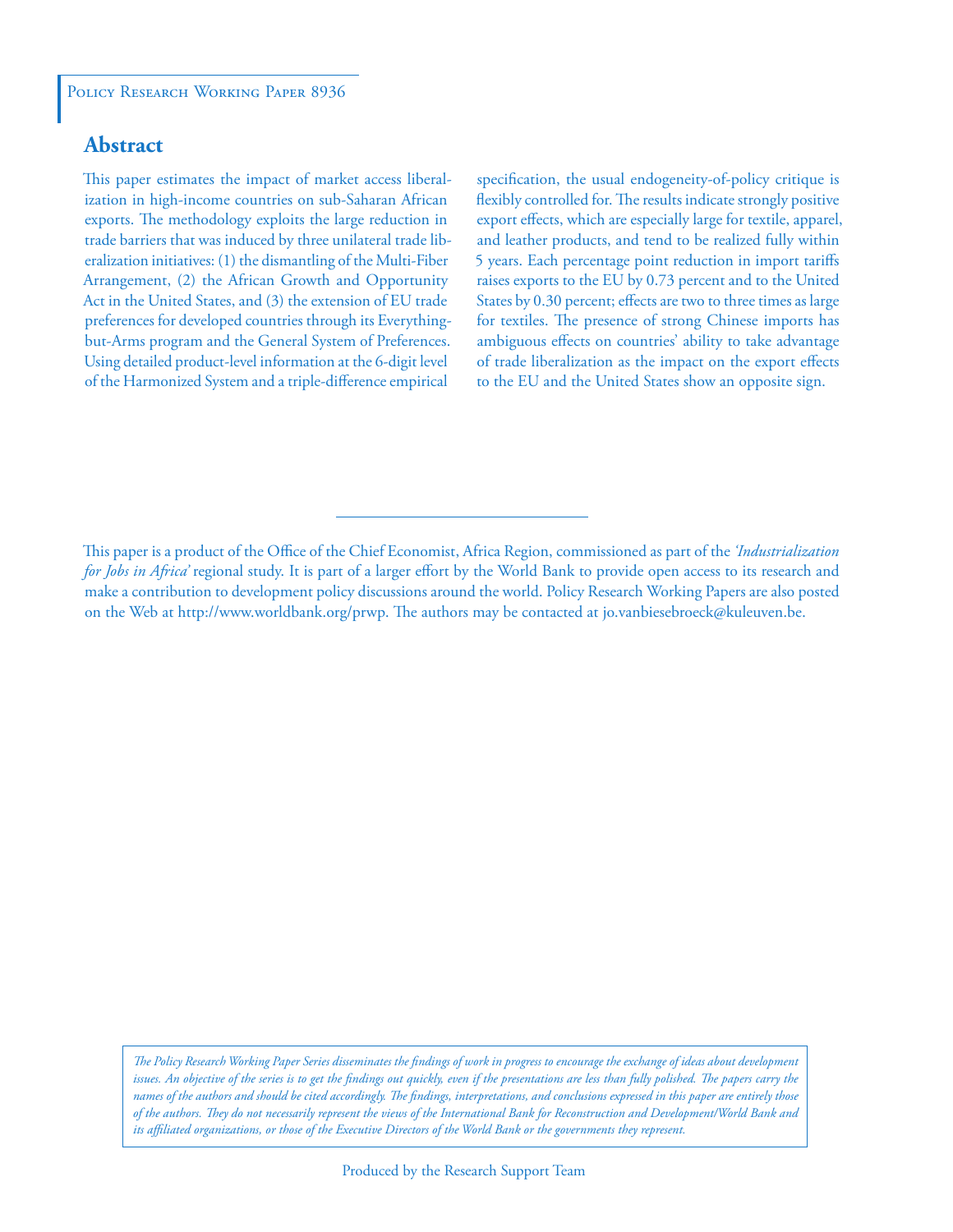# **Effects of trade liberalization on textile and apparel exports from sub-Sahara Africa**

Johannes Van Biesebroeck Elena Zaurino

Keywords: GVC, tariff, trade, exports, triple-difference JEL codes: N67, L67, F14, F13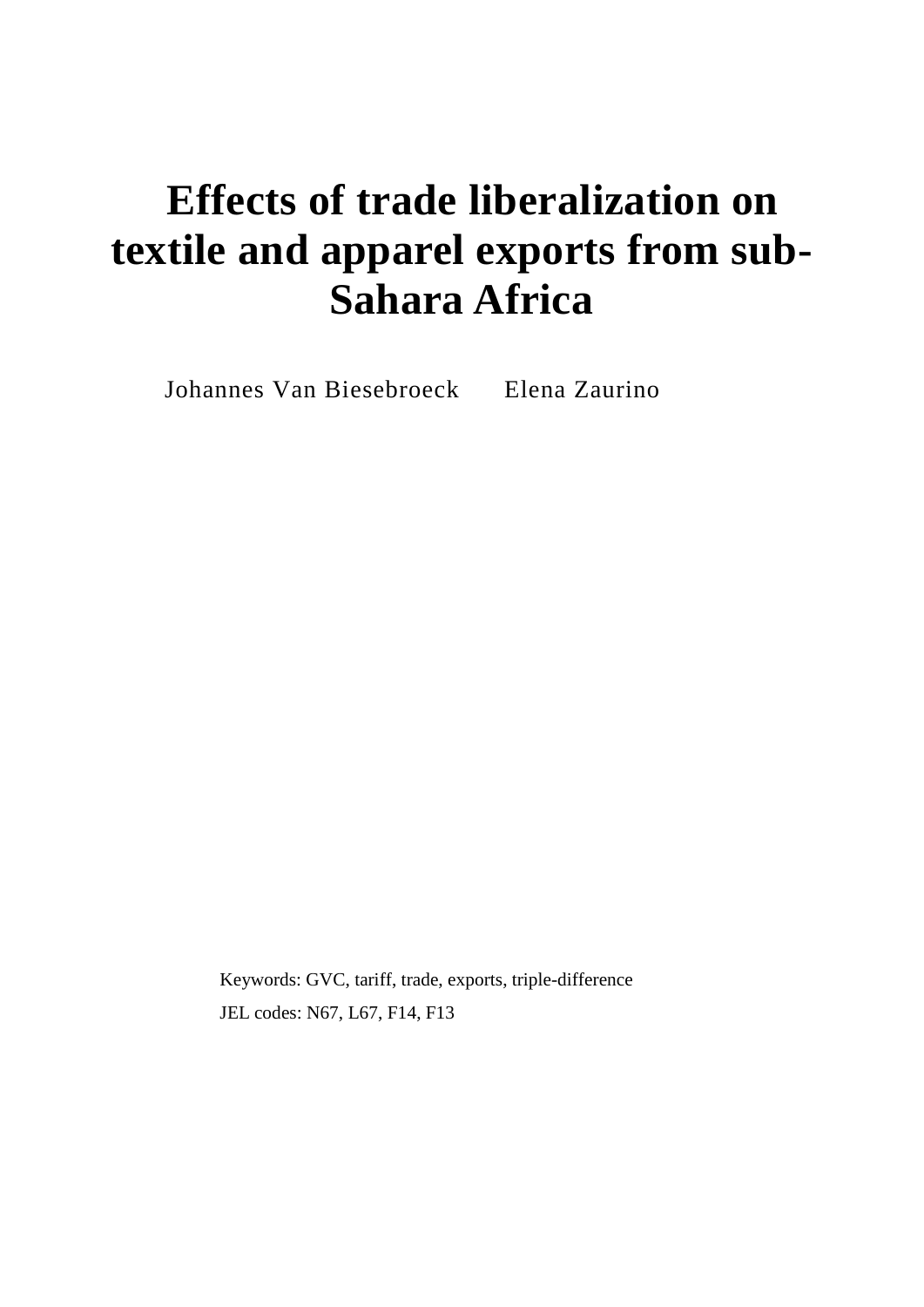# **1. Introduction**

Given today's sophisticated global production networks, it is quite challenging for firms from developing countries to integrate in global value chains (GVC). Product standards tend to be very high and firms need advanced logistical capabilities to interact with other links in these chains. Whittaker et al. (2010) emphasize that the policy support that is required along a variety of dimensions is likely to exceed the capabilities of all but the most effective governments. This is particular challenging when the objective is to boost manufacturing employment in economies in sub-Saharan Africa.

In terms of policy support that developed countries can provide, facilitating access for goods exported from developing countries to their own markets is one of the most straightforward policy propositions. We can ask, however, what the potential impact is of such a simple and isolated policy. Several constraints could limit the potential benefits, but we can lump them in two groups. On the one hand, room for growth might be limited because current exports already fill most of the import demand. On the other hand, African firms might face important domestic barriers that prevent them from taking advantage of export opportunities when they present themselves. Our analysis will address both of the these concerns.

Light manufacturing industries, especially labor-intensive production of textile and apparel products, are prime examples of the type of industries in which developing countries have a natural comparative advantage. Production initially can take place at home or in small workplaces, while more centralized and larger factories become important once firms export more and need to improve product quality. This is also an industry where many aspects of GVCs, including entry barriers faced by new producers, have been studied extensively. For example, Gereffi (1999) highlighted the unique function of lead buying firms in expanding production in developing countries.

Moreover, quality upgrading is a pervasive phenomenon in the textile industry as the number of sub-segments is vast. It provides exporters with incentives to upgrade their capabilities which can allow them to break into more profitable segments or to retain themselves a larger share of total value created in the chain. Extensive product differentiation also allows for the co-existence of firms of different levels of development in the same GVC. Finally, rules-of-origin restrictions that often accompany the preferential market access granted to some countries also play an important role in the organization of the sector and its uneven development around the world. In all, the textile sector is an ideal sector to study the potential for industrialization through GVC integration.

In the process of the industrial development of many countries that are now high or medium-high income, the textile sector has often provided an initiating role (Vogel 1991). This has been true for several countries that by now have moved beyond textiles and successfully export more sophisticated products. The potential for the textile industry to spur industrial development has been subdued for several decades. Under the Multi-Fiber Arrangement (MFA), import quotas in the markets of developing countries locked historical production shares in place. The abolishment of all quotas by 2005 has restored the industry's potential to jump-start industrialization. Right now, there is no product category where the least developed economies have a higher export share than in textile and apparel.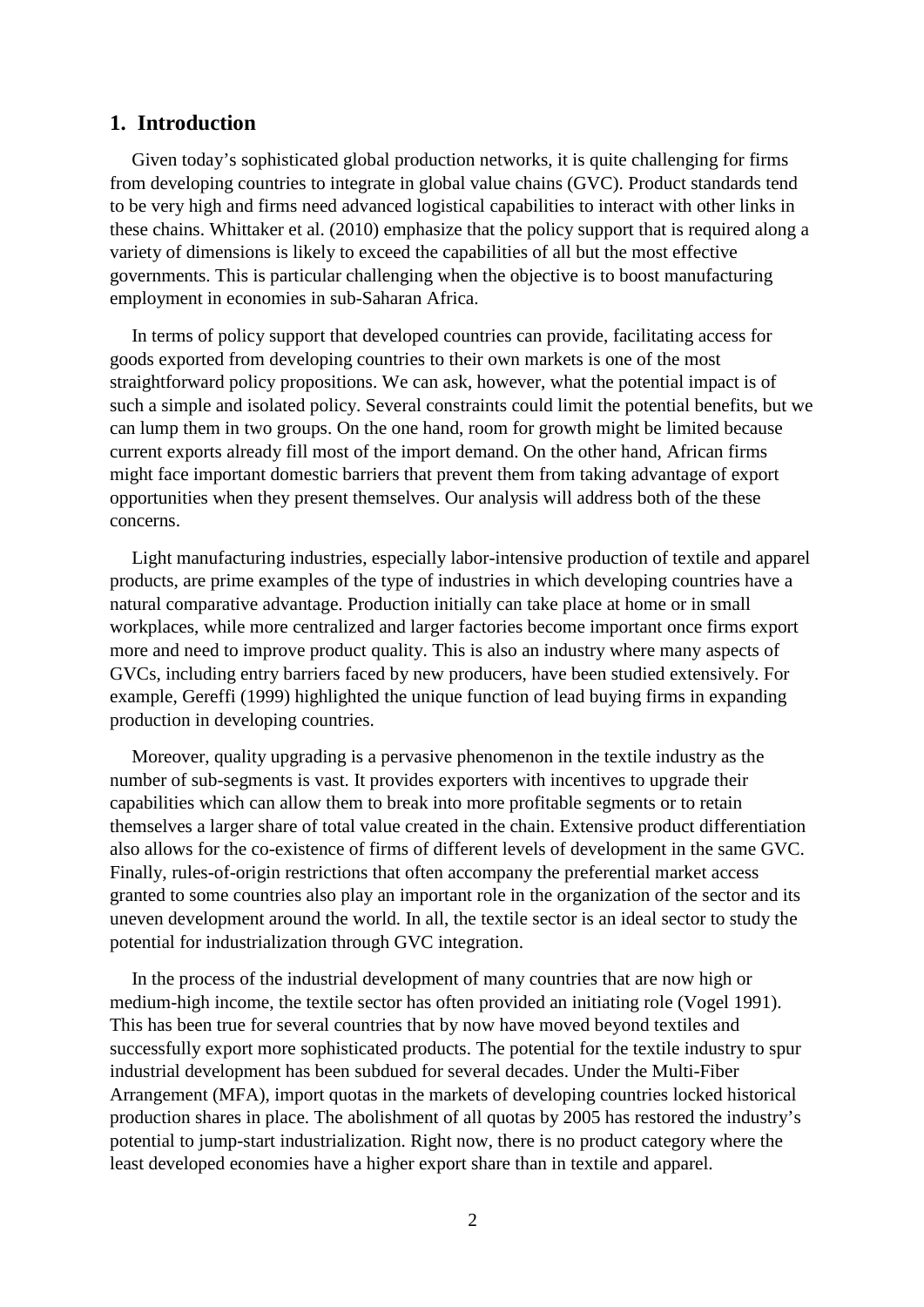In order to identify and quantify the magnitude of the causal effect of market access liberalization on exports, we need to observe exogenous variation in trade barriers. The apparel and textile sectors have undergone a particularly wide-ranging set of trade liberalizing reforms over the last two decades. In particular, we will exploit two unilateral initiatives that were implemented without requiring trade concessions from African countries and which can be considered exogenous policy changes from these countries' perspective. Since 2001, the EU has made its General System of Preferences (GSP) that confers unique market access advantages to poor countries a lot more generous. In particular, its Everything-but-Arms program eliminated virtually all tariffs and quotas for the least developed countries. In the United States, the African Growth and Opportunity Act (AGOA) that was passed in 2000 provides similar benefits specifically for African exporters. This initiative is especially generous (in relative terms) for apparel imports. The gradual relaxation of import quotas when the MFA was phased out under the Agreement of Textile and Clothing (ATC) made it possible for the two market access liberalizations to translate into much higher exports from African countries to these two developed markets.

An important benefit of exploiting these particular policy changes is that detailed information is observed on the liberalization process. Moreover, the trade liberalization was applied selectively on both the country and product dimension. Not all developing countries qualified for each scheme and eligible countries did not all benefit to the same extent or started benefitting at the same time. The same uneven liberalization occurred at the product level. As a result, we can rely on two alternative triple-difference estimation strategies that exploit the variation in policy changes across countries and products.

While reverse causation is not much of a concern in these cases, as policy changes were unilaterally initiated by the developed countries, our estimation strategy is particularly robust to the type of policy endogeneity concerns raised in Besley and Case (2000). Moreover, the inclusion of three sets of flexible interaction fixed effects—at the exporter-product, exporteryear, and product-year dimensions—makes sure that omitted variables and misattribution problems, as raised in Rodrik, Subramanian and Trebbi (2004), are properly dealt with. In all, it is an ideal setting to evaluate the effectiveness of a change in trade policy.

While the main objective is to quantify the potential for higher exports caused by improved market access, we additionally control for the rise of China. In the last decades, the globalization process has affected the economies of South and South-East Asia a lot more than in Africa. As a result, exports from those regions have boomed, also in the textile and apparel industries, and African firms increasingly compete directly with Asian producers (Kaplinsky and Morris, 2008). The fact that growing exports from Asia increases competition on the EU and US markets also targeted by African exporters, is already absorbed in the product-year interaction fixed effects that we include as controls. However, exports of the Asian countries, and in particular of China, to the African countries themselves have also increased. Because increased domestic imports might affect the local industry and firms' export incentives and ability, see for example Frazer (2008), we will incorporate Chinese imports to Africa explicitly in our estimation framework.

In sum, the contributions we make in this paper are four-fold. First, we illustrate that the potential for export-driven growth in the textile sectors of sub-Saharan Africa is substantial and relatively unexploited. Second, we propose two identification methods that can be used to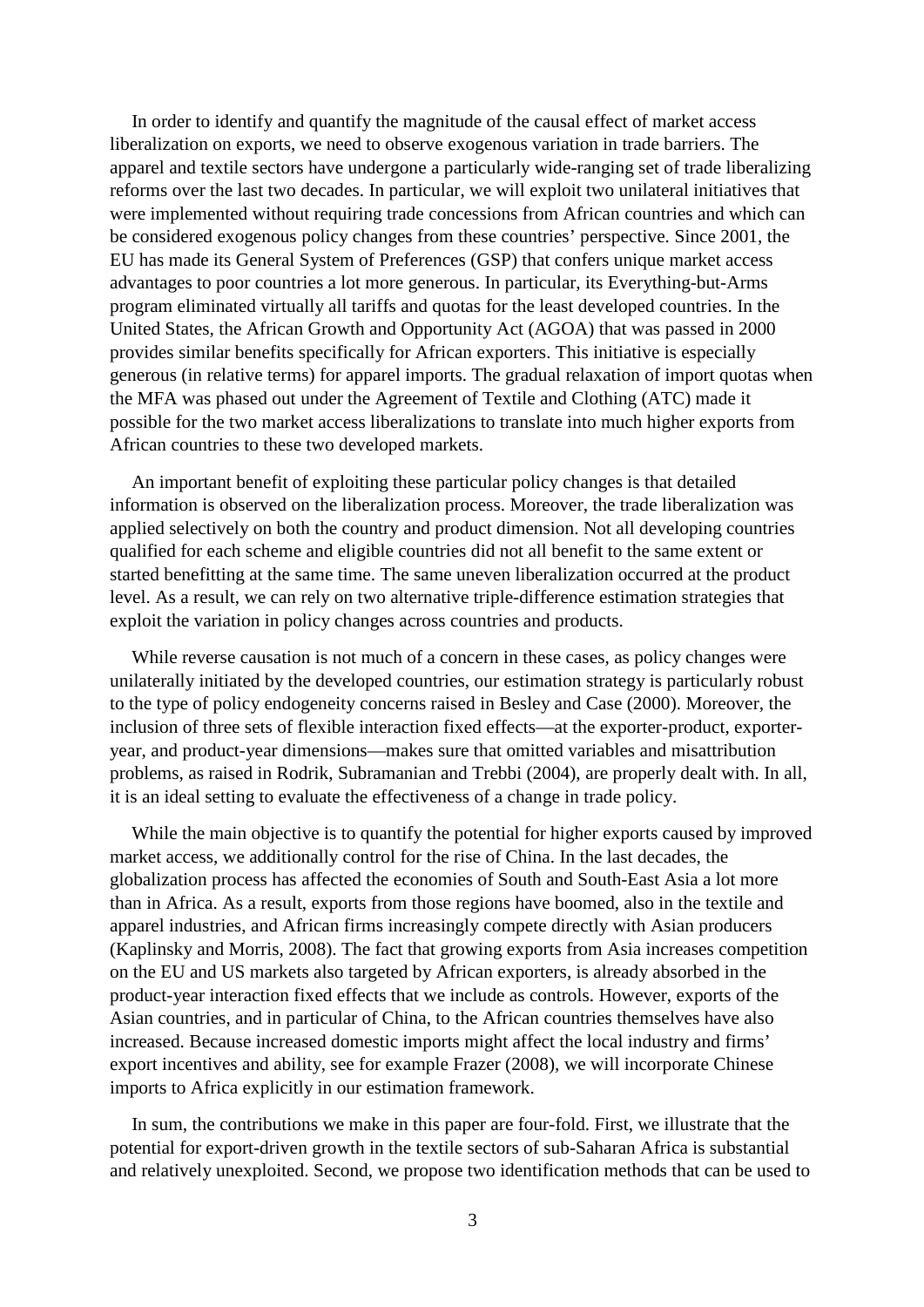identify the causal effect on exports in response to previous policy changes. Both methods have their own advantages and disadvantages and, hence, provide complementary evidence. Third, we exploit the relatively recent market access liberalization for African exports to the EU, through the expansion of the various GSP schemes, and to the United States, following the implementation of AGOA. Our estimates will quantify the magnitude of the export elasticity with respect to full or partial trade liberalization and the extent to which these elasticities vary across product categories. Fourth, we summarize the remaining market barriers for textile and apparel exports that African countries face on EU and US markets. Together with the estimated elasticities this will provide a sense of how much potential for output growth through further market access liberalization remains.

The remainder of the paper is organized as follows. In Section 2 we provide some supporting evidence on the initial industrialization potential of textiles and apparel exports and the relative performance of sub-Saharan Africa. In Section 3, we provide an overview of the two market access liberalization episodes that we exploit to estimate the potential export response. In Section 4 we describe our empirical framework and the logic behind the identification, followed by a description of the data in Section 5. In Section 6 we discuss the estimation results and in the concluding Section 7 we address a few caveats, and we draw implications for the remaining growth potential through the removal of remaining trade **barriers** 

# **2. Focus on textile and apparel industry**

One reason it is interesting to focus on the benefits of improved market access in textile and apparel is that the many aspects of the value chain of this industry has already been investigated through case studies. Starting with Gereffi (1999), many authors in the GVC literature have mapped the role of suppliers in developing countries in the global textile industry and the barriers they face to integration in the global production network. That work draws mostly on case studies and is supplemented by firm surveys in several countries.

The web site [www.globalvaluechains.org](http://www.globalvaluechains.org/) is a depository for work on GVCs and it contains 74 studies focusing specifically on African countries and 220 studies on the textile and apparel industries. Twelve studies are exactly at the intersection of textiles & apparel industry in Africa and there are three more studies that investigate the footwear & leather industries in Africa. The evidence in Gibbon (2003) illustrates how detailed information from specific industries in a few countries can supplement the type of cross-country evidence that we will present here.

A second reason for our interest in studying GVCs in textiles and apparel is that this industry is a common entry point into the global manufacturing industry for less developed countries (Vogel 1991). Developing countries often have a comparative advantage in laborintensive, light manufacturing of which textile is a prime example. This was true historically, but is still supported by current data. In [Figure 1,](#page-6-0) we show the average GDP per capita across all exporters for different product categories. Importantly, we use each country's export market share in global trade for the product category as weight. When most exports of a particular commodity originate from relatively poor countries, the product category will show a low average GDP per capita. This approach was used by Hausmann, Hwang and Rodrik (2007) to construct their widely-used PRODY measure of product quality.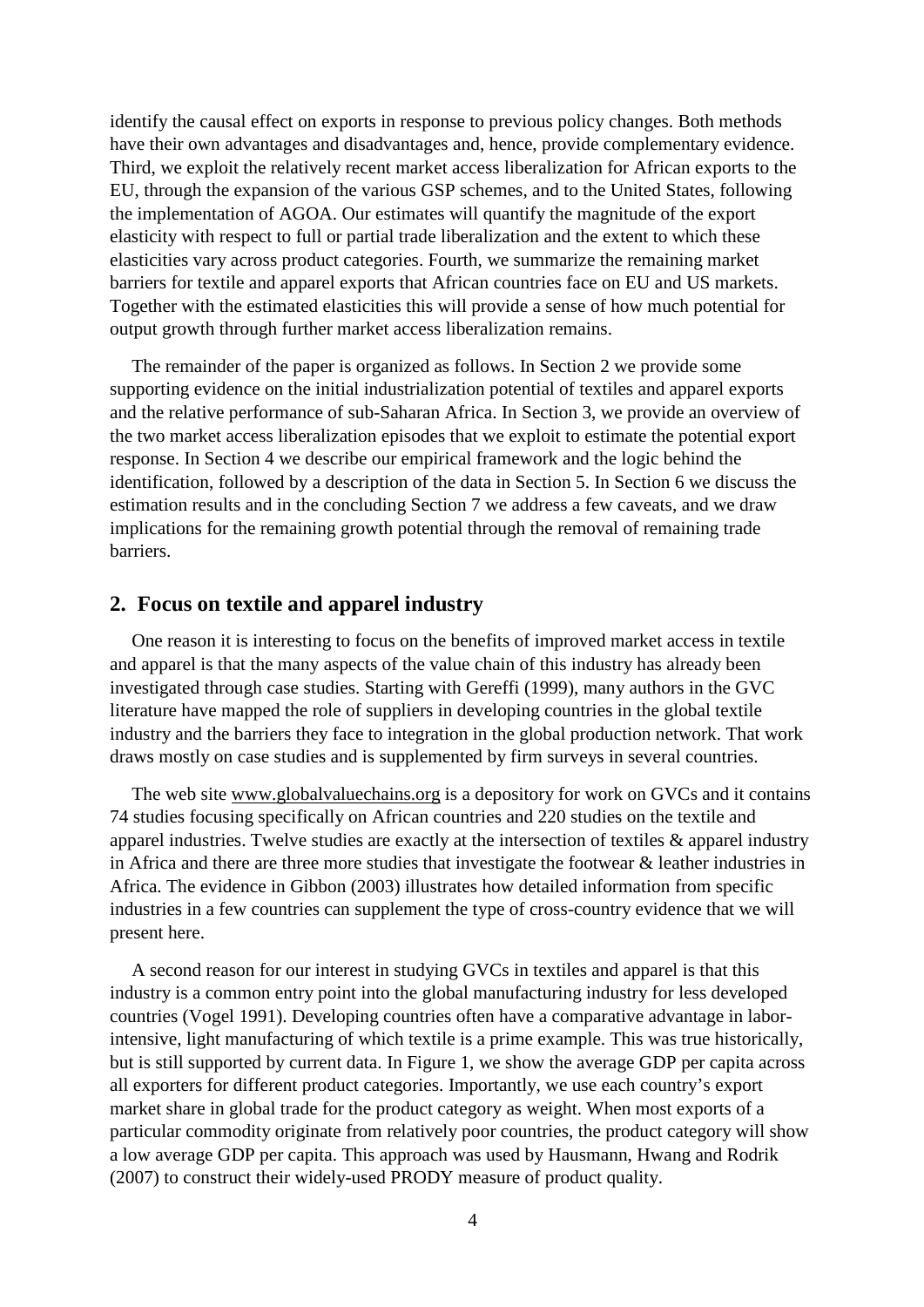<span id="page-6-0"></span>

#### **Figure 1: Average GDP/capita of exporters by product category (export share-weighted)**

Notes: Export share-weighted average GDP per capita across all (global) exporters in a product category. Values are in current USD.

The blue bars in [Figure 1](#page-6-0) show the average GDP per capita of exporters based on countrylevel GDP per capita and global export shares for 2000. The orange bars show the results from the same calculations for 2016. We selected a number of products from two broad categories, namely light manufacturing and metal-based industries, and ranked them by rising "quality". By separating the two groups, it becomes clear that the ranking of different products is stable over time. In only a single instance would products have reversed position between 2000 and 20[1](#page-6-1)6.<sup>1</sup>

The ordering of most industries is intuitive. Pharmaceutical products and optical equipment are exported mostly by highly developed countries. Plastics & rubber and machinery & equipment are intermediate. At the very bottom of the scale, on the far left in [Figure 1,](#page-6-0) sits apparel. The average apparel exporter hails from a country with a GDP per capita of less than 10,000 USD (in international PPP) in 2000. This is less than 40% of the income level for the country where the median exporter of pharmaceuticals or optical equipment is located. Moreover, the average income level of apparel producers increased the least between 2000 and 2016 of all products that we show. [2](#page-6-2) In 2016, apparel exports are still dominated by the poorest countries and the income gap with countries exporting pharmaceuticals has grown to a 1-to-4 difference. We calculated this average GDP per capita for a large set of products, more than could be shown in [Figure 1,](#page-6-0) and apparel was at the very bottom of the entire range. Even agricultural products and animal exports tend to come from slightly wealthier countries.

<span id="page-6-1"></span><sup>&</sup>lt;sup>1</sup> In 2016, countries exporting machinery & equipment tend to have a slightly lower GDP per capita than countries exporting metal inputs, "iron, steel, copper, & aluminium". In 2000 that was not the case.

<span id="page-6-2"></span><sup>&</sup>lt;sup>2</sup> Of course, this does not necessarily imply that countries exporting apparel see low income growth as the set of countries that are important apparel exporters changes over time.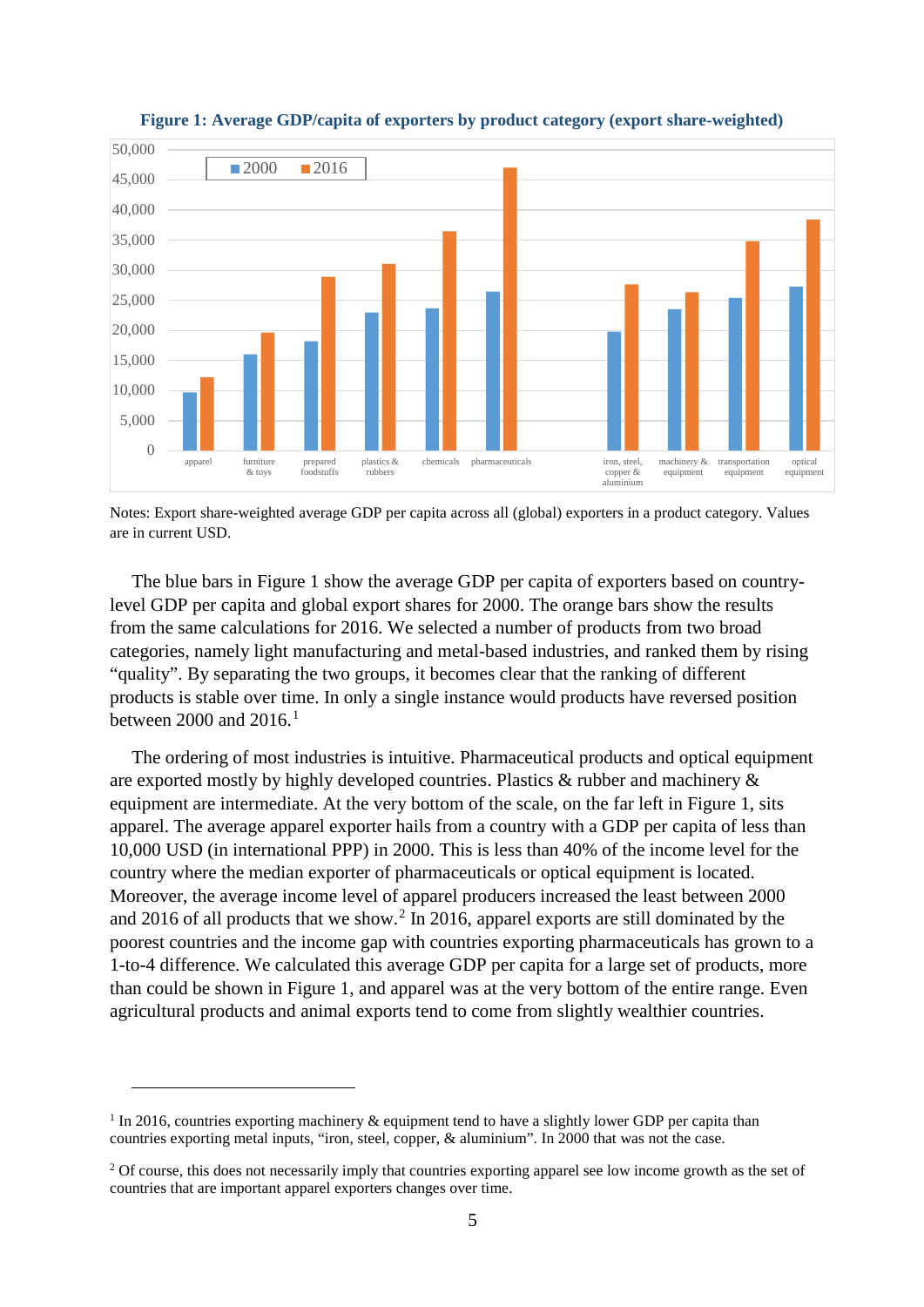Many countries that started their industrialization process as exporters of textile and apparel products, subsequently diversified into different sectors that offered more development potential. Over time, as they overcame transaction costs to serve international markets and as the capabilities of domestic firms deepened, countries tend to transition and gradually specialize in more sophisticated sectors. This upgrading patterns has many dimensions, as discussed in Van Assche and Van Biesebroeck (2018). Industrial upgrading, moving activities from less to more sophisticated industries, is one such aspect and there is weak evidence that it coincides with functional upgrading, meaning that domestic firms become responsible for a broader range of activities.

In [Figure 2](#page-7-0) we show the evolution of textile exports for four countries that have already completed more of a development trajectory than any country in sub-Saharan Africa. In each case we see textile exports accelerating sharply, but after some years export growth tailors off. At that point these countries started to experience export success in products where they are able to capture more value added domestically.

In the case of Mexico, the growth in textile exports after the NAFTA agreement came into effect in 1994 was extremely fast. But Mexican textile exports declined quickly once its firms started to integrate in the North American production structure performing activities where timely delivery of inputs was highly valuable, as in the automotive industry (Sturgeon, Van Biesebroeck and Gereffi, 2008). Similarly, textile exports from Malaysia grew by 150% between 1988 and 1996, but subsequently its manufacturing sector shifted focus to production of electronic equipment. Growth in textile exports from Turkey and China was also very rapid, but only took off as quotas were relaxed in the gradual elimination of the MFA, mostly between 2001 and 2005. Subsequently, their manufacturing sectors also oriented away from textiles and by 2012 growth in textile exports also stalled for these countries.

<span id="page-7-0"></span>

**Figure 2: Evolution of total exports of textiles and apparel (first year = 100)**

Source: Calculations based on data from UN Comtrade. Nominal export growth rate in current USD. All indices are normalized at 100 in the first year shown. Values for the first three countries are shown on the left scale and for China on the right scale.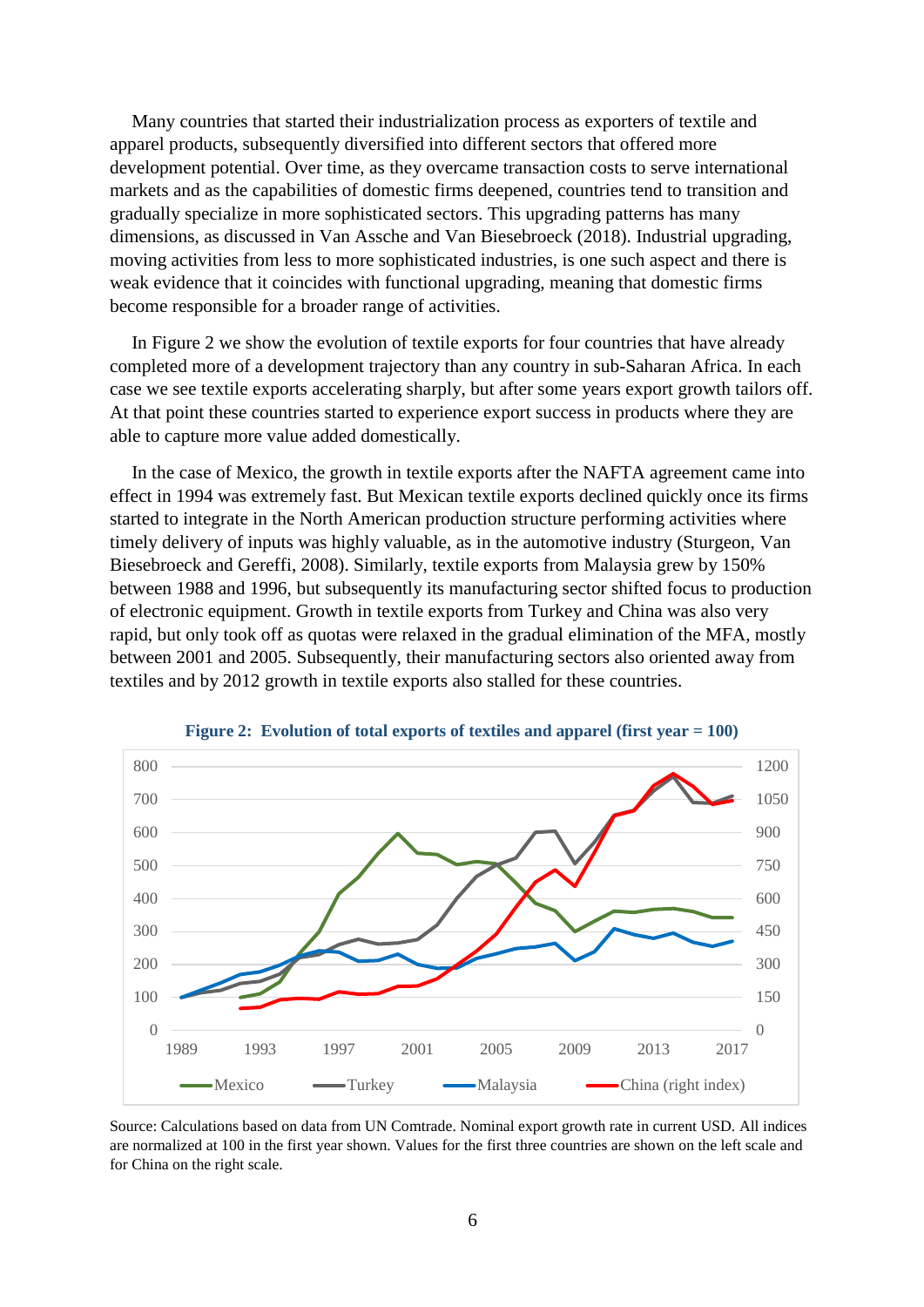As long as quotas existed under the MFA, poor developing countries were limited in their ability to use textile exports as a means to jumpstart the development of their light manufacturing sector. Import quotas for textiles and apparel in developed markets were based on historical export volumes and were only increased gradually as a country achieved export success. This constraint was relaxed when quotas were gradually abolished over a transition period. The entire quota system was abolished by 2005.

The more recent experience of the Bangladeshi textile sector highlights the rapid growth in exports that is currently possible, now that historical quota constraints are no longer an issue. In [Figure 3](#page-8-0) we show the country's experience with exports of t-shirts which was a particular success story. It took eight years, from 1995 to 2003, for Bangladesh approximately double its exports from 289 million USD to 661 million USD.<sup>[3](#page-8-1)</sup> Over a similar time span, from 2003 to 2009, but simultaneously with the total elimination of the MFA quota system, its exports quadrupled to 2.8 billion USD. By a mere five years later, its exports had almost doubled again and total t-shirt exports stood at 5.4 billion USD in 2014.

Over this time period, the share of Bangladeshi exports of t-shirts grew from 1% of global trade to 14% (orange line). Given that there are natural limits to this share, as industries in different countries specialize in different market segments defined by quality, material, and fashion cycles, it is not surprising that its market share levelled off towards the end. Equally important, as shown by the dark blue line in [Figure 3,](#page-8-0) is that the fraction that t-shirts represent in Bangladeshi total exports peaked already in 2008 and started to decline gradually. Given that t-shirt exports kept increasing, it implies that exports from other industries must have been rising even more rapidly. This example nicely illustrates what is possible in terms of export growth and subsequent industrial upgrading if market access is liberalized.

<span id="page-8-0"></span>

**Figure 3: Exports of T-shirts from Bangladesh**

Note: Total exports on the left scale is measured in nominal values (current USD, billions). Both fraction on the right scale are calculated from nominal values (current USD) within the year.

<span id="page-8-1"></span><sup>&</sup>lt;sup>3</sup> This growth rate probably even overstates the real growth somewhat as the statistics refer to nominal values.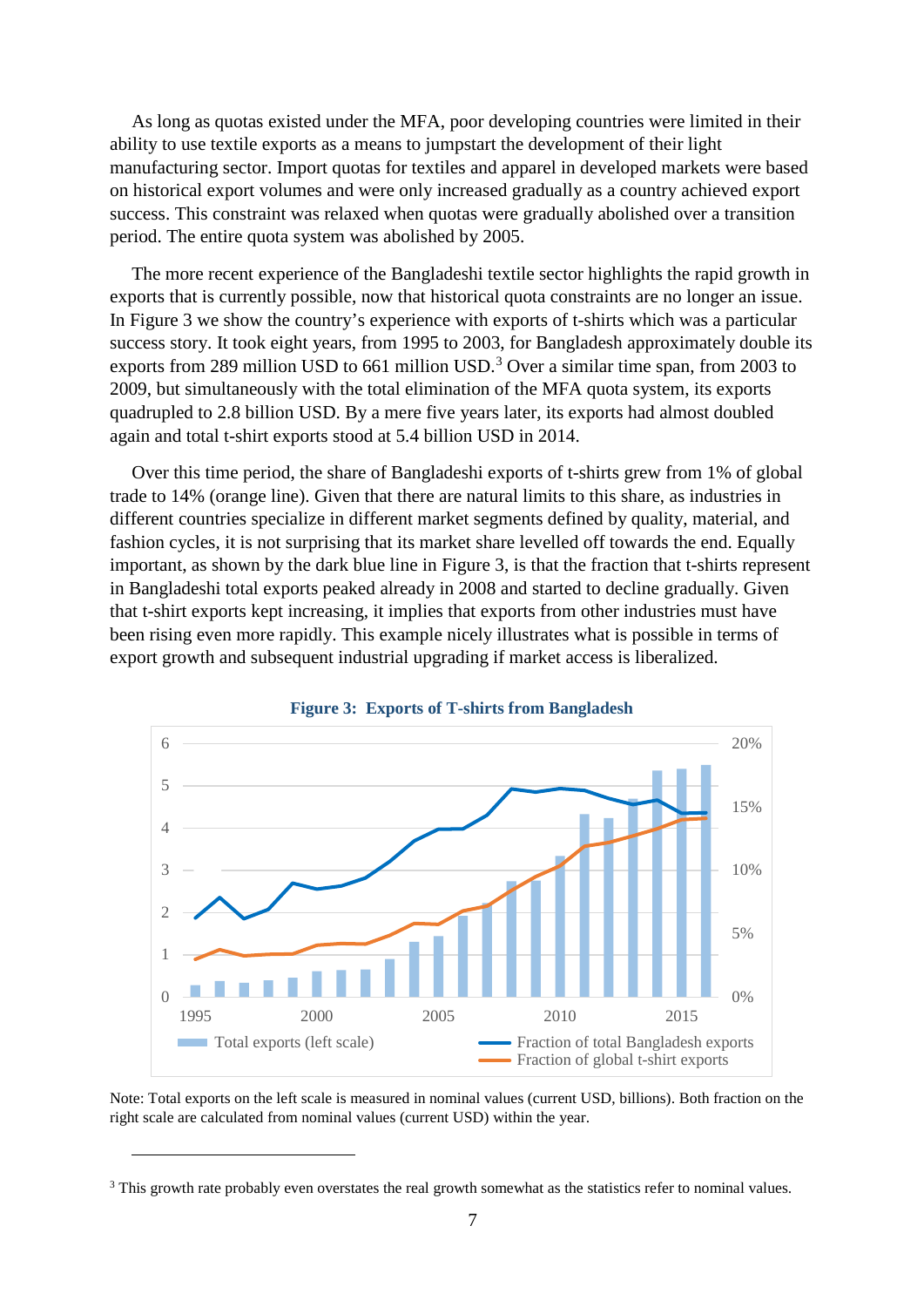The evolutions in [Figure 4](#page-9-0) for the entire textile industry and for apparel in particular, show that the experience of Bangladesh is mirrored in the overall export success of China and the entire South Asian region, but does not extend to sub-Saharan Africa. The graph shows a lot of lines, but the most important feature is they are trending up for China (in blue) and for South Asia (in green), but not for sub-Saharan Africa (in orange).

The share of global exports in textiles—summing over five segments of the textile industry[4](#page-9-1) —for sub-Saharan Africa was only 1% in 1995. This fraction rose slightly to 1.2% by 2004, but subsequently it declined and the region ended the sample period in 2016 with a share of global textile exports of only 0.7%. The evolution was markedly different for China and South Asia (India+) which both saw their exports almost double as a share of global trade in this sector (shown on the right scale). As these two regions developed their textile sectors, they took away market share from more advanced countries, which in turn specialized in more advanced products than textiles. The combined market share of China and South Asia in textile exports grew from 27% to 45% over two decades.

It is not the case that this export increase in China and South Asia was merely a by-product of these regions' rapid development over this period. Textile imports also increased, but that growth rate was much more subdued. As a result, their net trade balance in the textile sector evolved very favourably, at least from the perspective of boosting local industrialization. In China, it grew from a surplus of  $+9\%$  in 1996 to a surplus of  $+28\%$  in 2016. In South Asia, the net trade surplus doubled from +4% to +8% over the same 20-year period.



<span id="page-9-0"></span>

Note: All fractions and growth rates are calculated from nominal values in current USD. Total exports sum over five product categories in the textile industry and is expressed as a fraction of global trade. The trade balance subtracts total imports from exports. The apparel balance shows net exports limited to apparel products (the

<span id="page-9-1"></span><sup>4</sup> The five segments of the textile industry: agri-inputs, textile equipment, textile, apparel, leather & footwear.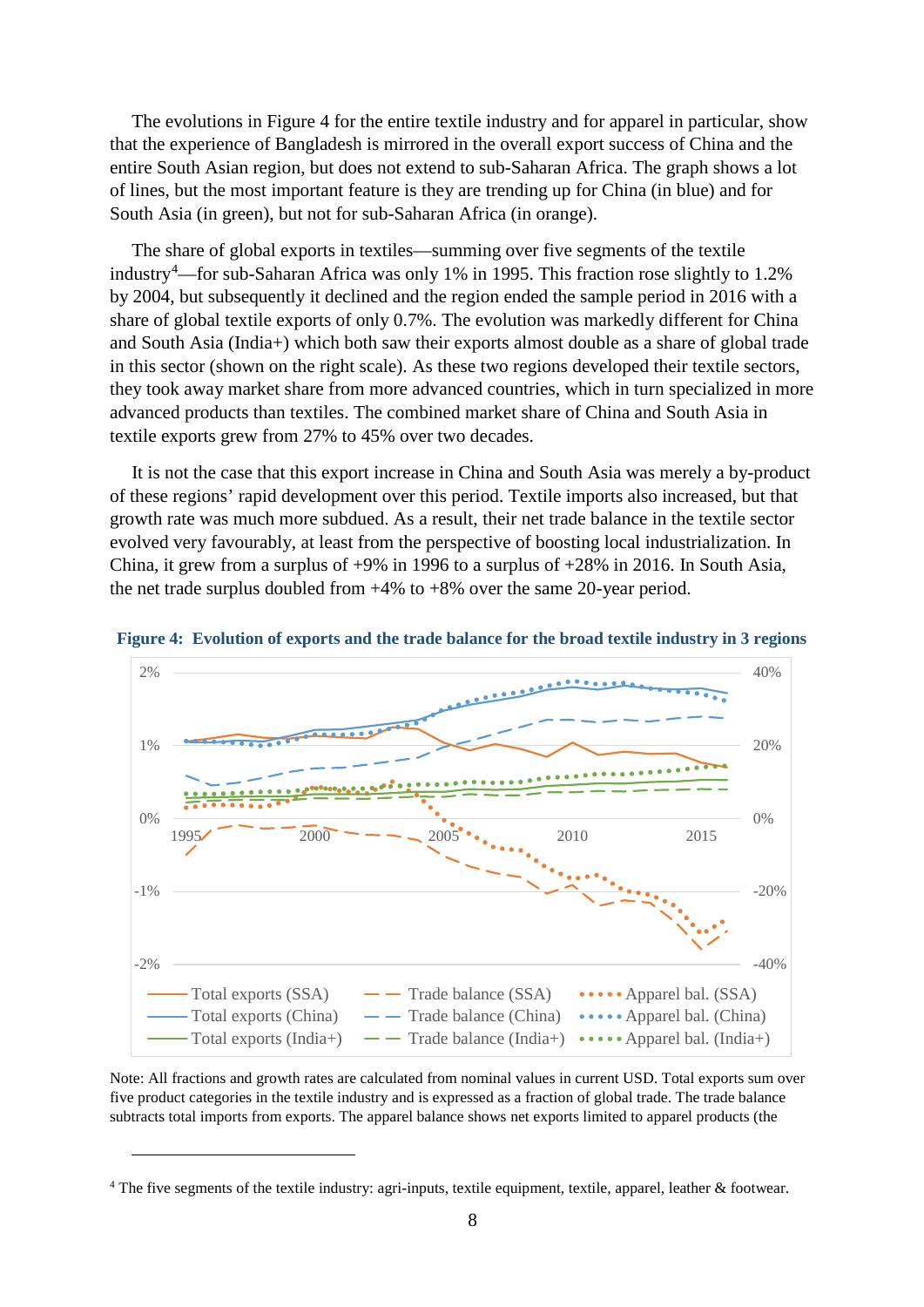largest category in the broader textile sector). The three regions are sub-Saharan Africa (SSA), for which statistics are shown on the left scale, China (including Hong Kong and Macau), and South Asia (India+), which comprises India, Pakistan, Bangladesh, and Sri Lanka.

While both of these evolutions are already highly positive, we should emphasize that they happened in the context of rapidly rising world trade in textile products. The absolute growth of textile exports in these countries is even more rapid than the statistics in [Figure 4](#page-9-0) suggest, given that the increase in their market share is calculated on a rising total trade. Over all five textile industries that we combined in the total, global exports grew by 115% over the sample period, or 3.7% cumulatively per year.

Global export growth was particularly rapid for the most labor intensive category of apparel products. Global apparel trade grew by 165%, or 4.8% per year. The dotted lines in [Figure 4](#page-9-0) highlight that the two rapidly developing regions performed particularly strongly for apparel exports. Especially for South Asia, the lesser developed of the two regions, net exports of apparel grew very fast and the region attained a positive balance of +14%, expressed as a share of global apparel trade.

For the sub-Saharan region, apparel exports evolved somewhat more positively than in the other product categories, but the difference is not huge. Between 1995 and 2003, apparel exported from Africa captured a higher share of global trade and the region recorded a net trade balance that rose from  $+0.1\%$  to  $+0.5\%$  of global apparel trade. However, in the next 13 years, apparel exports from sub-Saharan Africa did not keep pace with apparel imports and by 2016 the trade deficit was similar as for the broad textile sector.

# **3. Overview of three trade liberalization episodes**

#### **3.1 The African Growth and Opportunity Act**

 $\overline{a}$ 

To estimate the responsiveness of African exports to market access liberalization, we exploit two policy changes. The first one is the African Growth and Opportunity Act (AGOA) which was passed by the United States in 2000. It unilaterally granted duty-free and tariff-free access to the U.S. market to the majority of sub-Saharan African countries.<sup>[5](#page-10-0)</sup> When the Act was first implemented on October 2, 2000, it applied to 34 countries. By January 2, 2008, eight more countries had been added to the list, often after government stability was achieved, such as in Sierra Leone. Four countries, the Central African Republic, Eritrea, Côte d'Ivoire, and Mauritania have been removed from AGOA as a result of failures regarding political or democratic freedoms, but all returned to the list of eligible countries by the end of 2017.<sup>[6](#page-10-1)</sup>

<span id="page-10-0"></span><sup>5</sup> The main criteria for AGOA eligibility relate to a basic level of political and democratic freedom within the country.

<span id="page-10-1"></span><sup>6</sup> The Central African Republic (January 1, 2004) and Mauritania (January 1, 2007) were both removed after coups. While Mauritania re-joined on December 23, 2009, the Central African Republic only did so on December 15, 2016. Eritrea (January 1, 2004) was removed after failing to implement elections and democratic reforms and re-acquired eligibility on December 15, 2016. Côte d'Ivoire (January 1, 2005) was removed after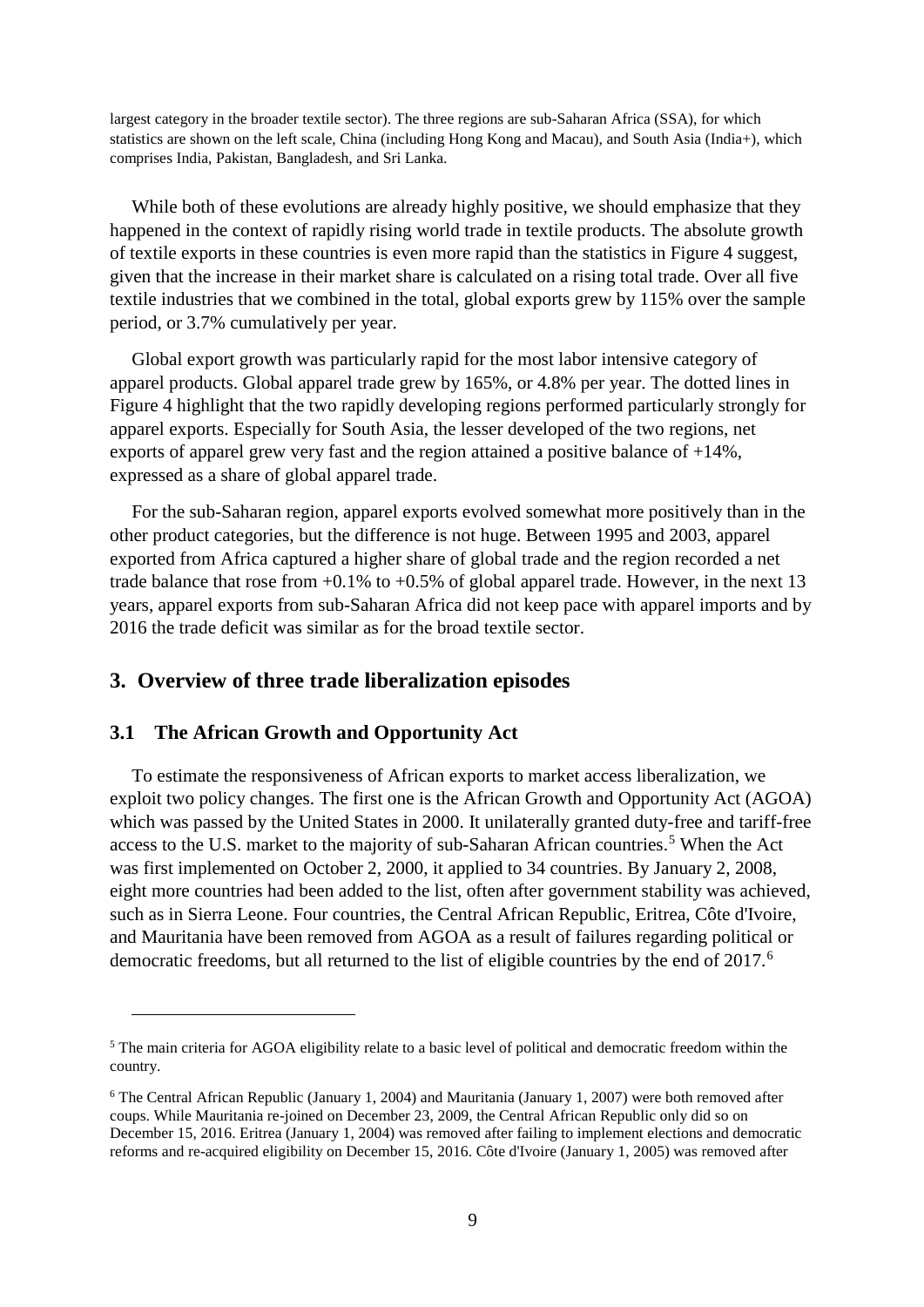The US trade concessions were uniform across all countries eligible for AGOA, but differed for apparel and non-apparel items. For non-apparel, approximately 1,800 items were added to the list of products with zero import duty under the existing Generalized System of Preferences (GSP). As a result, for AGOA countries the number of goods on the US GSP list expanded from 4,600 to more than 6,400 items, defined using the 8-digit HS (Harmonized System) product classification . We will refer to these newly added items as GSP products, for brevity.[7](#page-11-0) As soon as a country is declared AGOA eligible, it can export any of these items duty-free to the United States.

For apparel, duty-free access to the US market for exports of an African country is not automatic when AGOA-eligibility is granted. Countries needed to be specifically declared to be eligible for the 'apparel provision'; the first ones were Kenya and Mauritius on January 18, 2001, three months after most countries were admitted to AGOA proper. Countries have been 'admitted' to the apparel provision at various times over the subsequent years. The apparel provision allows for duty-free and, importantly, also quota-free access to the US market for most apparel products, provided that the fabric (or yarn or thread) comes either from the Unites States or from an AGOA country. While the country-level quotas have been removed, a regional (AGOA) quota remains for apparel that was initially set at 1.5% of U.S. imports, but was increased to 3.5% over an 8 year period. These caps were doubled under a set of amendments, called AGOA II, and the new set of caps have not proved binding.

In addition to the governance provisions required for general admission to AGOA, countries seeking access to the apparel provision must prove that they have an effective visa system to verify and enforce the source of the fabric or yarn used in apparel production. Once countries qualify for the apparel provision, they can also be considered for the 'special rule' for apparel. This was designed for 'lesser developed' AGOA countries, and allows them to source their fabric or yarn from anywhere in the world.<sup>[8](#page-11-1)</sup>

While the set of products that benefitted from the trade liberalization (eligible products) was uniform across eligible countries, it was not comprehensive. AGOA applied selectively to both countries and products, but not to all countries, nor to all products. This feature allows us to estimate the effects of the Act on export performance very flexibly using a triple difference-in-differences approach that is discussed in greater detail below. The results we present extend the estimates of Frazer and Van Biesebroeck (2010) to the more recent period. We also use a second identification strategy to verify the robustness of the earlier estimates.

Gibbon (2003) confirms the significant supply response found in Frazer and Van Biesebroeck (2010), for the clothing sector in particular. He emphasizes, however, that not all

failing to implement a peace plan and re-entered in October 2011. As of December 22, 2017, the following countries were still excluded from AGOA: Zimbabwe, Somalia, Sudan, South Sudan, the DRC, Equatorial Guinea, Mayotte and Togo.

<span id="page-11-0"></span><sup>7</sup> Note, however, that there are an additional 4,600 products on the GSP list for which nothing changed after 2000. In our estimation strategy, the inclusion of both country-product and product-year interaction fixed effects implies that products already on the GSP list (for which market access did not change) will not contribute to the estimation of the export elasticity of interest.

<span id="page-11-1"></span><sup>&</sup>lt;sup>8</sup> In practice, this is defined as having a per capita GNP below \$1500 in 1998, as measured by the World Bank. During our sample period, South Africa was the only country ever eligible for the apparel provision that did not qualify for the special rule (either by rule or exception granted).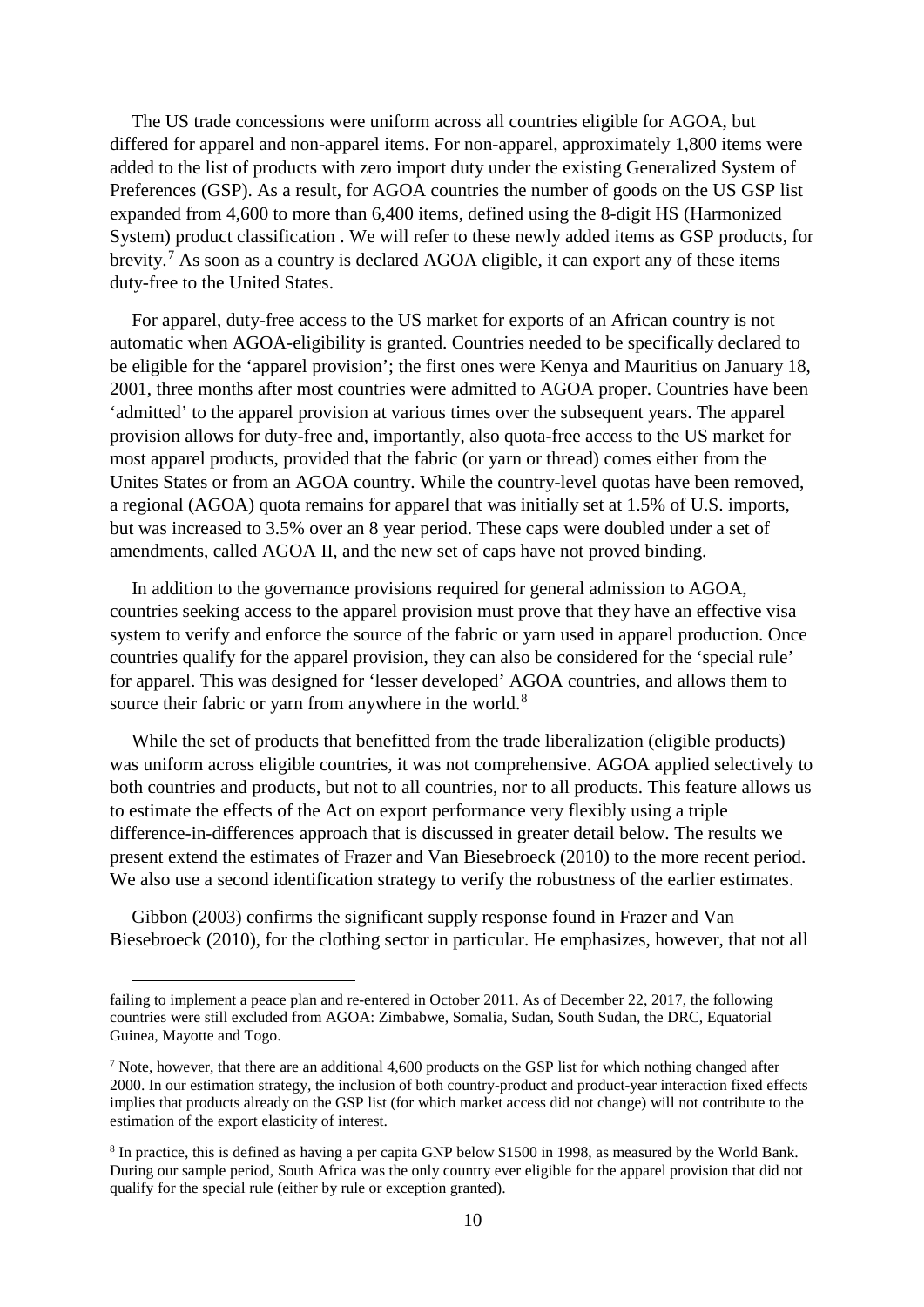enterprises benefited to the same extent. Far-Eastern owned enterprises, i.e. not locally owned ones, are responsible for the bulk of the supply increase. An even more in-depth study of the impact of AGOA on the clothing manufacturing sector in Kenya, in Phelps, Stillwell and Wanjiru (2009), provides evidence of strong direct employment effects, but weak indirect development effects. A segment of the local industry has developed that takes advantage of preferential US market access, but is dominated by MNEs. Backward integration between these successful exporters and the rest of the local economy is very limited.

Rotunno, Vézina and Wang (2013) argue that some of the success of AGOA in raising African exports to the United States was linked to the imposition of import barriers in the United States for China imports after the MFA ended. They provide suggestive evidence that some African exports merely represent transshipments of Chinese exports to Africa, with some firms exploit AGOA countries as export platforms to take advantage of quota exemptions. Naturally, this type of activity is not durable and contributes little to local development. They estimate that it accounts for one fifth of the increase in African exports.

# **3.2 The EU's Everything but Arms and Generalized System of Preferences programs**

The second market access liberalization that we exploit is the expansion of preferential access to the EU market for developing countries under the GSP. Non-reciprocal preferential access via the GSP has been granted by the EU to most developing countries since 1973. Its objective is to encourage exports from beneficiary countries by providing their exporters with a competitive advantage *vis-a-vis* exports from other countries, and thereby stimulating economic activity in those beneficiary countries.

Today, the EU's GSP includes the GSP General Arrangement, the GSP+, a special incentive scheme for sustainable development and good governance designed for vulnerable countries, and the *Everything But Arms* (EBA) scheme, which allows all exports except arms and ammunition from the group of Least Developed Countries (LDCs) completely duty-free access to the EU market. Full details on the history and scope of the GSP are provided in the Appendix. The most important features that determine the generosity of the three schemes are as follows: [9](#page-12-0)

#### 1. The GSP General Arrangement

This is the standard scheme in the GSP program. With the introduction of the new GSP scheme in 2005, its product coverage was increased from 6,900 to 7,200 tariff lines, mostly in the agricultural and fishery sectors, maintaining existing preference margins, i.e. tariff reductions relative to Most-Favorite Nation (MFN) rates. Of the total 10,300 tariff lines in the EU's Common Customs Tariff, roughly 2,100 products have an MFN duty rate of zero and tariff preferences are not relevant for these. Of the remaining 8,200 products, GSP covers approximately 7,000, of which about 3,300 are classified as non-sensitive and 3,700 as

<span id="page-12-0"></span><sup>9</sup> This description draws on Thelle et al. (2005).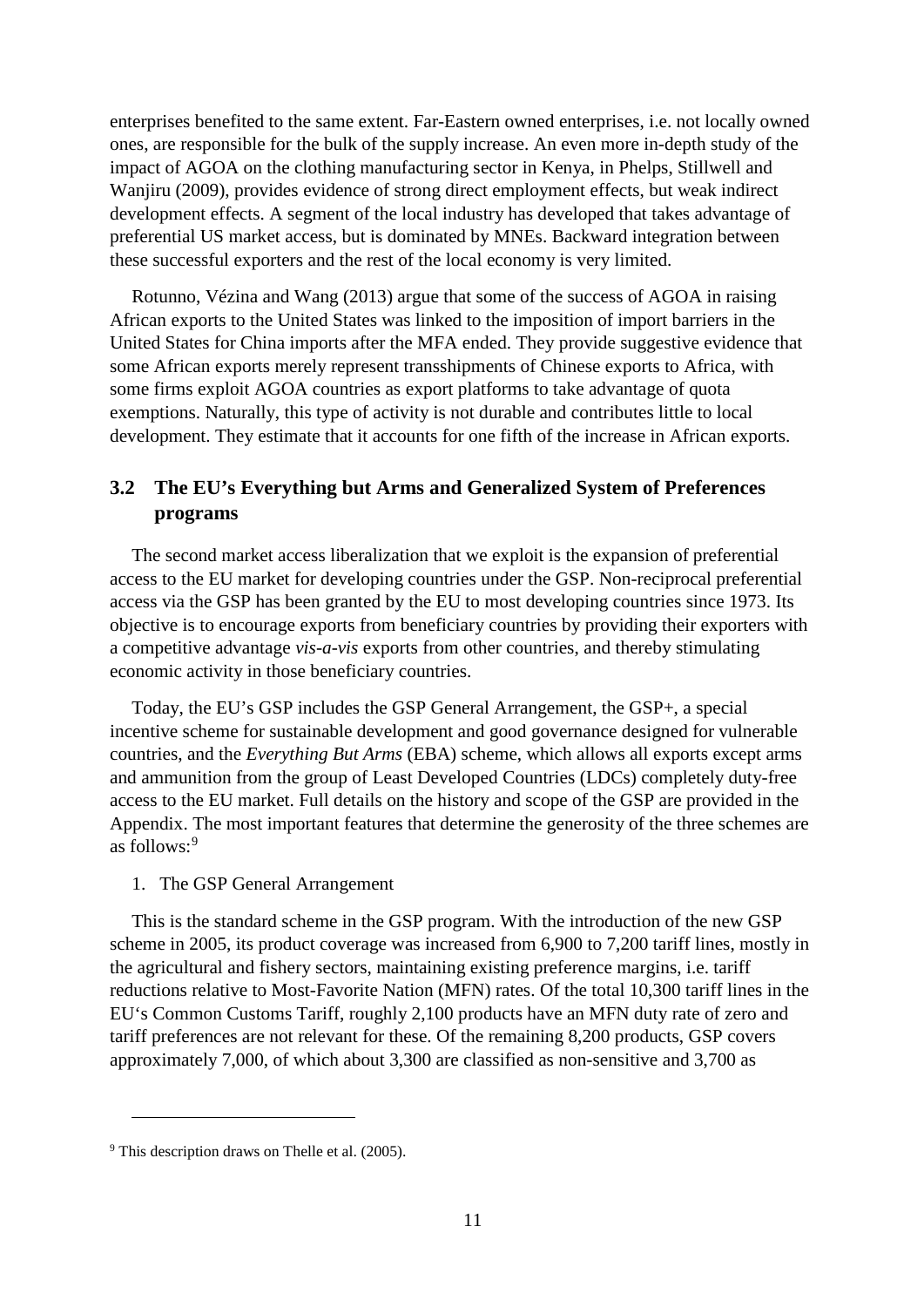sensitive. Non-sensitive products have duty-free access and sensitive products benefit from a tariff reduction. The non-sensitive category covers most manufactured products, but excludes some important labor intensive and processed primary products such as textiles, clothing and footwear. Most of the dutiable tariff lines excluded from the GSP are agricultural products covered by the EU's Common Agriculture Policy.[10](#page-13-0)

## 2. The GSP+

The GSP+ is a special incentive arrangement for sustainable development and good governance designed for vulnerable countries. It provides deeper tariff preferences essentially duty-free access on all tariff lines where the duty is solely an ad-valorem or specific tariff and the removal of the ad-valorem element in the case of a mixed tariff—for the 7,200 tariff lines covered by the GSP, but only if beneficiary countries meet a number of criteria and effective application of 27 international conventions on human and labor rights, environmental protection, fight against drugs, and good governance. To benefit from GSP+, countries must demonstrate that their economies are poorly diversified, small, lower-income economies, land-locked states or small island nations, and therefore dependent and vulnerable. Poor diversification and dependence means that the five largest sections of a country's GSP-covered imports to the EU must represent more than 75% of its total GSPcovered imports. In addition, GSP-covered imports from that country must represent less than 1% of total EU imports under GSP.

#### 3. Everything but Arms

 $\overline{a}$ 

Everything But Arms is a special GSP arrangement for the Least Developed Countries, introduced in 2001. The scheme allows duty free access into the EU market for all products except arms and ammunition. Only imports of fresh bananas, rice and sugar were not fully liberalized immediately. Duties on those products were gradually reduced and duty free access was granted for bananas in January 2006, for sugar in July 2009 and for rice in September 2009. The EBA Regulation foresees that the special arrangements for LDCs should be maintained for an unlimited period of time and not be subject to the periodic renewal of the Community's other GSP schemes.

The GSP provides eligible exporters with a competitive advantage *vis-à-vis* other exporters, and provides scope for an enhanced export performance. The extent to which this will actually occur depends on the size of the preferential tariff margins granted and the ability of the intended beneficiaries to take advantage of the preferences offered. The economic impact of the preferential regimes is therefore an empirical question.<sup>[11](#page-13-1)</sup>

Crucially, the effect on exports will depend on the size of the preferential tariff margin, which is determined by the generosity relative to the tariff applied to non-beneficiaries of the scheme. As EU trade barriers are progressively lowered via both the multilateral system and other regional or bilateral Free Trade Agreements, the value of preferences may thus diminish over time, giving rise to 'preference erosion'. In the empirical work we will each year

<span id="page-13-0"></span><sup>&</sup>lt;sup>10</sup> Among the tariff lines not covered by the GSP, some also fall into HS chapter 93, arms and ammunition.

<span id="page-13-1"></span> $11$  There is surprisingly little empirical work evaluating the effects of the GSP. In the case of the EU's system, one early exception is Panagariya (2002).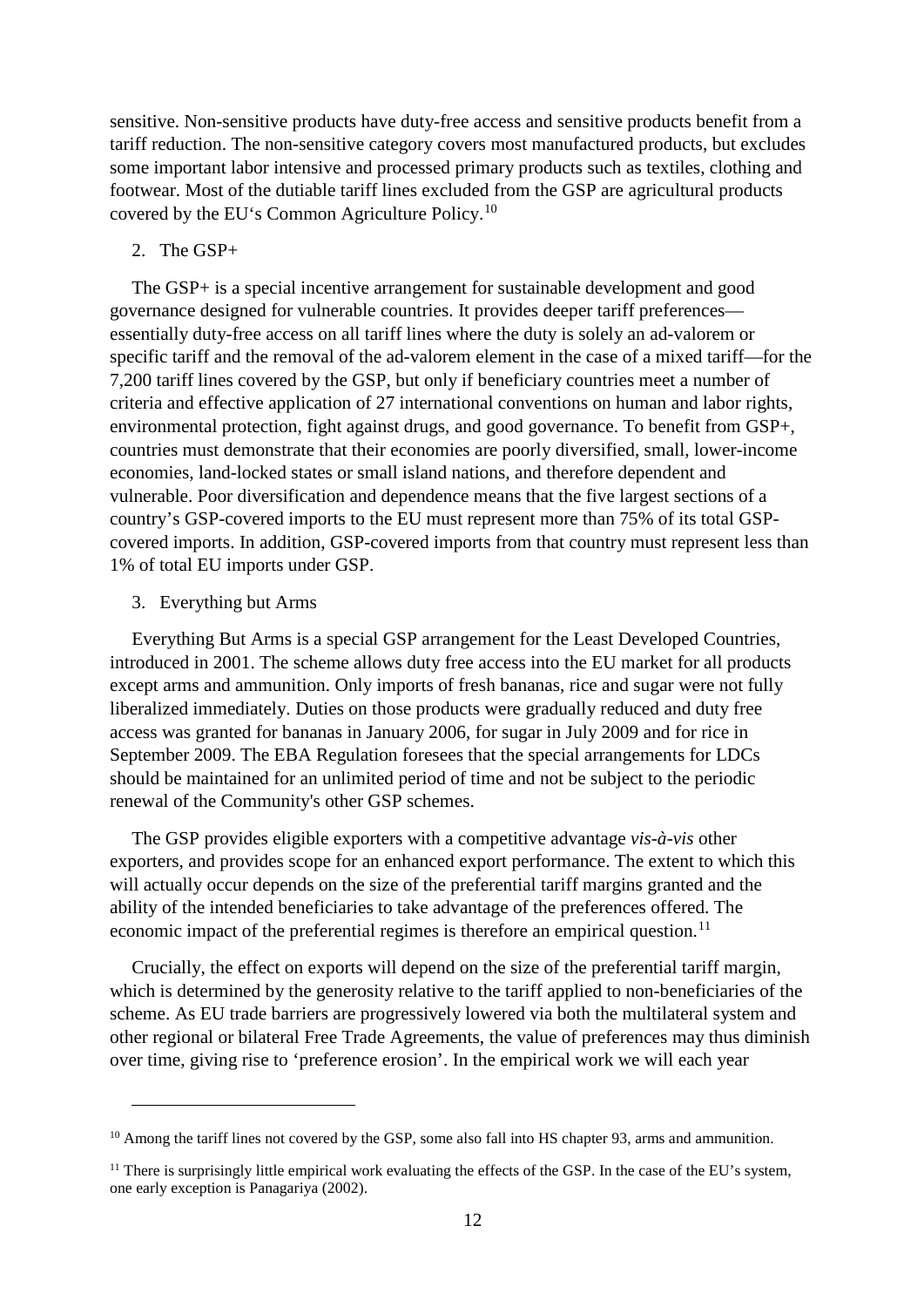measure the magnitude of the preferences at the product-country level by the percentage point difference between the MFN tariff and the best-available tariff under either of the three schemes of the EU's GSP.

Given that the GSP and the market preferences for African, Caribbean, and Pacific (ACP) countries have been in existence for a relatively long time, it would be difficult to identify its effects comparing export volumes pre and post the introduction of the regimes. The world economy has changed too much to draw inferences from the change in exports from the pre-1973, pre-GSP export volumes to today. Instead, Thelle et al. (2015) generalized the tripledifference approach of Frazer and Van Biesebroeck (2010) by exploiting the exact magnitude of the trade preference given for different country-product observations at each point in time.

# **3.3 Multi-Fiber Arrangement and the Agreement on Textile and Clothing[12](#page-14-0)**

The Multi-Fiber Arrangement (MFA) grew out of a series of voluntary export restraints imposed, initially, by the United States on Japanese textile exports in 1955. By the end of the 1950s, the United Kingdom also started to limit imports from Hong Kong, India, and Pakistan. Quotas on cotton textiles and apparel products were first institutionalized with the Short-Term Arrangement in 1961, which was extended to two subsequent Long-Term Arrangements throughout the 1960s and early 1970s. As the Asian economies' textile and apparel production continued to grow, developed countries instated the MFA in 1974 to deal with "market disruptions" in other fiber markets. As a result, textile and clothing products were kept out of multilateral trade negotiations under the General Agreement on Tariffs and Trade (GATT) and its successor, the World Trade Organization (WTO).

The Agreement on Textile and Clothing (ATC) was part of the Uruguay Round, which was concluded in 1994. The ATC ended the MFA and began the process of integrating textile and clothing products into GATT/WTO rules by removing their quotas. Integration occurred over four phases that gradually ended quotas applied to all four major textile and clothing segments, that is, yarn, fabrics, made-up textile products (e.g., table linen, carpets, and curtains), and clothing. On January 1, 2005, Phase IV abolished the remaining quotas, which still covered 49% of export volumes at that time.<sup>[13](#page-14-1)</sup> In addition to gradually removing quotas, the ATC improved developing countries' access to developed- country markets by accelerating quota growth over the four phases of quota removal.

The evolution of textile exports in [Figure 4](#page-9-0) already illustrated that over the last two decades, China became the dominant textile exporter in the world. It only started to benefit from the ATC quota removals after it entered the WTO at the end of 2001. China received all quota removals of the first three phases of the ATC simultaneously at the start of phase III on January 1, 2002. When it joined the WTO, China also agreed to a special safeguard on its textile and apparel exports. Under this safeguard mechanism, if a WTO member felt that textile and apparel imports from China threatened to "impede the orderly development of

<span id="page-14-0"></span><sup>&</sup>lt;sup>12</sup> This discussion draws on Harrigan and Barrows (2009) and Brambilla, Khandelwal and Schott (2010).

<span id="page-14-1"></span><sup>&</sup>lt;sup>13</sup> Developed countries back-loaded the removal of quotas on "sensitive" products to the final phase. In the initial phases, they included many products not subject to quotas in many countries or products for which quotas were not binding.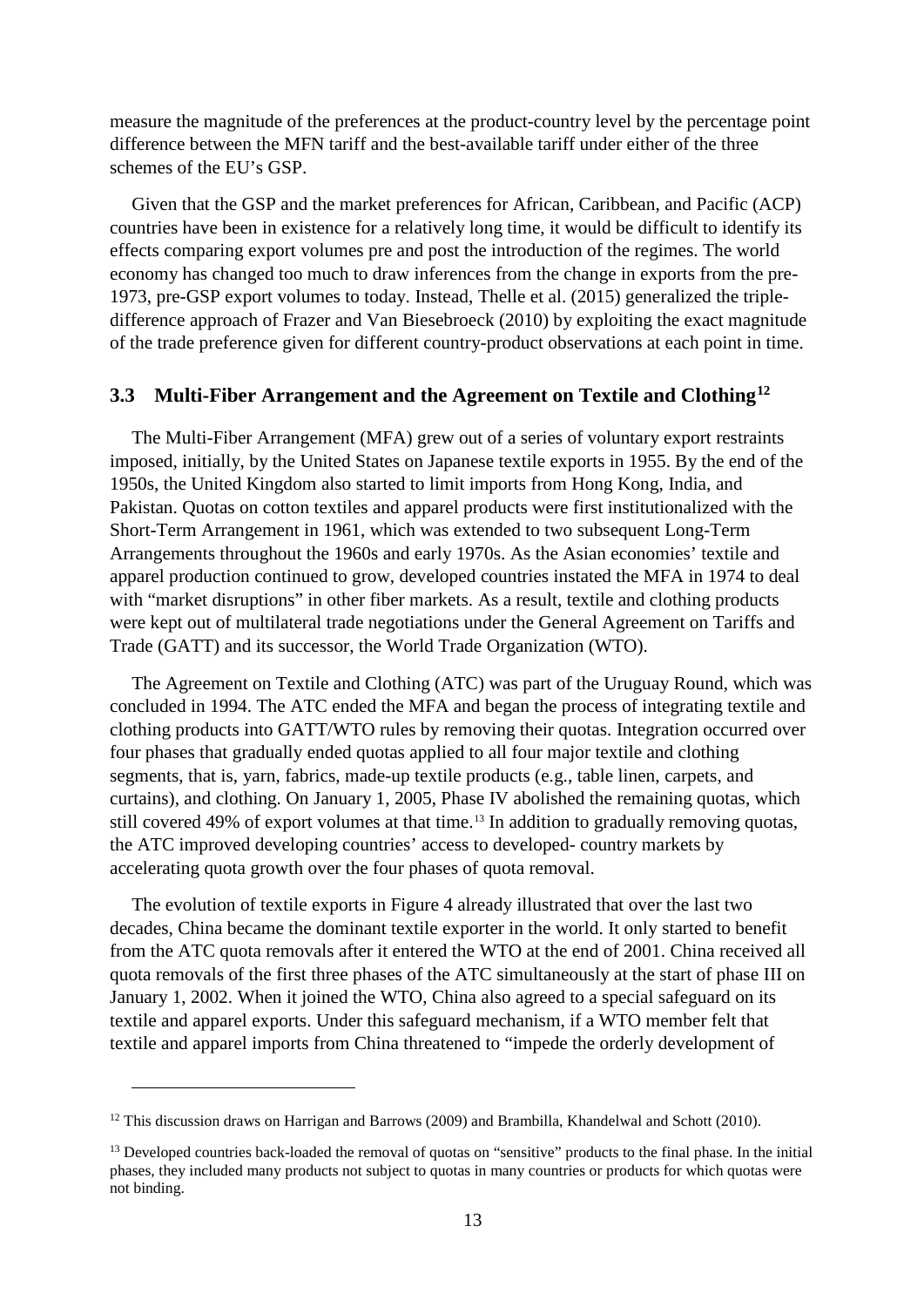trade in these products," it could request that China limit its exports to that country, generally for no more than one year. If consultations did not lead to a different solution, China would agree to hold its exports of the given product "to a level no greater than 7.5 per cent (6 per cent for wool product categories) above the amount entered during the first 12 months of the most recent 14 months preceding the month in which the request for consultations was made." This safeguard mechanism remained in place until December 31, 2008.

For our empirical analysis, the trade liberalization under the ATC is only of secondary importance as product-year fixed effects will capture the exporting boosting effects to the extent that they affect all countries alike. It will however, lead to preference erosion for the countries that already received quota-free market access prior to the scheduled removals under the ATC. Our expectation is that it will bias the estimates that we obtain downward, as it overestimates the market access advantage for countries benefiting from AGOA and GSP relative to the control countries, especially after 2005.<sup>[14](#page-15-0)</sup>

#### **4. Empirical framework**

 $\overline{a}$ 

#### **4.1 Causal inference using triple difference estimation**

The objective of the empirical analysis is straightforward. We want to estimate the effect of market access on export performance. Denote the explanatory variable, for example the level of import tariffs or duty-free access status under a Free Trade Agreement, by  $X_{it}$ . The double subscript refers to observation  $i$  in year  $t$ . The dependent variable  $y_{it}$  measures some dimension of export success, e.g. export flows from country *i* to a benchmark country (EU or United States) or export status in that market. For now, we only include export flows to a single destination in the regression. We will estimate a performance equation of the form

$$
y_{it} = \alpha + \beta X_{it} + Z_{it}' \gamma + \epsilon_{it}. \tag{1}
$$

We are only interested in the coefficient  $\beta$  which measures the effectiveness of market access in raising exports. To give this coefficient a causal interpretation we face two main problems. First, there can be simultaneity as the level of market access varies not independently from the error term in the performance regression. Policy endogeneity, whereby policymakers adjust their policies taking into account the state of the economy, is often a concern (Besley and Case, 2000). Second, the market access variable of interest might merely be correlated with an omitted variable that is the true reason for strong or weak export performance. In equation  $(1)$  we included a vector of control variables  $Z'$ , but if this list is incomplete, we face a misattribution problem. The literature trying to distinguish the independent roles of institutions and trade on the growth process provides a famous example of the difficulty of making causal inference at the country level when explanatory variables are intrinsically interrelated (Rodrik, Subramanian and Trebbi, 2004).

A common way to address both challenges is to estimate a difference-in-differences model

<span id="page-15-0"></span><sup>&</sup>lt;sup>14</sup> We are in the process of collecting the necessary data to control explicitly for the ATC liberalization.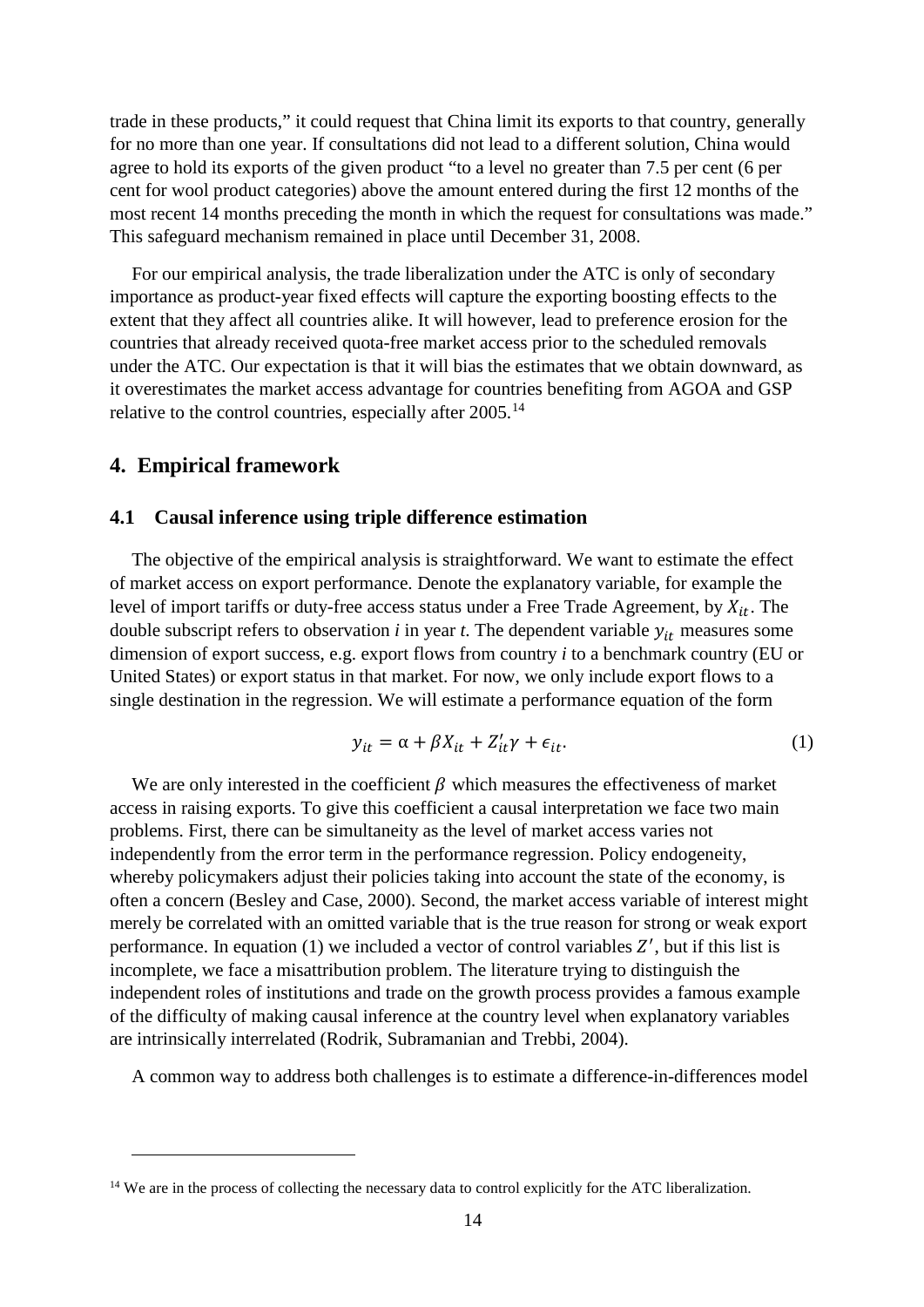$$
y_{it} = \beta X_t I_i + Z'_{it} \gamma + \gamma_t + \gamma_i + \epsilon_{it}, \qquad (2)
$$

which simply adds observation-fixed and time-fixed effects. To illustrate the logic behind this identification method, we have re-written the policy variable  $X_{it}$  as a product of two variables,  $X_t * I_i$ .

Before generalizing this approach further, it is useful to make the reasoning why it helps causal identification explicit. The first variable  $X_t$  measures the market access advantage, e.g. a tariff preference or merely a dummy for treatment status, that the policy confers to observations which are 'treated'. We can normalize this to zero in the pre-treatment period, in which case the original constant term  $\alpha$  captures the average expected performance across all observations.<sup>[15](#page-16-0)</sup> The extent of treatment for a subset of observations is then captured by  $X_t$ which might even vary over the post-treatment period or across treated observations if we add another dimension of heterogeneity. The second variable  $I_i$  indicates the treatment status of an observation. In the pre-treatment period this will have no effect as  $X_t * I_i$  equals zero for all observations. In the post-treatment period the product remains zero for control observations, but equals  $X_t$  for treated observations.

Taking the difference of equation (2) and the same equation one period lagged, removes the observation-fixed effects:

$$
\Delta y_{it} = \beta X_t I_i + \Delta Z'_{it} \gamma + \Delta \gamma_t + \Delta \epsilon_{it}
$$
\n(3)

The dependent variable is now export growth, and it is explained by the policy change for treated observations, the change in time-varying control variables, and a time fixed effect that captures the shocks to the economic environment that affect treated and control observations in the same way. Finally, we can take an additional difference between equation (3) for treated and the comparable equation for control observations, which leads to an equation that contains only observables and a residual

$$
(\Delta y_{it} - \Delta y_{ct}) = \beta X_t + (\Delta Z'_{it} - \Delta Z'_{ct})\gamma + \tilde{\epsilon}_{it}.
$$
\n(4)

The new residual is a function of the original residuals of equation (1). If these are i.i.d., the composite residual will be i.i.d. as well and we denote it by  $\tilde{\epsilon}_{it}$ .

Equation (4) highlights that the parameter of interest  $\beta$  equals the average difference in export growth for treated and control observations, after accounting for differential changes in the control variables. A benefit of recovering this parameter from the fixed effects specification (2) is that there is no need to collect information on variables that do not change over time or information on environment variables at any given time that affect the performance of all observations in the same way. The observation and time-fixed effects flexibly control for any effects on performance that only vary along one of the two dimensions *i* or *t*. We only need to collect information on control variables that vary along both dimensions.

This approach has been widely used to evaluate the impact of trade policy on trade flows, see for example Baier and Bergstrand (2007), or in the estimation of gravity models more

<span id="page-16-0"></span><sup>&</sup>lt;sup>15</sup> In the more general specification (2), the benchmark value of  $y_{it}$  is subsumed in the fixed effects.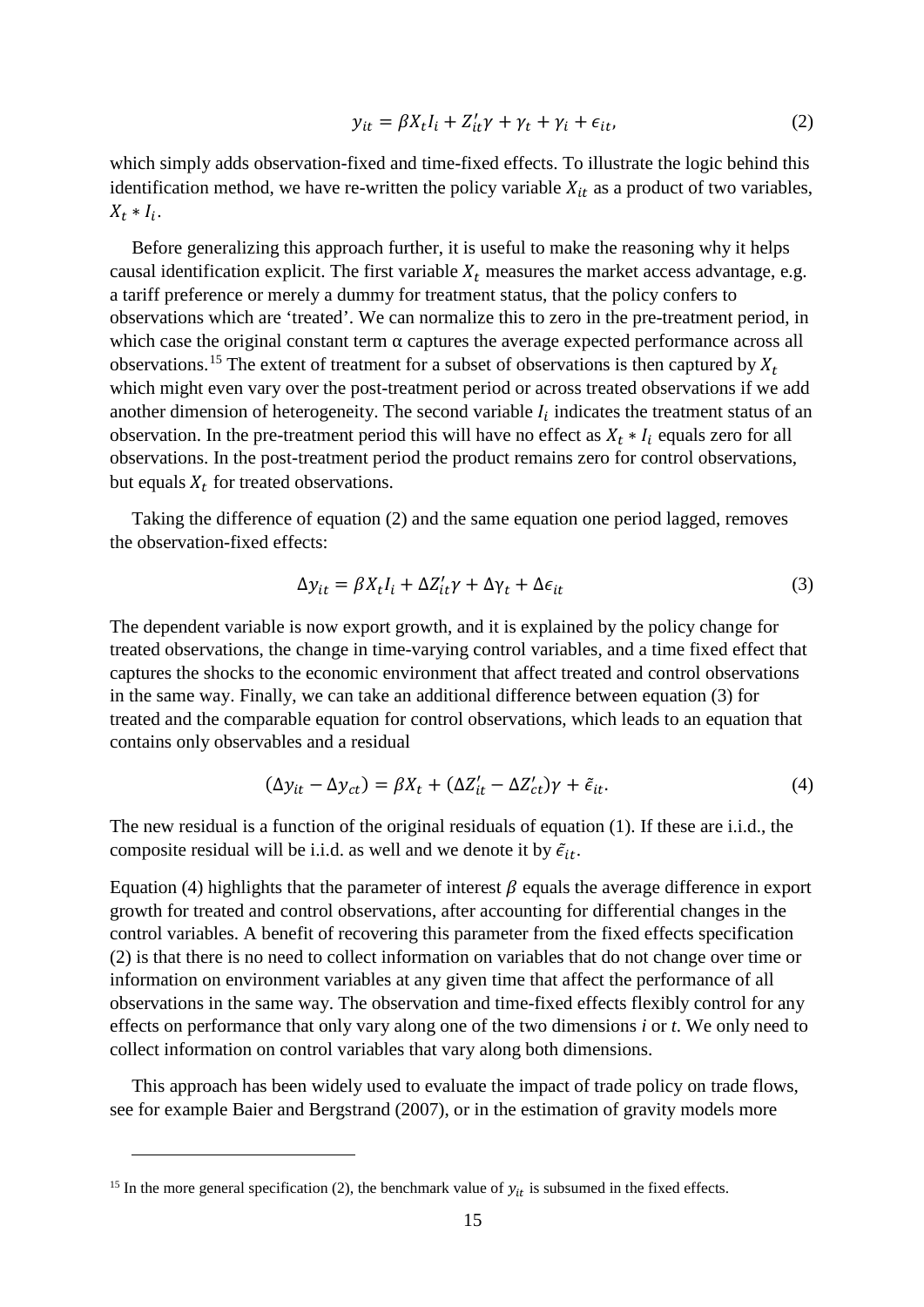generally, see Head and Mayer (2014). A remaining problem is to include all relevant control variables to capture differential evolutions in the economic environment of treatment and control observations. This problem can be overcome by generalizing the approach to include a third dimension.

One can estimate equation (2) using a difference-in-differences analysis at the country level by comparing export growth for countries that do or do not benefit from liberalized market access. Alternatively, if only a subset of products benefit from the trade liberalization, one can compare export growth for treated and control products only for eligible countries. If not all countries in the sample are treated and not all products in treated countries benefit from the trade liberalization, we can estimate the following specification:

$$
y_{ipt} = \beta X_t I_{ip} + Z'_{ipt} \gamma + \gamma_{cp} + \gamma_{ct} + \gamma_{pt} + \epsilon_{ipt}.
$$
\n<sup>(5)</sup>

The subscript *i* is replaced by the country-product subscript *ip,* and all possible doubleinteraction fixed effects are included as controls. In principle, we can still include control variables *Z,* but in practice it is hard to obtain any variables that vary at the country-productyear level. The key indicator variable  $I_{ip}$  captures whether product  $p$  from country  $i$  benefits from improved market access in the post-treatment period. If this set of products is the same in each treated country, it can be written as  $I_i * I_p$ , but it is not necessary.

There are two ways to understand the intuition behind the identification of the coefficient of interest  $\beta$  in specification (5). Abstracting from the control variables and assuming the market access improvement is equally large for each treated country-product observation, the parameter captures:

$$
\left(\overline{\Delta y_{ipt}} - \overline{\Delta y_{cpt}}\right) - \left(\overline{\Delta y_{idt}} - \overline{\Delta y_{cdt}}\right). \tag{6}
$$

It is a triple difference, i.e. a double difference in export growth rates. The difference in export growth between a treated country *i* and a control country *c* for a non-treated product *d*, is subtracted from the same difference in growth rates for a treated product *p.* Hence, if there are beneficial circumstances  $Z_{it}$  in country *i* that raise its exports across the board, it will also raise exports for non-treated products and the calculation will control for that. An example would be a country only becoming eligible for preferential market access under AGOA after it exits a civil war, which could coincide with an overall recovery of its economy. Similarly, if there are product-specific circumstances  $Z_{pt}$  that raise imports of product  $p$  from everywhere, the calculation also controls for that as export growth for that product from non-treated countries  $\Delta y_{cnt}$  will be elevated as well. An example here would be the EU granting more generous market access for textile products exactly at a time when the emergence of fast fashion firms is raising demand for apparel products overall.

An alternative way to understand the logic of the triple-difference specification is to see what the included fixed effects in equation (5) implicitly accomplish. The country-product interaction fixed effect has the effect of taking a within-difference of the dependent variable, such that only the growth over time in exports within each country-product category can contribute to the identification. To the extent that this within-growth rate is correlated with the country-products combinations being treated, it will raise the estimate of  $\beta$ . However, not the full correlation contributes, only the correlation that remains after projecting the within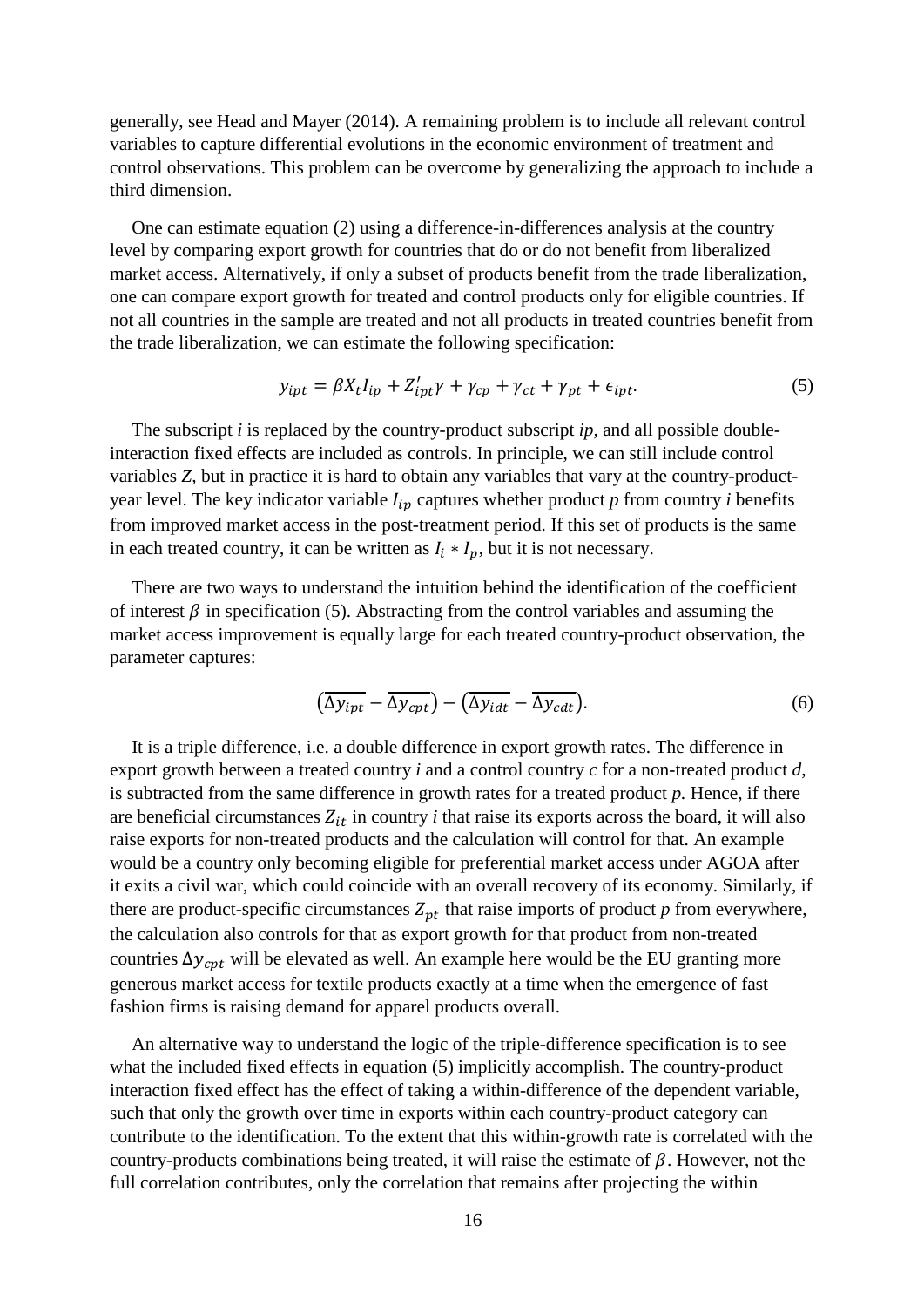country-product growth on a full set of country-year dummies, that purge them from effects common to all products (treated or untreated) and a full set of product-year dummies that purge effects common to all countries (treated or untreated). In the first category are countrylevel business cycles, the development process that changes tastes, weather induced fluctuations, demographic or regional transitions, etc. In the second category are demand evolution in the import market, technological change that affects product supply, price changes for complement or substitute products, etc.

In sum, not the full correlation between post-treatment growth in country-product specific exports, i.e.  $y_{ip1} - y_{ip0}$ , and the treatment indicator  $I_{ip}$  contribute to identification. We only exploit the correlation that is orthogonal to country and product fixed effects, which control for average country-level growth  $(\overline{y_{i\cdot 1}} - \overline{y_{i\cdot 0}})$  and product-level export growth  $(\overline{y_{\cdot p1}} - \overline{y_{\cdot p0}})$ .

#### **4.2 Discrete or continuous changes in market access**

So far we have been silent on what the market access variable  $X_t$  or  $X_{int}$  represents. The triple difference approach is applicable even if treatment, i.e. improved market access, is an all-or-nothing proposition. This is the case in the evaluation of AGOA in Frazer and Van Biesebroeck (2010). What is needed is that in every treated country there are some treated and untreated products.

In the application to AGOA, countries gain eligibility at different points in time and eligibility even starts at different times for different products. Such timing variation strengthens the identifying power in practice. For some products a strong overall export performance in a country at a particular time  $(\overline{y_{i,t}})$  will be subtracted from the growth of some treated products (if they are already eligible at time *t*), but the same effect is subtracted from the growth of control, if a product is not yet treated at time *t.*

We need a minimum of eight observations to just identify a triple-difference estimate. We only need to observe two countries (one treated and one untreated), two products in each country (one treated and one untreated), and observe exports twice for each of the four country-product observations (once prior to treatment and once post-treatment). In that case, the point-estimate for  $\beta$  exactly equals  $[(\Delta y_{ip} - \Delta y_{cp}) - (\Delta y_{id} - \Delta y_{cd})]$ , with the  $\Delta$  operator a time difference.<sup>[16](#page-18-0)</sup> If the sample contains more countries, products, or time periods, we will obtain a standard error on the estimate.

With more data, one can also allow the  $\beta$  estimate to vary along some of the dimensions. In particular, the specification (2) directly models the level of exports. It implicitly assumes that adjustment to trade liberalization is instantaneous. The coefficient estimates the once and for all boost in export levels post-liberalization. If we observe several time periods pre- and post-liberalization, the coefficient will measure the difference in the average pre and post export level, after controlling for all the fixed effects. It is natural to assume that it takes some

<span id="page-18-0"></span><sup>&</sup>lt;sup>16</sup> Of course, we obtain the same estimate if we invert the role of products and countries:  $[(\Delta y_{ip} - \Delta y_{id}) (\Delta y_{c} - \Delta y_{cd})$ ].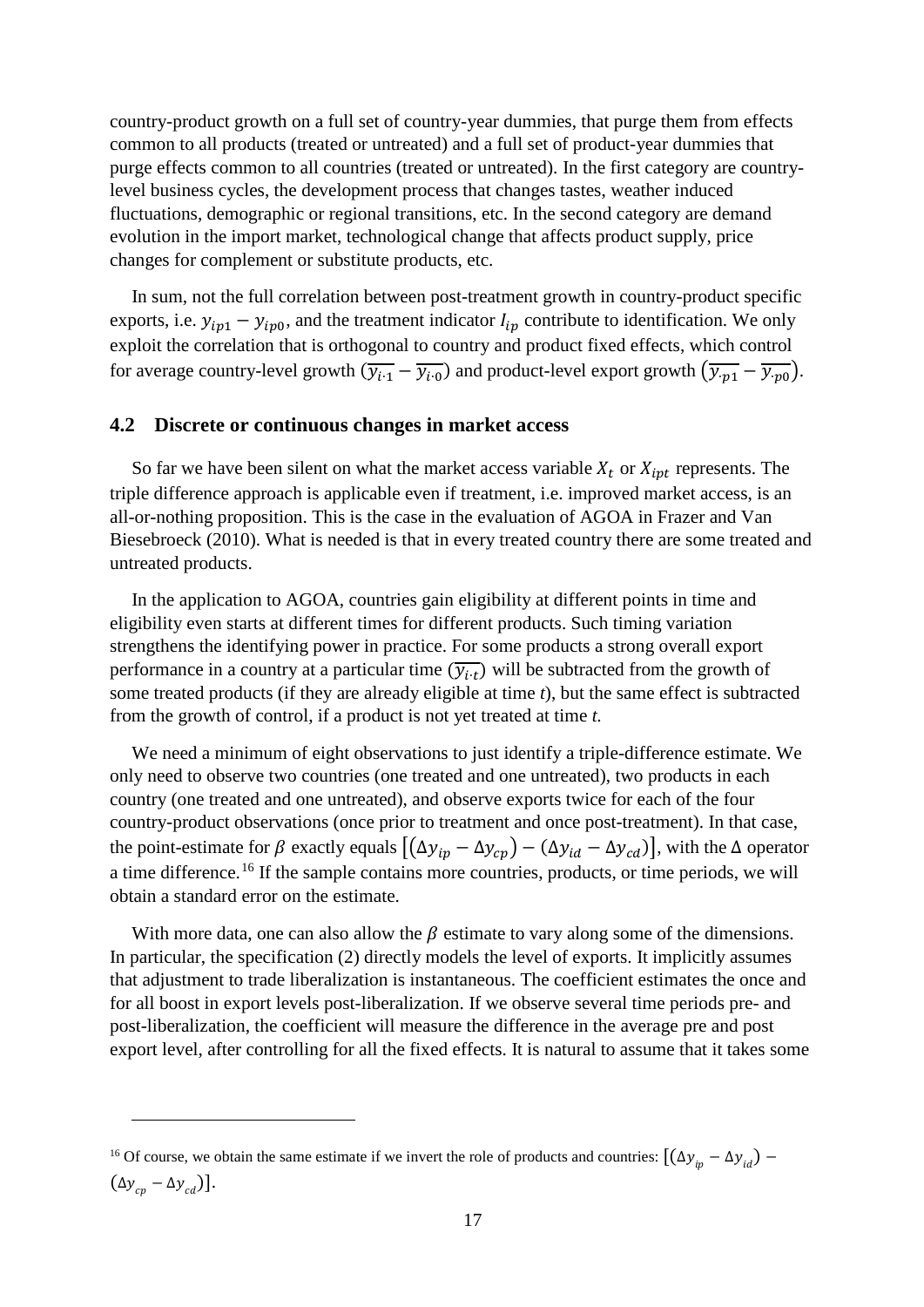time for the new equilibrium to be reached. This can be straightforwardly incorporated in the estimation by interacting the  $\beta X_t I_{ip}$  term with indicators for the time since liberalization:

$$
\beta X_t I_{ip} \longrightarrow \sum_{\tau=1,2,\dots} \beta_{\tau} \gamma_{t_1+\tau} X_{t_1} I_{ip} \tag{7}
$$

with  $t_1$  the time when the liberalization takes effect,  $\gamma_{t_1+\tau}$  a dummy that taken a value of 1 at time  $t_1 + \tau$ , and the extent of the liberalization now denoted by  $X_{t_1}$  which does not change over time.

We can similarly include interactions between the  $\beta X_t I_{ip}$  term and product categories if we expect effects to be heterogeneous along the product dimension. In particular, when we apply the triple difference to textile exports, we will include interactions with dummies for the textile, apparel and leather & footwear segments. It is not implausible that products in sectors at different vertical stages of the supply chain are differentially affected by trade liberalization.

To implement the triple difference methodology, we need to include export flows from control observations for which market access does not change. This is not always straightforward. For example, when evaluating the export response from a poor African country under AGOA, the evolution of exports from a rich country like Japan is unlikely to provide a good benchmark. Even within the 6-digit HS classification that we use to define products, there is often systematic variation in the type of exports coming from developed countries and from Africa. The product-year fixed effects will not work as intended if there are sub-segments within the observed product category, e.g. high and low quality goods, and the treated and control countries systematically operate in distinct segments.

A solution would be to only include countries with similar levels of development as the treated countries in the control group, as in Frazer and Van Biesebroeck (2010). This works well for the evaluation of AGOA where only African countries were eligible, but it poses a problem if almost all poor countries are treated, as in the case of the EU's GSP system. It is simply impossible to find a group of control countries that are on the one hand similar to the countries benefiting from market access under GSP, while on the other hand not benefitting themselves.

Thelle et al. (2015) used a variant of the triple difference identification method, as they observed different intensities of treatment. However, it does require a functional form restriction on the nature of the export-enhancing effect. Specification (5) can be estimated solely on a sample of treated countries, if one defines the explanatory variable  $X_{int}$  as the country-product specific level of market access which varies across observations in the sample. The implicit assumption is that the effect of a difference  $(X_{int} - X_{cpt})$  on the corresponding difference in export levels is constant over the range of *X.* Lowering the tariff by 5 percentage points, if that is the unit in which we measure *X*, has half the impact on export levels as lowering the tariff by 10 percentage points.

It does imply, however, that including  $X_{int}$  or  $\ln X_{int}$  in the equation will lead to different estimates of  $\beta$ . In the first case, it assumes a constant effect of changing tariffs by one percentage point. In the second case, a relative change in tariffs is assumed to have a constant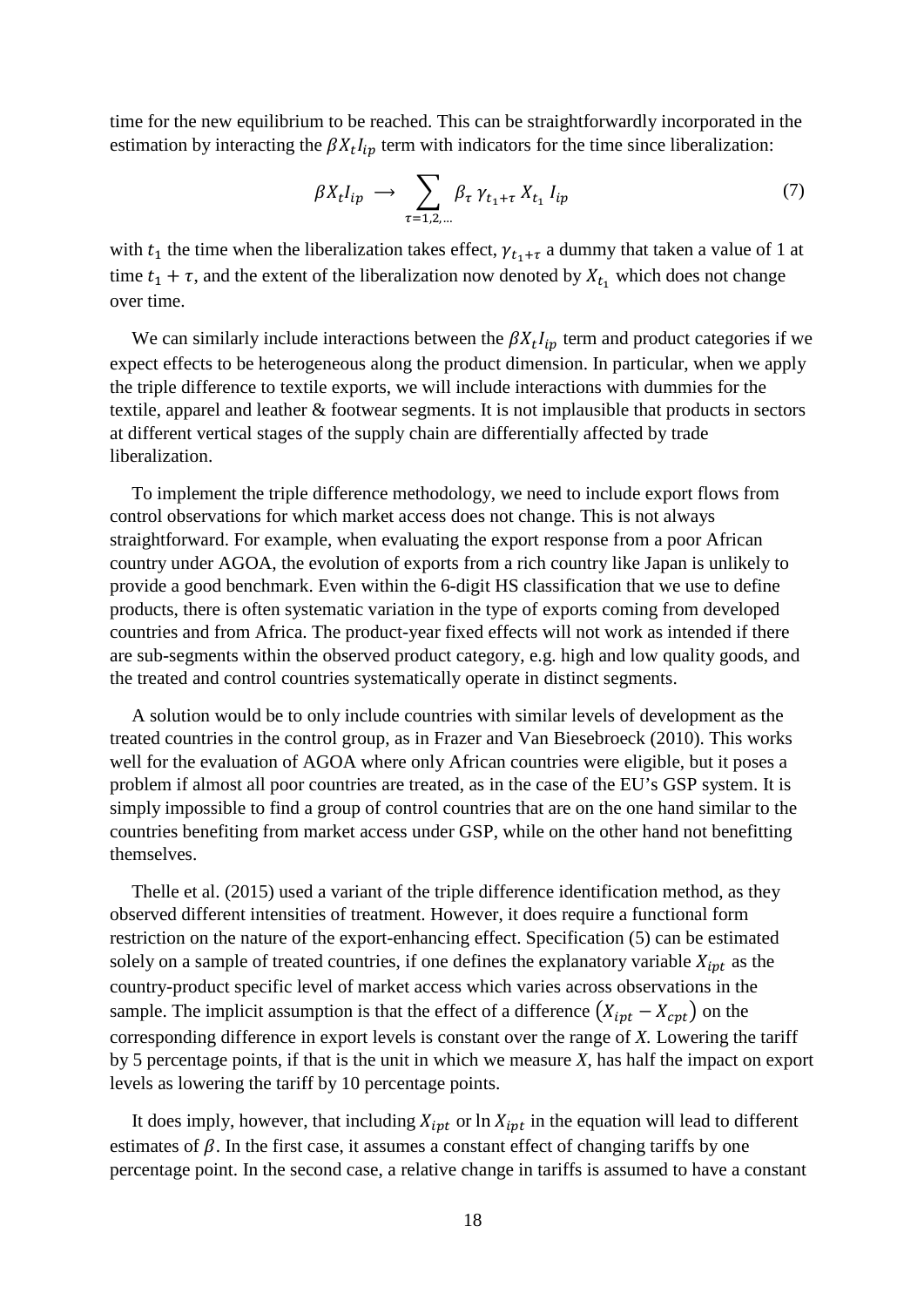effect, e.g. halving tariff rates boosts exports to the same extent whether they are halved from an initial level of 5% or 10%. In an explicit theoretical model of firm behavior, one could derive which of the two assumptions is more plausible, but from a purely descriptive perspective both are possible. We just need to impose one of the two in order to estimate the coefficient of interest on a sample where all observations are treated. In our implementation below, we will make the first assumption, i.e. assume a constant export response for each percentage point change in tariffs.

If the explanatory variable is discrete, i.e. market access is restricted or liberal, it is only possible to estimate specification (5) on a sample that only contains treated countries if the time at which countries gain liberalized market access varies across country-product pairs. If there is time-variation in the implementation of the liberalization, the product-time fixed effects will not be fully collinear with the gain in market access.

#### **4.3 Change in exporting at the intensive or the extensive margin**

In the literature on estimating gravity equations, there is a lot of attention for the fact that for many country-pairs there are no trade flows recorded (Silva and Tenreyro 2006; Helpman, Melitz, Rubenstein, 2008). The problem is that observations with zero trade have to be dropped from the sample when estimating gravity models in the usual log-linear form. This sample selection can have an impact on the elasticity estimates. A second issue is that the elasticity of export performance with respect to market access might differ at the intensive margin—i.e., on the volume of trade—and the extensive margin—i.e., on the likelihood that a trade flow is positive.

A straightforward solution, implemented by Frazer and Van Biesebroeck (2010), is to estimate two separate equations, one with as dependent variable  $ln(y_{int} + 1)$  and a second equation with a dummy variable  $1[y_{ipt} > 0]$  as dependent variable. Given that the specification is not linked to an explicit structural model, there is no prior on the functional form relationship between the export performance and market access. By adding a small unit to the export volume before taking logarithms, all observations are retained in the equation. One can experiment with different values, e.g. adding \$1 or \$1,000, to verify robustness. The second equation, on export market participation, is estimated by a linear probability model that still allows for the full range of interaction fixed effects.

An additional advantage of the above transformation is that it implies estimating on a balanced panel using the full set of countries, industries, and years. In that case, estimation is straightforward as all double-interactions drop out of the sample after successive withintransformations of the data. The dependent variable and included explanatory variables can simple be demeaned recursively along each of the three dimensions. On a balanced panel, the dummies for the second dimension are all transformed in the same way when one de-means along the first dimension. They remain dummies and will be eliminated after de-meaning along the second dimension.

A potential problem is that the estimated elasticity is an average of the elasticity at the intensive and extensive margins and the relative weight in this average will vary across countries with different trade exposure. As the same product-year fixed effects are applied to all countries, while the relative importance of zero trade flows across products will generally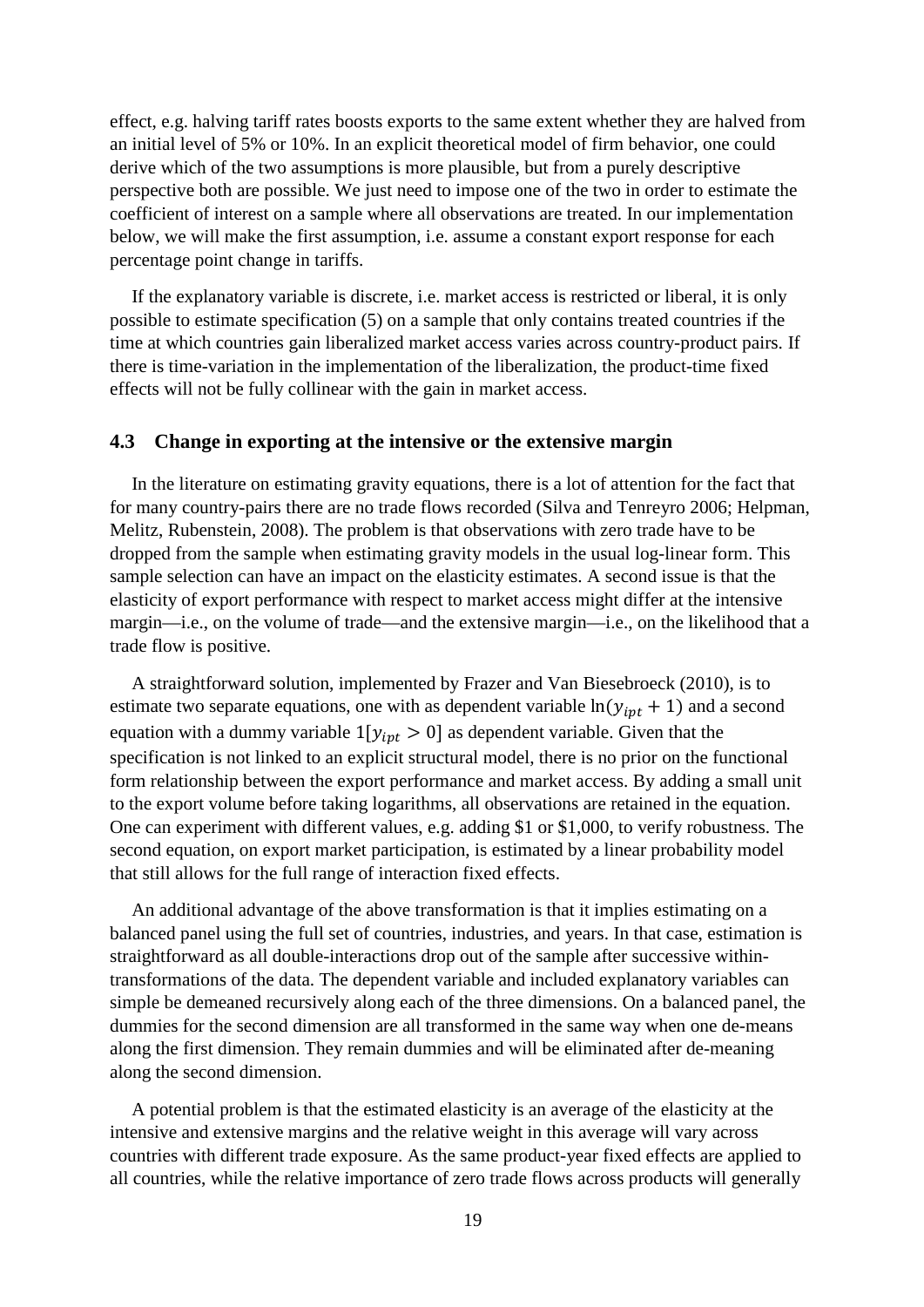vary across countries, the use of a balanced panel imposes implicit restrictions. Luckily, the novel estimator developed by Guimaraes and Portugal (2010) is able to estimate highdimensional fixed effects in an iterative procedure on an unbalanced panel.

One might also worry about the linearity of the estimating equations. However, the nature of our application is to only look at very local changes. The level of exports and the extent of export market participation is mostly captured by the rich set of double interaction dummies. In particular, the specification includes a country-product interaction dummy that fixes the average export performance. We then only estimate how this average performance is influenced at the margin by small changes in market access. Hence, the linearization that Santos Silva and Tenreyro (2006) concern themselves with is of a secondary importance here. Similarly, the use of a non-linear model for export market participation, e.g. a logit or probit model, is of lesser value here. The change in market access will only influence the probability of participation marginally and the included fixed effects will make sure the predicted probabilities are bounded away from zero and one.

# **5. Data**

 $\overline{a}$ 

# **5.1 Sources**

We perform the analysis on a detailed dataset that combines trade data with information on market access for imports into the European Union and the United States of around 5,000 products under various preferential schemes.

The trade data consists of bilateral import and export transaction values taken from BACI which is the World trade database developed by the CEPII at a 6-digit level of product disaggregation, classified according to the Harmonized System (HS) 1992 nomenclature, for more than 200 countries from 1995 to 2016.<sup>[17](#page-21-0)</sup> An advantage of using BACI rather than the underlying information from UN Comtrade is that the same trade flow, which can be reported differently by the exporter and importer, has been reconciled in order to have a single statistic on each directional bilateral relationship. BACI only reports positive trade flows and we balance the dataset along three dimensions (exporter, product, and time) by including zerovalued trade flows.

We measure changes in market access in two ways: whether the exporter-product pair is under a preferential trade agreement (discrete measure) and the magnitude of the preferences granted (continuous measure). To construct the latter, we use information on ad-valorem tariff rates applicable under each preferential scheme—GSP, EBA and GSP+ for imports into the EU and AGOA for imports into the United States—for all beneficiary countries. These data are obtained from WITS, a database maintained by the World Bank which provides access to several international measures. The original source of tariffs rates in WITS is UNCTAD TRAINS. In order to calculate the preferential tariff margin, defined as the difference between preferential and non-preferential rates, we also include the MFN tariff rate for all products. The WITS database contains an identifier for groups of countries to which a particular tariff

<span id="page-21-0"></span> $17$  Original data are provided by the United Nations Statistical Division (COMTRADE database). BACI is constructed using a procedure which reconciles the declaration of importers and exporters as explained in Gaulier and Zignago (2010).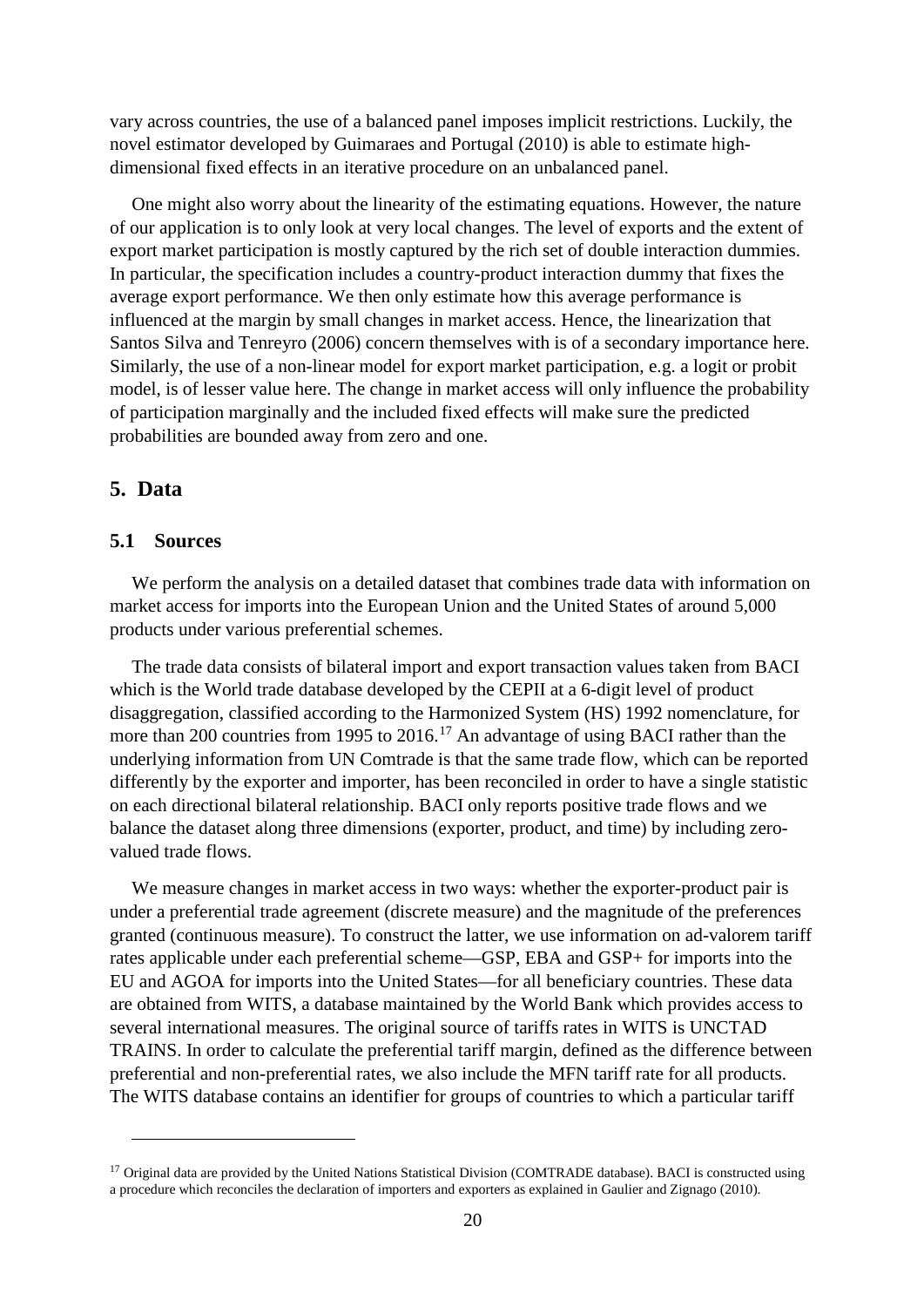applies and the list of countries within that group. In the case where a country gains or loses eligibility for a specific trade regime, the country enters or exits the group. We observe variation over time in the list of countries that benefit under each of the trade regimes.

Product codes for tariffs are defined at a 10-digit level in the WITS database. This is a further breakdown of the 8-digit Combined Nomenclature (CN) used by the EU, of which the first six digits are taken from the Harmonized System (HS) nomenclature. Both the HS and CN nomenclature are regularly updated, eliminating some product codes, and introducing, amending or merging others. To make sure we track the same products over time, we converted and aggregated the product codes in the tariff data to a uniform HS1992 6-digit level of classification (using conversion tables from the WITS database). This is the same nomenclature as used for the import data and the most detailed classification that is shared by all countries. To aggregate tariff rates, we take simple averages across all 10-digit product codes within a 6-digit product category.

The construction of the discrete measure of market access is based on different data sources for the EU and the United States. For the EU, there is no public available information at this level of disaggregation. Therefore, we infer whether the exporter-product pair is granted preferential access from the list of products and countries affected by the various trading regimes as reported in WITS.<sup>[18](#page-22-0)</sup> For the United States, the list of products and countries that are eligible for AGOA treatment is publicly available and published on the US Trade Representative, US International Trade Administration and AGOA websites.<sup>[19](#page-22-1)</sup>

#### **5.2 Sample**

 $\overline{a}$ 

After cleaning and merging the trade flows data with information on market access, we are left with a dataset covering 186 countries that report trade flows directed to the United States and/or the EU. For consistency, we define the EU as the 15 countries which were part of the union from the beginning to the end of the sample period (1995-2016), namely Austria, Belgium, Denmark, Finland, France, Germany, Greece, Ireland, Italy, Luxembourg, Netherlands, Portugal, Spain, Sweden, United Kingdom. We exclude trade flows from the United States or the EU in the other imports' dataset, as well as imports coming from a few small islands or territories characterized by conflicts.

The list of products considered in the analysis is as follows. We started as exhaustively as possible, including all available products at the 6-digit HS level (total number of products imported is 5,018 for the EU and 5,031 for the United States). We then excluded oil and arts objects, because oil dominates exports of several countries and the supply response for both types of products is likely to be different from other products. Next, we also exclude products which report missing values on their MFN tariffs in any year and products for which the MFN

<span id="page-22-0"></span><sup>&</sup>lt;sup>18</sup> The specific name in WITS are: European Union GSP, European Union GSP for LDCs (or EBA) and EU Special Incentive Arrangement (or GSP+).

<span id="page-22-1"></span><sup>&</sup>lt;sup>19</sup> More specifically, for years 1998 to 2005, we used the data from Frazer and Van Biesebroeck (2010), which they retrieved from the US Trade Representative and US International Trade Administration. Data for years 1995-1997 and 2006-2016 have been recovered from multiple sources, but primarily from the AGOA website.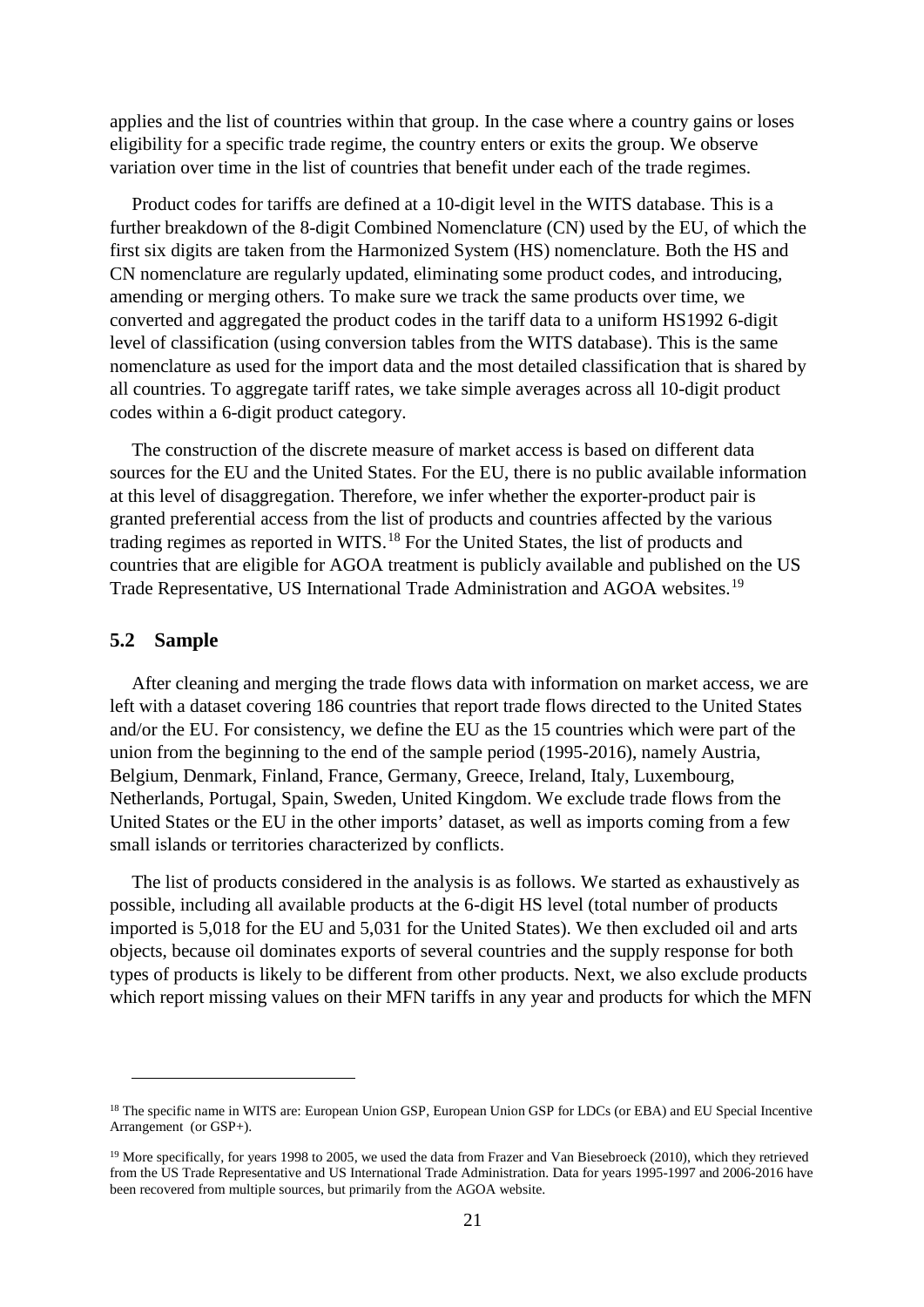rate equals zero throughout the entire period. This leaves us with a sample of 3,885 products imported into the EU and 3,176 into the United States.

# **5.3 Variables**

We use two dependent variable in the analysis. Export performance at the intensive margin is measured by the logarithm of annual import of a particular product from each country into either the EU or the United States between 1995 and 2016. If nothing is reported, imports are set to zero. To study the extensive margin response, we use a dummy variable that takes the value of 1 if imports are positive.

The main explanatory variables are the change in market access defined in two ways, discrete and continuous. The discrete measure is given by the interaction of three variables: (i) whether a country is eligible or not for any preferential trade agreement, (ii) whether a product is or is not eligible for the same trade regime, and (iii) whether the trade regime for that country-product pair is in effect in a given year. The interaction between these countryproduct-year dimensions defies the explanatory variable of interest. Moreover, for the United States, a further distinction is made between apparel and non-apparel products since their eligibility status for AGOA follows two different procedures.

To construct the continuous indicator of market access, we use ad-valorem tariff rates. It is computed as the difference between the MFN rate and the lowest tariff among the preferential rates granted to a country-product pair under the various scheme that we consider (if there is more than one). This way, we select only products for which an ad-valorem tariff measure is reported, excluding products with a quota or other forms of trade protection, such as specific tariffs (which are mostly limited to agriculture).

# **6. Results**

## **6.1 Effects of trade liberalization on export performance**

The effects of discrete measures of market access improvement on exports are shown in [Table 1.](#page-24-0) The first three columns show effects at the intensive margin and the three columns on the right are the effects at the extensive margin. The top panel (a) reports results for EU imports. On average, being included on the GSP list raises exports at the product-exporter level by 6%, while receiving benefits under the GSP+ scheme raises exports by 9.5%. This is intuitive, as the GSP+ scheme is more exclusive, gives a larger tariff preference, and extends to several products that are deemed more sensitive by the EU, which sometimes means that developing countries have a more natural comparative advantage for such products. Finally, the EBA scheme is the most generous, abolishing all tariffs and quotas for eligible countries, and has the largest effect. On average, it boosts exports by 12.9%, more than twice as much as under the baseline GSP.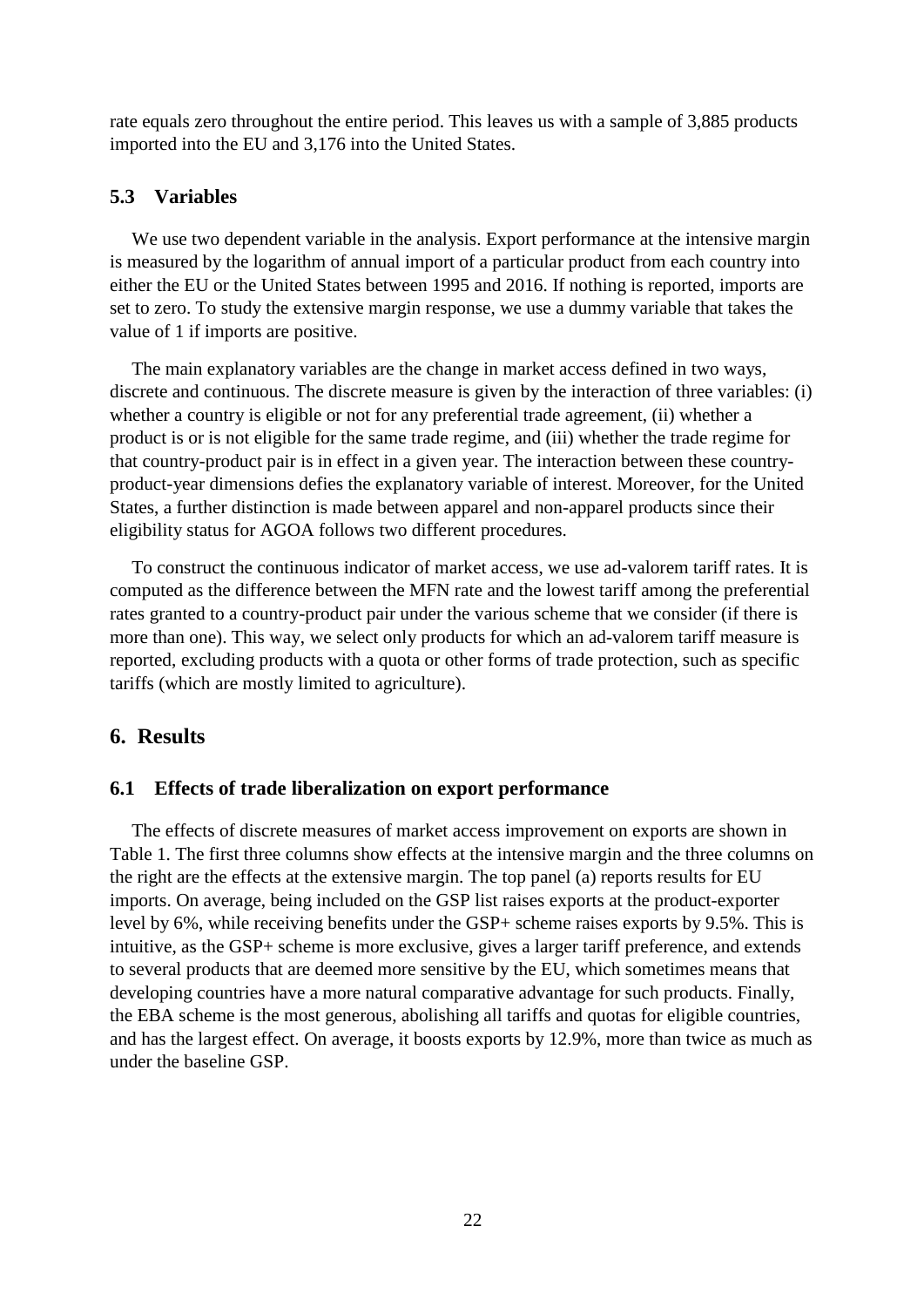<span id="page-24-0"></span>

|                                   | Dependent variable is log(imports) |                       |                  | Dependent variable is a discrete |              |                       |  |  |  |
|-----------------------------------|------------------------------------|-----------------------|------------------|----------------------------------|--------------|-----------------------|--|--|--|
|                                   |                                    |                       |                  |                                  | import-dummy |                       |  |  |  |
|                                   | All                                | Textile, apparel, and |                  | All                              |              | Textile, apparel, and |  |  |  |
|                                   | products                           |                       | leather products | products                         |              | leather products      |  |  |  |
|                                   | (1a)                               | (2a)                  | (3a)             | (1b)                             | (2b)         | (3b)                  |  |  |  |
| (a) Effects of GSP on EU imports  |                                    |                       |                  |                                  |              |                       |  |  |  |
| <b>GSP</b>                        | $0.0602***$                        | $0.0450*$             | $0.0674**$       | $0.0019*$                        | $0.0094*$    | 0.0042                |  |  |  |
|                                   | (0.004)                            | (0.020)               | (0.025)          | (0.001)                          | (0.004)      | (0.005)               |  |  |  |
| $GSP+$                            | $0.0951***$                        | 0.0186                | $0.1407**$       | $0.0078***$                      | 0.0017       | $0.0271*$             |  |  |  |
|                                   | (0.007)                            | (0.042)               | (0.050)          | (0.001)                          | (0.009)      | (0.011)               |  |  |  |
| <b>EBA</b>                        | $0.1286***$                        | $0.0643*$             | $0.2150***$      | $0.0110***$                      | $0.0136*$    | $0.0341***$           |  |  |  |
|                                   | (0.005)                            | (0.032)               | (0.046)          | (0.001)                          | (0.006)      | (0.009)               |  |  |  |
| - Textile * GSP                   |                                    |                       | $-0.0418*$       |                                  |              | $0.0080*$             |  |  |  |
|                                   |                                    |                       | (0.017)          |                                  |              | (0.003)               |  |  |  |
| Textile * GSP+                    |                                    |                       | $-0.2817***$     |                                  |              | $-0.0598$             |  |  |  |
|                                   |                                    |                       | (0.033)          |                                  |              | (0.007)               |  |  |  |
| Textile * EBA                     |                                    |                       | $-0.2310***$     |                                  |              | $-0.0325***$          |  |  |  |
|                                   |                                    |                       | (0.036)          |                                  |              | (0.007)               |  |  |  |
| - Apparel * GSP                   |                                    |                       | 0.0758***        |                                  |              | $0.0117**$            |  |  |  |
|                                   |                                    |                       | (0.018)          |                                  |              | (0.004)               |  |  |  |
| Apparel * GSP+                    |                                    |                       | $0.1371***$      |                                  |              | $0.0226**$            |  |  |  |
|                                   |                                    |                       | (0.035)          |                                  |              | (0.008)               |  |  |  |
| Apparel * EBA                     |                                    |                       | $-0.0706$        |                                  |              | $-0.0096$             |  |  |  |
|                                   |                                    |                       | (0.040)          |                                  |              | (0.008)               |  |  |  |
| Observations                      | 15, 345, 396 3, 105, 872           |                       | 3,105,872        | 15, 345, 396 3, 105, 872         |              | 3,105,872             |  |  |  |
| (b) Effects of AGOA on US imports |                                    |                       |                  |                                  |              |                       |  |  |  |
|                                   | (1c)                               | (2c)                  | (3c)             | (1d)                             | (2d)         | (3d)                  |  |  |  |
| GSP products                      | $0.0313***$                        |                       |                  | $0.0062***$                      |              |                       |  |  |  |
|                                   | (0.006)                            |                       |                  | (0.001)                          |              |                       |  |  |  |
| Apparel provision                 | 0.2198***                          | $0.1526***$           | $-0.0010$        | $0.0211***$                      | $.0150***$   | $-0.0003$             |  |  |  |
|                                   | (0.013)                            | (0.012)               | (0.032)          | (0.002)                          | (0.002)      | (0.008)               |  |  |  |
| - AP * Apparel                    |                                    |                       | $0.1605***$      |                                  |              | $0.0160*$             |  |  |  |
|                                   |                                    |                       | (0.035)          |                                  |              | (0.009)               |  |  |  |
|                                   | 12,926,320 3,117,620               |                       | 3,117,620        | 12,926,320 3,117,620             |              | 3,117,620             |  |  |  |

**Table 1: Effects of discrete indicators of trade liberalization on exports**

*Notes:* Results are based on fixed effects regressions that include all double interaction dummies: exporterproduct, product-year, and exporter-year. The results in columns (1) include all products in the sample, except for oil, art objects, products with missing MFN tariffs in some years, and products with MFN tariffs equal to zero over the entire sample period. Results in columns (2) and (3) limit the sample to textiles, apparel, and footwear & headwear (HS 50-64). Results in column (3) use footwear & headwear as the excluded category. Standard errors are clustered at the country-product level. Significance at the 10%, 5%, and 1% levels are indicated by \*, \*\*, and \*\*\*.

Effects at the extensive margin on the right show a similar pattern. They are all estimated positive and statistically significant. Here the effects of GSP, GSP+, and EBA are respectively 0.2%, 0.8%, and 1.1%. These values indicate the percentage point increase in the probability a particular product is exported from an eligible exporter to the EU once the respective GSP scheme takes effect. While these numbers are small, to put them in perspective one should compare them to the unconditional probabilities. On the sub-sample of countries and products that are ever GSP eligible, the average export market penetration is just below 15% and for GSP+ country-products it is 16.6%. It still suggests that the effects are rather small, but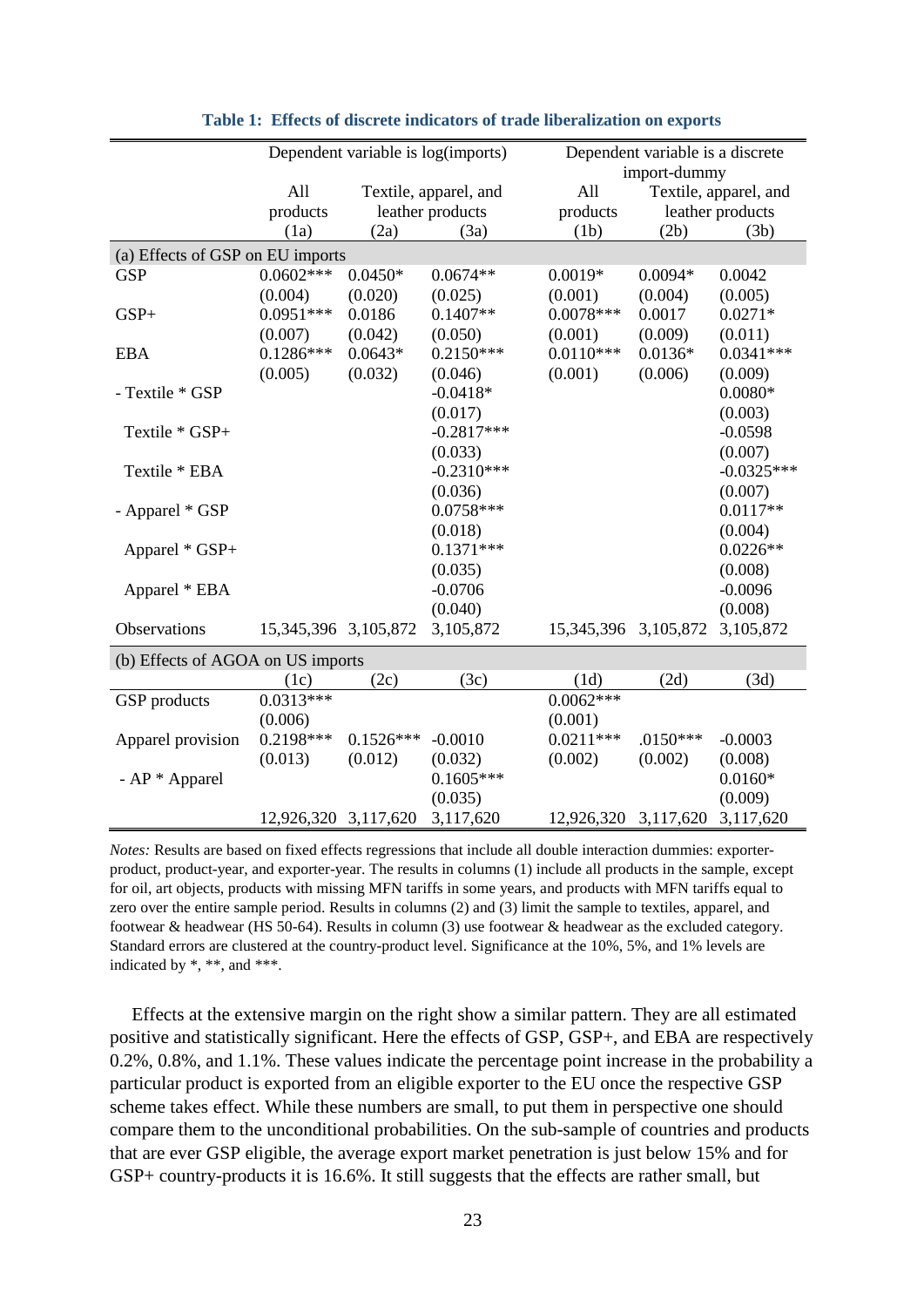market penetration is a lot lower for sub-Saharan countries. On the sample of EBA eligible country-product pairs, the unconditional market penetration is below 5% and compared to this baseline, the EBA point estimate of 1.1% is quite large.

Corresponding results for US imports under the AGOA scheme are reported in the bottom panel (b) of [Table 1.](#page-24-0) For standard products that were added to the US GSP list, the effect is estimated at 3.1%, while for apparel products the point estimate is a lot higher, at 0.2189. While small effects on log-exports can be interpreted directly as percentages, this is not the case for larger effects. In this case, the percentage response is 24.6%, which is calculated as exp(0.2198)-1. Extensive margin results are quite sizeable: 0.6% for general GSP products and 2.1% for products falling under the apparel provision.

The effects of the different preference schemes are quite substantial, but are also likely to vary by type of product. Products under the apparel provision of AGOA experienced an export increase that was seven times larger than for regular (GSP) products. The results in the second column shows effects estimated separately for the broad textile industry, which comprises textile, apparel, and footwear, leather & headgear. For AGOA, both the effects at the intensive and extensive margin are estimated to be slightly lower. This is because the country-year fixed effects that control for any shocks to the national economies are now estimated solely on various textile products and they control more flexibly for changes in the country-level environment that is particularly conducive for textile products. Even at 0.153 (16.5%) and 0.015 (1.5%) the effects are quite substantial.

For EU imports, coefficients on all three schemes are lower and estimated much less precisely once we limit the sample to textile products. For the standard GSP scheme, export growth for textiles stands at approximately three quarters of the export boost estimated for the average product. For the EBA scheme, the effects is half as large, and for the GSP+ scheme the effect is no longer statistically significant. On the extensive margin, effects are larger for the EBA scheme and much larger for the GSP scheme. The probability that a country-product observation which becomes GSP or EBA eligible records a positive export flow is, respectively 1.0% and 1.4% higher than for ineligible country-product pairs, even though the unconditional probability are of a similar magnitude.

Finally, in columns (3) we show results interacting each scheme with separate indicators for the textile and apparel sub-groups. The reference category is footwear & headgear. For the other two categories, the overall effect is obtained by summing the baseline and interaction coefficients. These results show that the export response is smaller, even much smaller, for textiles. None of the three EU schemes still show a significantly positive effect for textiles at the intensive margin. In contrast, the export responses for footwear & headgear are particularly strong; under the EBA they even exceed the estimates under AGOA. The response of apparel exports to the EU is larger still, but the largest effect is recorded by the GSP+ scheme. Its intensive margin export response for apparel totals 0.278 (0.1407+0.1371) or an export increase of 32%.

The estimates in [Table 1](#page-24-0) capture the average export levels in the post-liberalization period. Of course, African exports do not adjust instantaneously. We can investigate the time it takes to transition to the new steady state by interacting the explanatory variables with a dummy variable that measures the number of years since the start of the liberalization, as in equation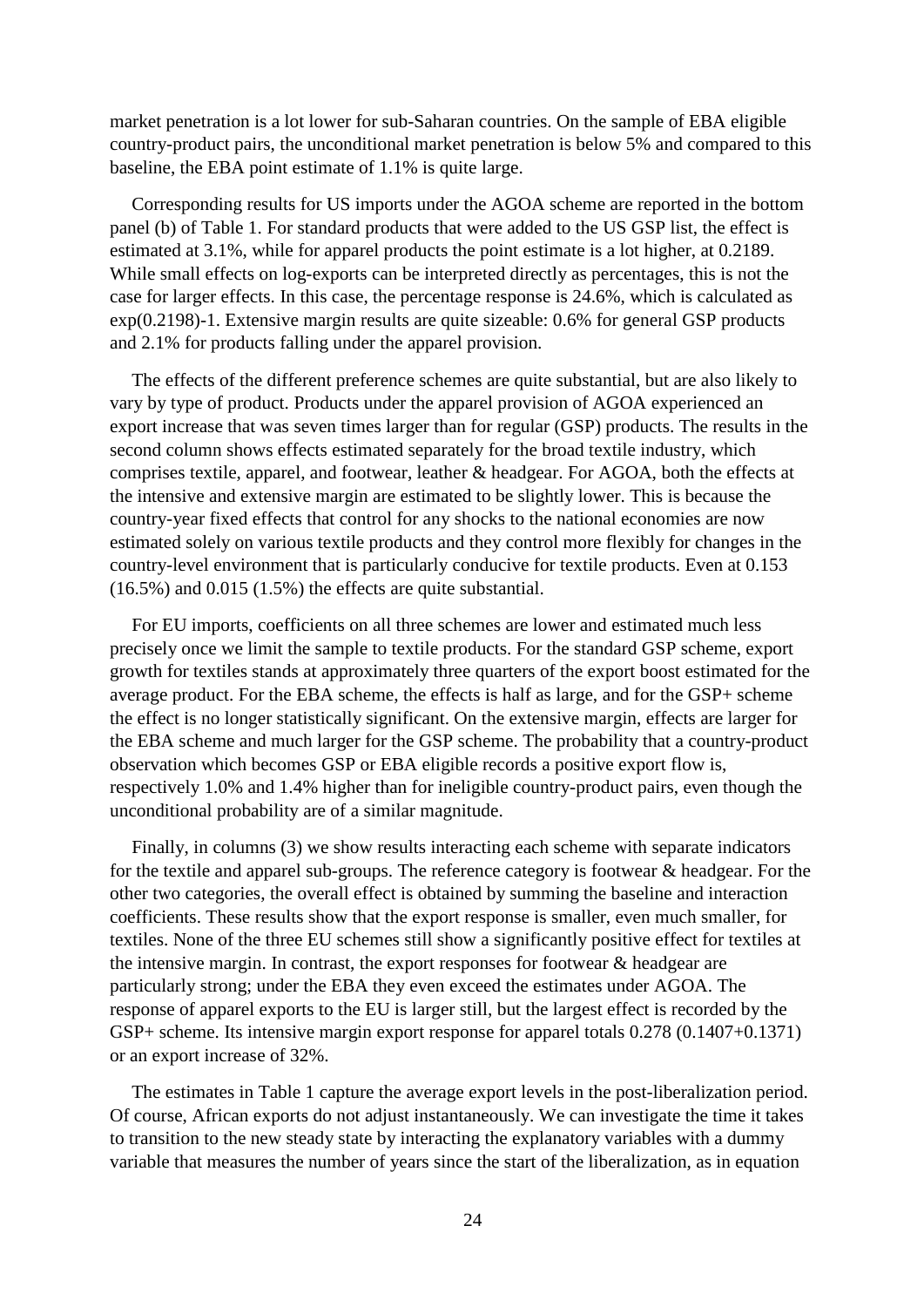(7). We report the full set of time-varying estimates with standard errors that correspond to the average results in Table 1 in Tables B.1 and B.2 in the Appendix.



**Figure 5: Time-varying effects of trade liberalization**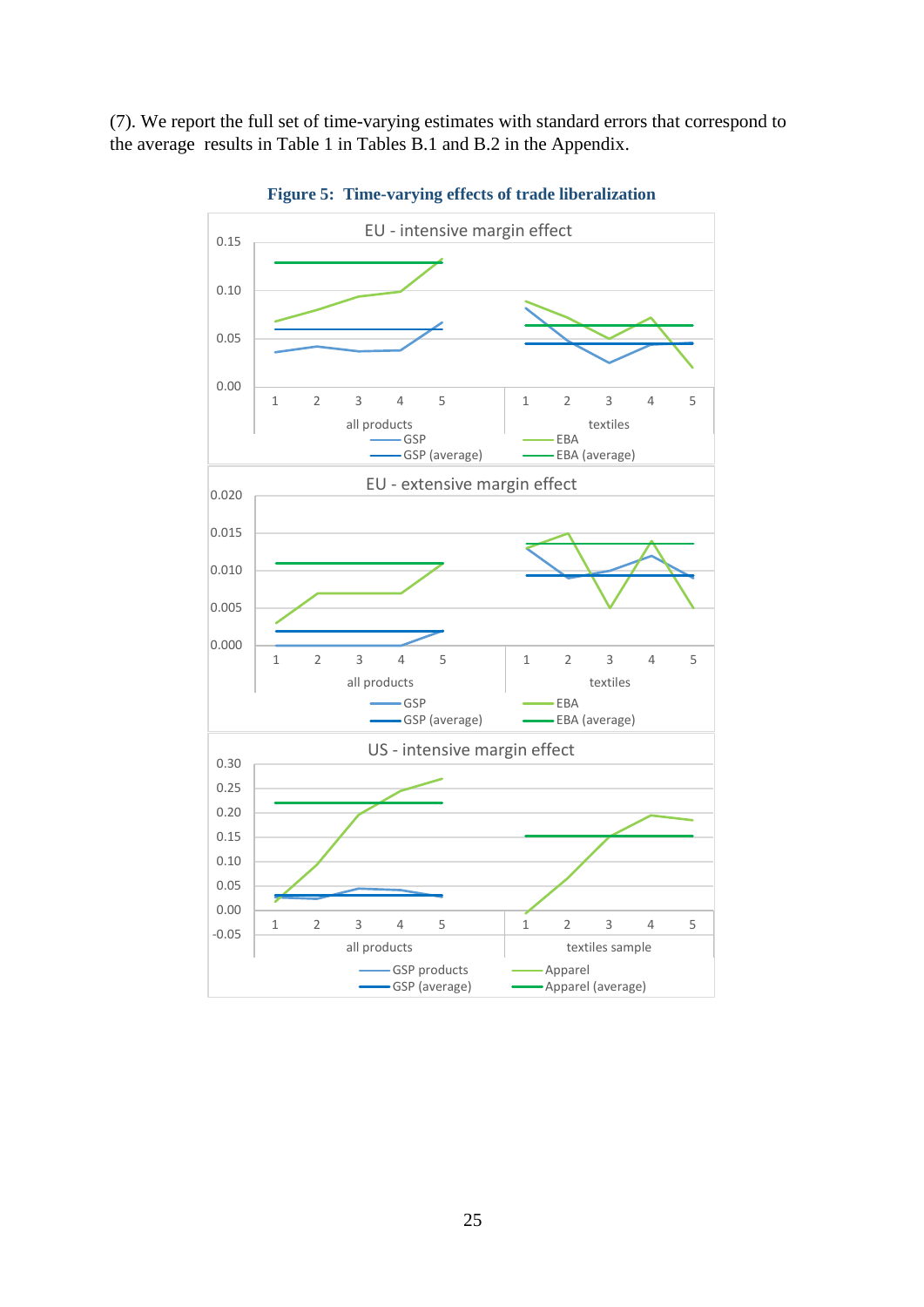

*Notes:* Full point estimates for the results in all three graphs are reported in Tables B.1 and B.2 in the Appendix.

In Figure 5 we show the point estimates in four separate panels for the effect on exports to the EU and United States at the intensive and at the extensive margin. The graphs on the left are always for the effects estimated on the full sample, corresponding to column (1) in Table 1, and on the right the effects estimated on the sample of textile products (broadly defined), i.e. corresponding to results in column (2) of Table 1. The blue and green lines are for different strengths of liberalization and the dark lines show the average effects that were already reported in Table 1.

Especially for the extensive margin effects, it often takes several years for the full effects to be realized. In most cases the effect for year 5, which is estimated to remain constant afterwards, is estimated higher than the average effect, which also includes the initial years. In a few cases, in particular for the apparel effects of the AGOA act, the final effect is notably higher than the average effect. In almost all cases, the effects do not seem to be growing anymore 5 years after the initial liberalization.

The interpretation of the estimates is for (eventually) a permanent increase of exports to the new, elevated level once a country-product becomes eligible for one of the schemes. Naturally, this pools over a lot of different liberalization experiences where the absolute benefit of a scheme relative to MFN treatment varies a lot. To some extent this was captured by various treatment levels that the different schemes represent, but even within each scheme there is a lot of variation. Given that the point estimates increase with the scheme's generosity suggests, it makes sense to use a quantitative measure of market access improvement as explanatory variable.

For these results reported in [Table 2,](#page-28-0) the extent of market access improvement is measured by the difference between the applied tariff and the benchmark MFN rate. Results can now be reported in the same way for EU imports in the top panel (a) and for US imports in the bottom panel (b). Interpreting the coefficients is now also more straightforward. They all measure the percent response in the level of exports or export probability for each percentage point tariff advantage conferred by a scheme. The benchmark effect on EU imports on the full sample, in column (1a), indicates that lowering tariffs by one percentage point raises exports by 0.72%, while the corresponding effect on US imports is 0.30%.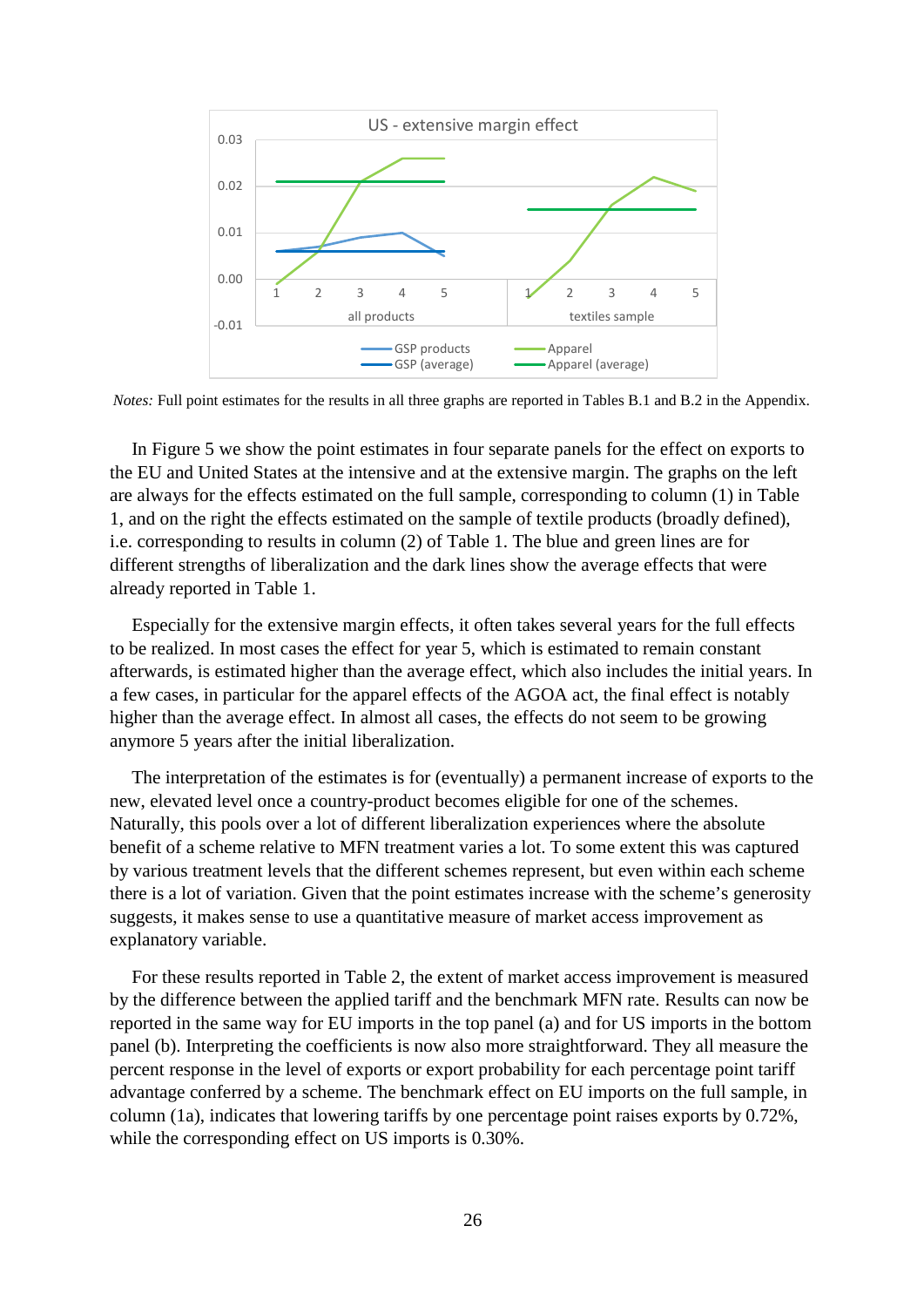|                                                            |                          |             | Dependent variable is log(imports) | Dependent variable is a discrete |                       |              |  |  |  |
|------------------------------------------------------------|--------------------------|-------------|------------------------------------|----------------------------------|-----------------------|--------------|--|--|--|
|                                                            |                          |             |                                    | import-dummy                     |                       |              |  |  |  |
|                                                            | All                      |             | Textile, apparel, and              | All                              | Textile, apparel, and |              |  |  |  |
|                                                            | products                 |             | leather products                   | products                         | leather products      |              |  |  |  |
|                                                            | (1a)                     | (2a)        | (3a)                               | (1b)                             | (2b)                  | (3b)         |  |  |  |
| (a) Effects of GSP on EU imports                           |                          |             |                                    |                                  |                       |              |  |  |  |
| <b>DIFF</b>                                                | $0.7261***$              | 1.9923***   | 1.7690***                          | $0.0602***$                      | $0.4023***$           | $0.3376***$  |  |  |  |
|                                                            | (0.046)                  | (0.164)     | (0.320)                            | (0.009)                          | (0.036)               | (0.065)      |  |  |  |
| - DIFF * Apparel                                           |                          |             | 0.1013                             |                                  |                       | 0.0351       |  |  |  |
|                                                            |                          |             | (0.318)                            |                                  |                       | (0.065)      |  |  |  |
| - DIFF * Textile                                           |                          |             | $-2.6749***$                       |                                  |                       | $-0.6707***$ |  |  |  |
|                                                            |                          |             | (0.321)                            |                                  |                       | (0.066)      |  |  |  |
| Observations                                               | 15, 345, 396 3, 105, 872 |             | 3,105,872                          | 15, 345, 396 3, 105, 872         |                       | 3,105,872    |  |  |  |
| (b) Effects of trade preference through AGOA on US imports |                          |             |                                    |                                  |                       |              |  |  |  |
|                                                            | (1c)                     | (2c)        | (3c)                               | (1d)                             | (2d)                  | (3d)         |  |  |  |
| <b>DIFF</b>                                                | $0.3025***$              | $0.7460***$ | $0.1864*$                          | $0.0314***$                      | $0.0907***$           | 0.0238       |  |  |  |
|                                                            | (0.028)                  | (0.066)     | (0.093)                            | (0.005)                          | (0.012)               | (0.021)      |  |  |  |
| - DIFF * Apparel                                           |                          |             | $0.8176***$                        |                                  |                       | $0.1012***$  |  |  |  |
|                                                            |                          |             | (0.131)                            |                                  |                       | (0.026)      |  |  |  |
| - DIFF * Textile                                           |                          |             | 0.2651                             |                                  |                       | $-0.0054$    |  |  |  |
|                                                            |                          |             | (0.287)                            |                                  |                       | (0.059)      |  |  |  |
| Observations                                               | 12,926,320 3,117,620     |             | 3,117,620                          | 12,926,320 3,117,620             |                       | 3,117,620    |  |  |  |

<span id="page-28-0"></span>

|  |  |  | Table 2: Effects of trade liberalization on exports identified from the size of trade preferences |  |  |  |  |  |  |  |  |  |  |  |  |
|--|--|--|---------------------------------------------------------------------------------------------------|--|--|--|--|--|--|--|--|--|--|--|--|
|--|--|--|---------------------------------------------------------------------------------------------------|--|--|--|--|--|--|--|--|--|--|--|--|

*Notes:* Results are based on fixed effects regressions that include all double interaction dummies: exporterproduct, product-year, and exporter-year. The results in columns (1) include all products in the sample, except for oil, art objects, products with missing MFN tariffs in some years, and products with MFN tariffs equal to zero over the entire sample period. Results in columns (2) and (3) limit the sample to textiles, apparel, and footwear & headwear (HS 50-64). Results in column (3) use footwear & headwear as the excluded category. Standard errors are clustered at the country-product level. Significance at the 10%, 5%, and 1% levels are indicated by \*, \*\*, and \*\*\*.

To put these numbers in perspective, it is useful to know that the average value of DIFF, the absolute tariff preference, for EU imports is 0.041, if it is positive. The average response is thus around 3% (=  $0.041*0.7261$ ). For a product at the 90<sup>th</sup> percentile, the tariff reduction is 0.08 and the export response will be twice as large. The point estimate is a lot lower for US imports, but the average tariff reduction is slightly higher, at 0.047. The average effect is approximately half the size as in the EU.

Effects are two to three times larger on the sample of all textile products. In contrast with the results in [Table 1](#page-24-0) for the EU, exports of textiles are now estimated to be more responsive to trade liberalization. The average effects is also larger, given that the tariff advantage is slightly larger at 0.045. The results for the EU and the United States are now similar. The results in column (3) confirm that the export response within the broader textile category is largest for apparel products. For EU imports the elasticity with respect to each percentage point tariff cut is 1.87 and for US imports it is 1.00.

Results are similar at the extensive margin, reported in the three right-most columns of [Table 2.](#page-28-0) Effects are larger for the EU than for the US; they are larger for textiles than for other products; and within textiles they are largest for apparel. All point estimates are estimated very precisely and they are plausible in terms of economic magnitudes.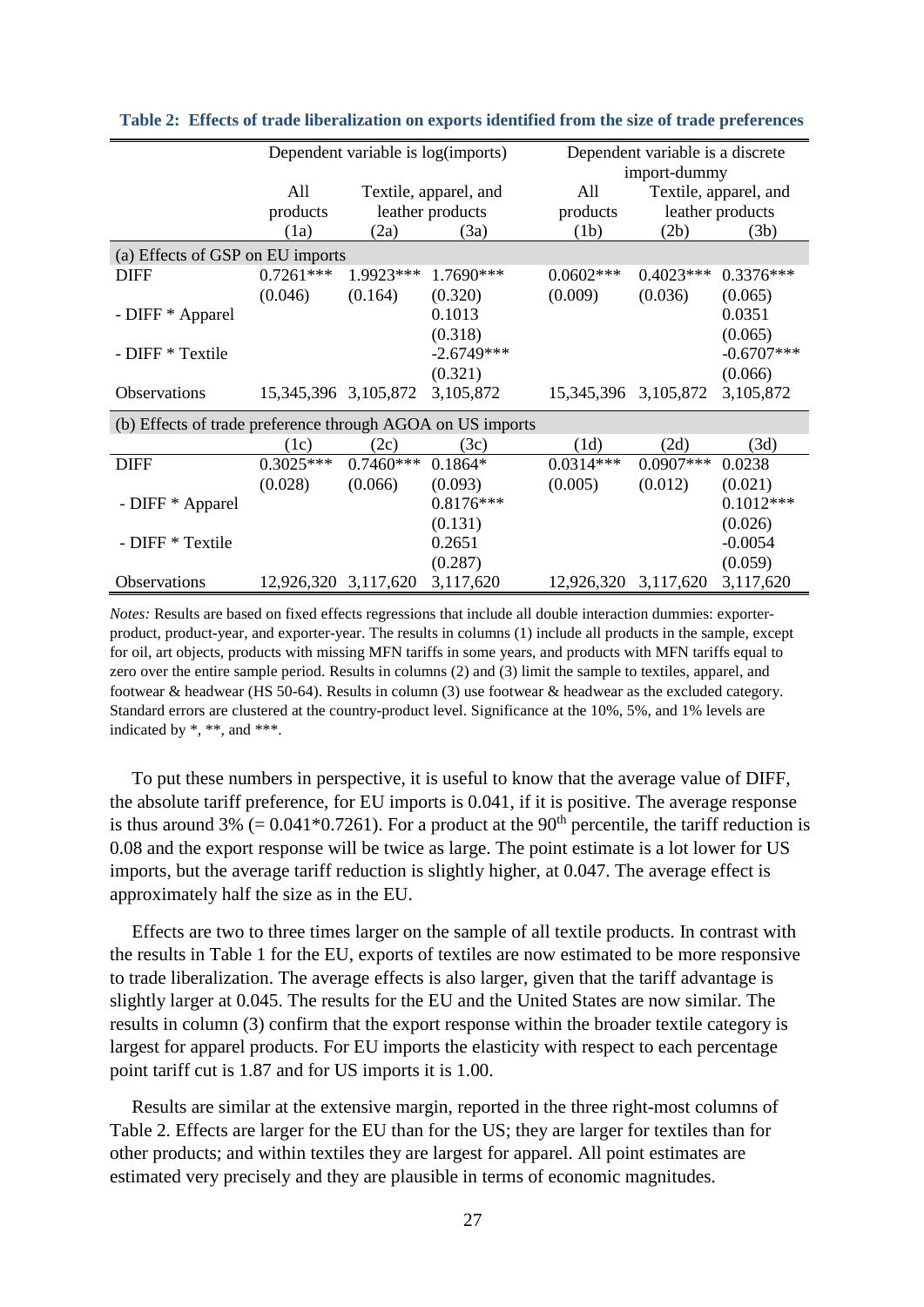#### **6.2 Interaction between trade liberalization and Chinese imports**

The results reported in [Table 1](#page-24-0) and [Table 2](#page-28-0) control flexibly for the baseline level of country-product exports, as well as for product-specific time effects that are shared by all exporters and country-specific time effects that affect all of a country's exports in the same way. It is not easy to find control variables that vary along all three dimensions, but one such candidate is the level of Chinese imports into each exporter's own economy. The rising importance of China in the global economy is definitely one of the most prominent evolutions of the last two decades and it affects all economies in a myriad of ways. An overview of such effects and their identification, focusing mostly on the labor market, is provided in Autor, Dorn and Hanson (2016).

Firms that have to contend with increased exports on their home markets can respond in various way. Lower sales at home could go hand in hand with higher sales abroad. For example, Almunia et al. (2018) document such a response during the Great Recession. Firms in Spain responded to cyclically lower domestic demand by increasing export sales. Especially when firms face an upward-sloping marginal costs schedule or when they face capacity constraints, this is a likely response as domestic sales have a direct negative externality on export sales.

However, when the reduction in domestic sales is of a more permanent nature, as would be the case when it is driven by higher Chinese imports, it is also possible that such a disruption at home lowers export sales. Firms would be deprived of revenue to develop new products, improve existing ones, or even pay for the fixed costs necessary to access foreign markets. Such a mechanism plays the reverse role in the model of Fan, Li and Yeaple (2015). In their case, tariff cuts on imported intermediates raise domestic profits and some firms use this revenue to finance the fixed costs of upgrading their product quality and achieve greater export success. In our case, lower domestic profits because of competition with final product imports could make it harder for firms to finance fixed costs of upgrading or exporting.

The results reported in [Table 3](#page-30-0) indicate that in our sample, higher imports from China of a particular product tend to be associated with higher exports to the EU or to the United States from that same country for the same product. Effects on EU imports are shown on the left and on US imports on the right. Both effects are similar in absolute magnitude, respectively 2.2% and 1.7% in the specifications with discrete measures for trade liberalization on the sample of all products. They are consistent with firms looking for alternative markets for their products when they face lower demand or greater competition domestically.

The estimates estimated only on textile products, in columns labeled (2), are relatively similar. All four point estimates on the intensity of Chinese imports are positive, but they are slightly smaller than in columns (1). For US imports in particular the point estimates are approximately cut in half, but they remain positive and statistically significant.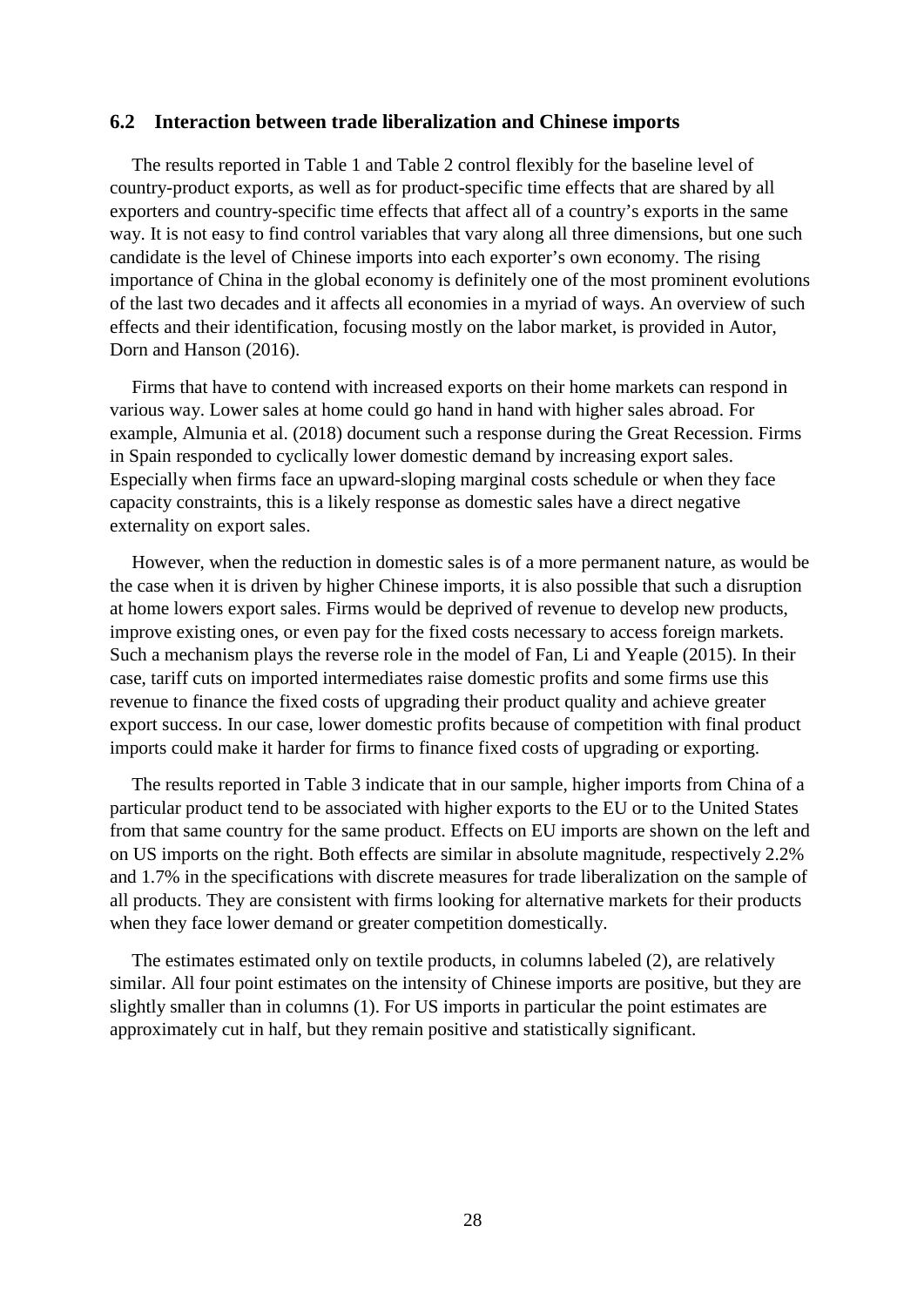<span id="page-30-0"></span>

|                                                           | Effects of GSP on EU imports |             |                       |              | Effects of AGOA on US imports |             |  |  |  |
|-----------------------------------------------------------|------------------------------|-------------|-----------------------|--------------|-------------------------------|-------------|--|--|--|
|                                                           |                              |             | Textile, apparel, and |              | Textile, apparel, and leather |             |  |  |  |
|                                                           | All products                 |             | leather products      | All products |                               | products    |  |  |  |
|                                                           | (1a)                         | (2a)        | (3a)                  | (1b)         | (2b)                          | (3b)        |  |  |  |
| (a) Effect of discrete indicators of trade liberalization |                              |             |                       |              |                               |             |  |  |  |
| <b>GSP</b>                                                | $0.0603**$                   | $0.0453*$   | $0.0417*$             | $0.0299***$  |                               |             |  |  |  |
|                                                           | (0.004)                      | (0.020)     | (0.020)               | (0.006)      |                               |             |  |  |  |
| $GSP+$                                                    | $0.0945***$                  | 0.0127      | 0.0026                |              |                               |             |  |  |  |
|                                                           | (0.007)                      | (0.041)     | (0.041)               |              |                               |             |  |  |  |
| <b>EBA</b>                                                | $0.1272***$                  | $0.0642*$   | 0.0196                |              |                               |             |  |  |  |
|                                                           | (0.005)                      | (0.032)     | (0.032)               |              |                               |             |  |  |  |
| Apparel provision                                         |                              |             |                       | $0.2170***$  | $0.1509***$                   | $0.1479***$ |  |  |  |
|                                                           |                              |             |                       | (0.013)      | (0.012)                       | (0.012)     |  |  |  |
| log(Chinese imports)                                      | $0.0224***$                  | $0.0183***$ | $0.0168***$           | $0.0169***$  | $0.0077***$                   | $0.0074***$ |  |  |  |
|                                                           | (0.000)                      | (0.001)     | (0.001)               | (0.000)      | (0.001)                       | (0.001)     |  |  |  |
| $GSP * log(Ch. imp)$                                      |                              |             | $-0.0162***$          |              |                               |             |  |  |  |
|                                                           |                              |             | (0.002)               |              |                               |             |  |  |  |
| $GSP+ *log(Ch. imp)$                                      |                              |             | $-0.0066*$            |              |                               |             |  |  |  |
|                                                           |                              |             | (0.003)               |              |                               |             |  |  |  |
| $EBA * log(Ch. imp)$                                      |                              |             | $-0.0371***$          |              |                               |             |  |  |  |
|                                                           |                              |             | (0.002)               |              |                               |             |  |  |  |
| $AP * log(Ch. imp)$                                       |                              |             |                       |              |                               | $0.0355***$ |  |  |  |
|                                                           |                              |             |                       |              |                               | (0.005)     |  |  |  |
| Observations                                              | 15,345,396                   | 3,105,872   | 3,105,872             | 12,856,448   | 3,100,768                     | 3,100,768   |  |  |  |
|                                                           |                              |             |                       |              |                               |             |  |  |  |
| (b) Effects identified from the size of trade preferences |                              |             |                       |              |                               |             |  |  |  |
|                                                           | (1c)                         | (2c)        | (3c)                  | (1d)         | (2d)                          | (3d)        |  |  |  |
| <b>DIFF</b>                                               | 0.7308***                    | 1.9234***   | 1.9860***             | $0.3015***$  | $0.7462***$                   | $0.7272***$ |  |  |  |
|                                                           | (0.046)                      | (0.164)     | (0.162)               | (0.028)      | (0.066)                       | (0.062)     |  |  |  |
| log(Chinese imports)                                      | $0.0225***$                  | $0.0181***$ | $0.0181***$           | $0.0170***$  | $0.0078***$                   | $0.0077***$ |  |  |  |
|                                                           | (0.000)                      | (0.001)     | (0.001)               | (0.000)      | (0.001)                       | (0.001)     |  |  |  |
| $DIFF * log(Ch. Imp)$                                     |                              |             | $-0.0533**$           |              |                               | $0.0591*$   |  |  |  |
|                                                           |                              |             | (0.018)               |              |                               | (0.026)     |  |  |  |
| Observations                                              | 15,345,396                   | 3,105,872   | 3,105,872             | 12,856,448   | 3,100,768                     | 3,100,768   |  |  |  |

#### **Table 3: Effects of trade liberalization on exports in the presence of Chinese imports**

*Notes:* Results are based on fixed effects regressions that include all double interaction dummies: exporterproduct, product-year, and exporter-year. The sample includes all products, except for oil, art objects, products with missing MFN tariffs in some years, and products with MFN tariffs equal to zero over the entire sample period. Results in columns labeled (a) are for exports to the EU and in (c) columns for exports to the United States. Results in the top panel use discrete liberalization indicators to identify the effects (using the same identification as in Table 1) and results in the bottom panel (b) use the magnitude of trade preferences to identify the effects (as in Table 2). Standard errors are clustered at the country-product level. Significance at the 10%, 5%, and 1% levels are indicated by \*, \*\*, and \*\*\*.

Finally, in column (3) we include interactions of the measures for trade liberalization and Chinese import. The results are entirely robust for the two identification methods, i.e. using discrete GSP or AGOA indicators in panel (a) or using the magnitude of the tariff reduction in panel (b). But the effects now consistently show the opposite sign on EU and US imports. In the US case, the positive coefficient on the interaction coefficient implies that countries receiving large Chinese imports not only export more to the US overall, they take disproportionately advantage of the AGOA market access improvement, raising their exports of eligible textile products more than for ineligible products. The absolute difference is not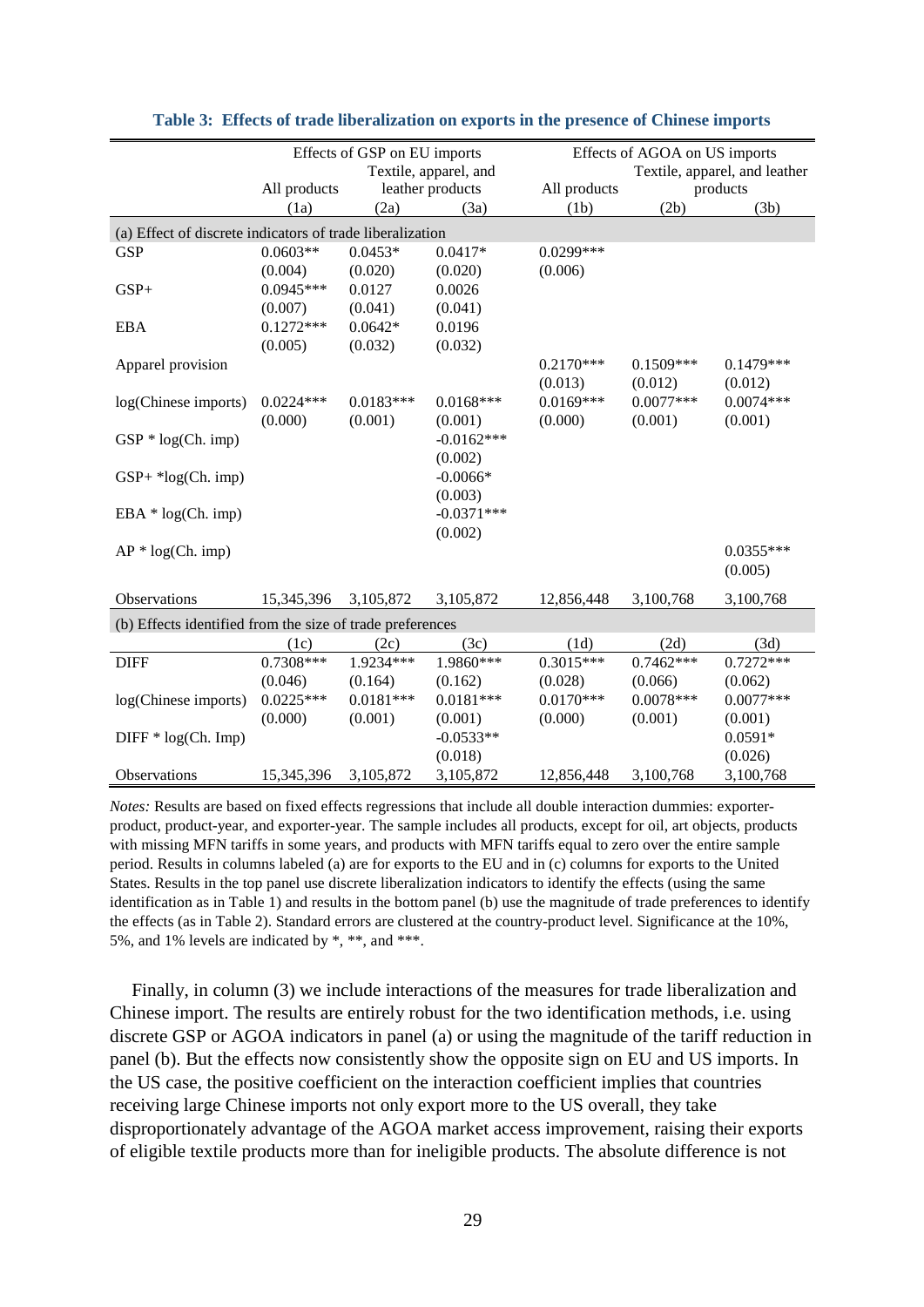huge, recall that we need to multiply with the average value of DIFF (around 0.045) to get the average effect, but it appears in both panels of column (3c).

In the case of the EU, the pattern goes the other way for each of the three GSP schemes. The effect of trade liberalization is reduced for products where Chinese imports in these countries rise the most. Put differently, the increase in exports of products with large domestic imports from China is weaker in product categories that benefit from trade liberalization. This would be consistent with the disruptive effect of increased domestic imports, which make it harder for firms to make the necessary adjustments or investments needed to take advantage of the EU trade liberalization.

As discussed before, Rotunno, Vézina, and Wang (2013) provide evidence that some of the exports from sub-Saharan Africa to the United States in response to AGOA represent transshipments of Chinese exports through these countries. As the United States imposed some safeguard trade barriers on Chinese apparel imports after the MFA ended, some Chinese firms started to export to the United States indirectly through sub-Saharan countries that still benefitted from duty-free and quota-free access to the US market. These results are consistent with such an effect. It does not show up for exports to the EU. While the EU also erected some temporary trade barriers when the MFA ended, this was not as prevalent as in the United States. Moreover, existing export volumes from Africa to Europe were already a lot larger and it might simply be more difficult to detect this effect.

#### **7. Policy implications**

To put the policy implications of our findings in perspective, we discuss two issues. First, we consider a number of caveats and ways in which the positive effects on trade could be maintained or even strengthened. Second, we show some context for the scope of future export growth through additional tariff liberalization.

#### **7.1 Caveats and durability**

(a) Transshipments and local effects

Some of the success of AGOA in boosting African exports towards the United States was due to Chinese firms using AGOA countries as a quota-hopping export platforms to avoid quotas imposed on Chinese apparel. The relevance of this phenomenon is confirmed by the fact that much of the increase in exports from some African countries to the United States did not survive the end of the Multifiber Agreement (MFA) in 2005 when Chinese apparel exports – now quota-free – flooded the US market to the detriment of African exports (Rotunno et al., 2013).

While the transshipment of Chinese exports through AGOA countries has been pervasive for goods directed to the United States, it has been much less of a concern for exports towards the EU. One potential explanation is that while the rules of origin were properly applied under the EU GSP schemes, they were much less stringent in the AGOA legislation. This allowed Chinese exporters to take advantage of this loophole in the US trade agreement, while a more duly application of the rules would have prevented some of the initial AGOA-related export boom.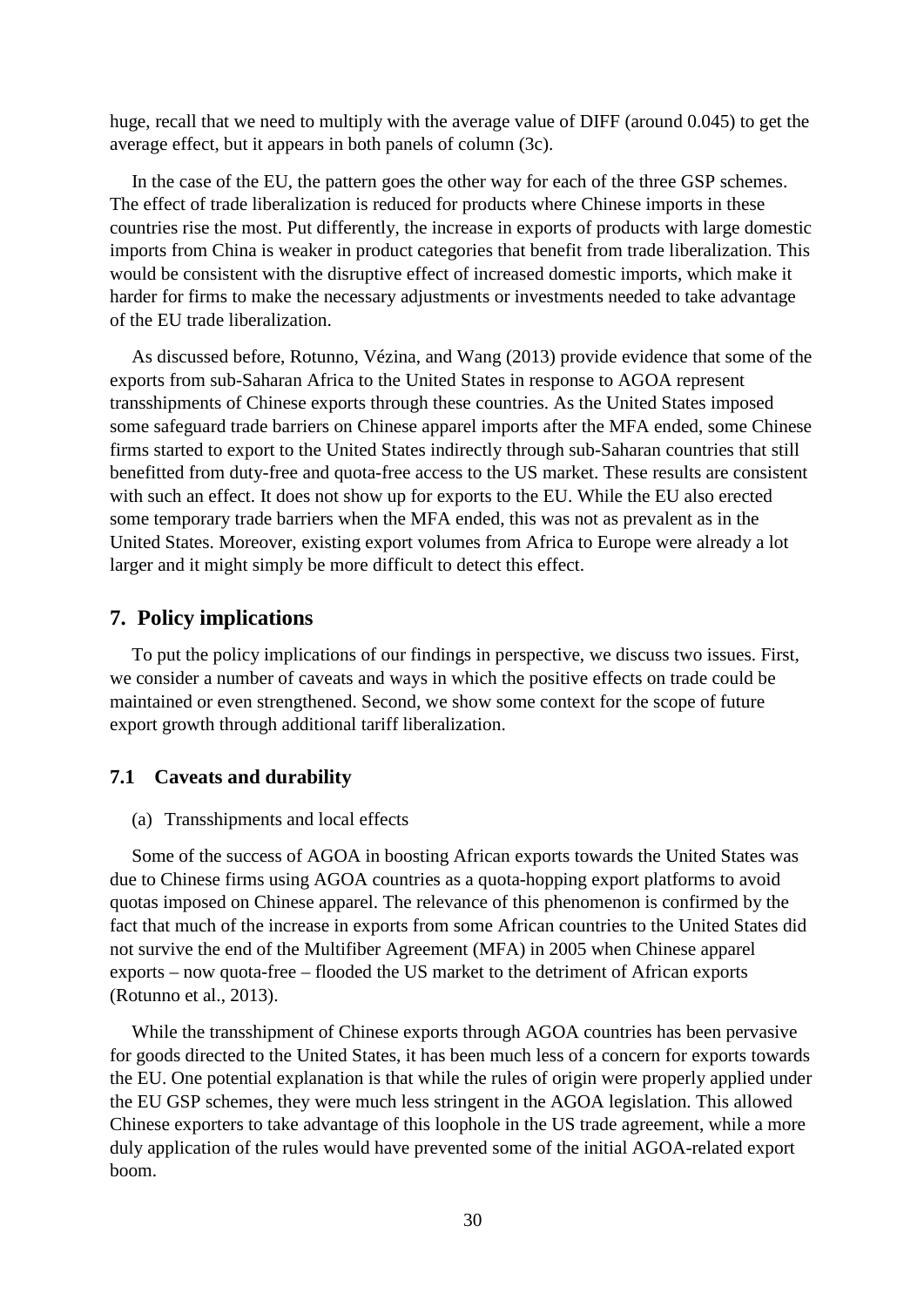The presence of footholds of Chinese firms with the goal of exporting under preferential conditions created controversial effects in the African economy. On the one hand, in countries such as Madagascar, these Asian-owned firms accounted for a substantial share of employment, contributing to the creation of new jobs (Gibbon, 2003). On the other hand, the majority of inputs used in these factories were imported from China and already at a final stage of the production process, such that African value added in the production process is often low. Moreover, many of these Asian-owned companies departed once the quotahopping through AGOA countries become unnecessary with the end of the MFA in 2005, leading to a destruction of those previously-created jobs (Phelps et al., 2008). Eventually, since Asian-owned subsidiaries were set up with the short-term aim of bypassing MFA quotas and benefitting from duty-free access, they did not engage in actively upgrading and creating local technological capabilities which is an important motivation of attracting FDI (Peerally and Cantwell, 2012).

#### (b) Necessary policy support to make effects permanent

We have shown that unilateral trade agreements can significantly boost exports from developing countries, but can these positive effects become permanent? Collier and Venables (2007) argue that trade preferences can have long-lasting effect on the local economy if they are designed taking into account and leveraging features of modern trade, such as fragmentation and increasing returns to scale. For instance, it is important for African firms to be able to import complementary inputs not subject to tariff restrictions in order to fragment the production process, outsource what they are less capable of doing and exploit their own comparative advantage in more specific segment (Hausmann and Rodrik, 2003). It suggest that to take full advantage of market access that is granted overseas, countries should also liberalize key input sectors in their own economies. Another way of ensuring sustainable growth is to use industrial policy to promote and support the emergence of clusters of activity. This allows firms in a given location to benefit from the presence of other firms because, for instance, there are technological externalities as modeled in Duranton and Puga (2005).

A final condition that allows trade liberalization to be sustained is credibility (Rodrik, 1992), which means that government needs to convince firms and consumers that the trade reforms will be lasting. Thelle et al. (2015) have shown that a percentage point tariff reduction under the EBA scheme has a larger effect on African exports than a comparable percentage point tariff reduction under the GSP. The larger effects of the EBA-related tariff reductions than general GSP preferences, as reported in Table 1, are not only due to larger tariff cuts, but also due to cuts all the way to zero and cuts that are widely believed to be permanent.

#### (c) Constraining effects of NTBs on export growth at the intensive margin

A final policy aspect to consider is the presence of Non-tariff barriers (NTBs). We have not explicitly considered them in this study even though they are likely to constrain the beneficial effect of trade agreements on exports' growth and aggregate outcomes. In particular for exports of agricultural and food products, where many African countries have a comparative advantage, food safety standards in the EU and the United States are much higher than in Africa.

A problem for the empirical work is that this information is not available at the same level of detail as tariff rates. Moreover, there is an ongoing debate on how to measure NTBs.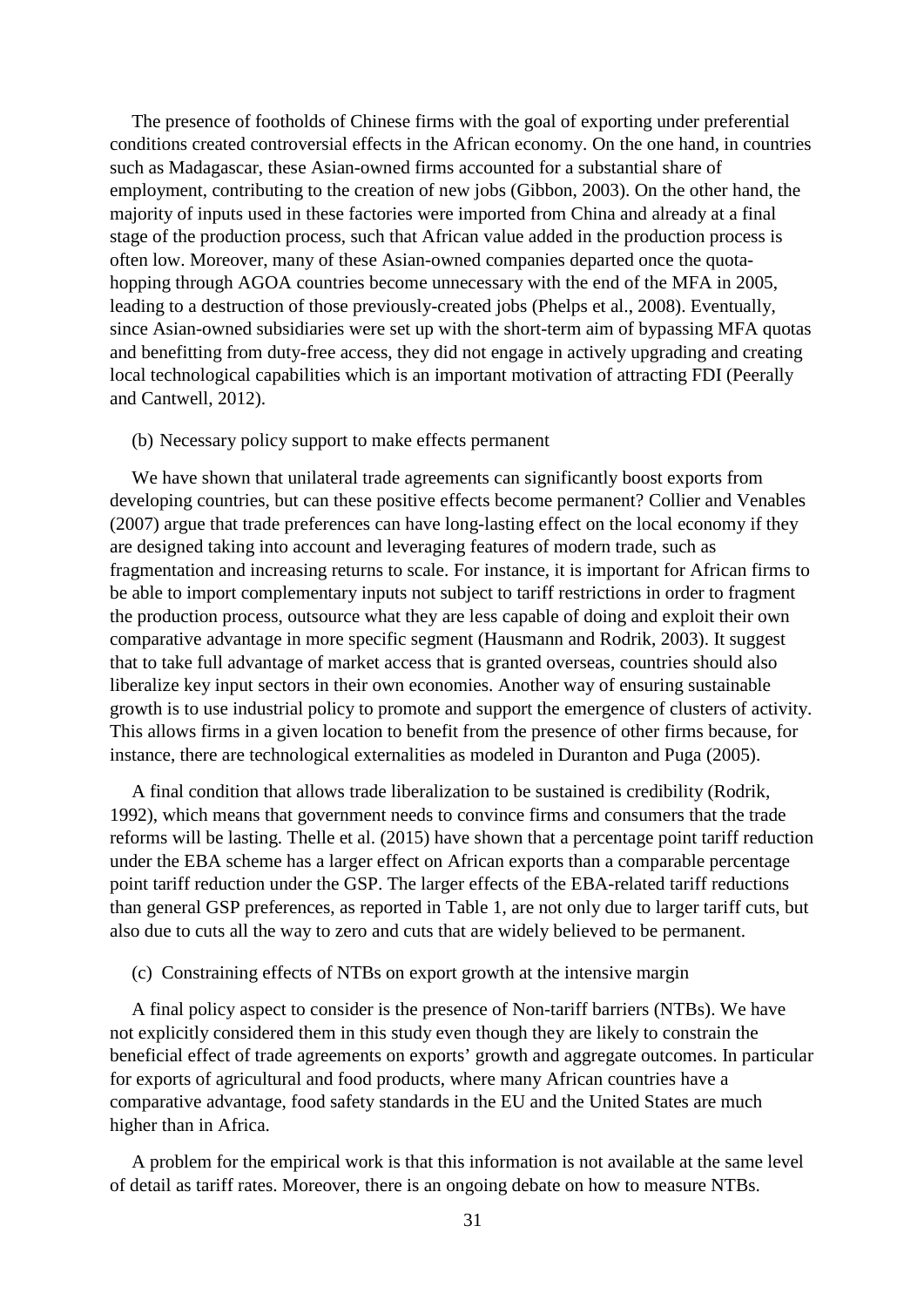Berden et al. (2009), Fontagné et al. (2013) and Egger et al. (2015) propose three different methodologies, but these have not been implemented at a broad scale. Whether our results are biased upward or downward due to the presence of NTBs depends on whether tariff cuts are positively or negatively correlated with changes in tariffs. Both directions are possible. The unilateral nature of the liberalization suggests that Western governments could have reduced all type of trade barriers. However, Brandt et al. (2018) have shown that the Chinese government imposed new NTBs in several sectors after it lowered import tariffs.

The relevance of NTBs has been demonstrated by several studies that show they play an important role in shaping the effectiveness of trade agreements (UNCTAD, 2018). Moreover, their existence does not only directly affect trade flows, but also other outcomes. For instance, Caliendo and Parro (2015) argue that the welfare effects they obtain in their study would have been a lot higher, if they had been able to take reductions of non-tariff barriers into account.

#### **7.2 Potential for future export growth**

According to Martin and Ng (2004), the weighted average tariff faced by developing countries declined from 30% in 1983 to 11% in 2003, and the majority of this reduction was due to unilateral agreements. The two trade liberalization initiatives that we exploited – the EU's GSP system (including the special versions, GSP+ and EBA) and the US' AGOA – have lowered the tariffs that African countries face in these markets to even lower levels. However, there is still scope for further tariff reductions, also on the tariffs that developing countries charge themselves. Caliendo et al. (2015) find striking results from their counterfactual experiment where they move to a world with zero tariffs for all countries, and in particular they show that most of the extra gains of free trade are for emerging economies.

The comparison of textile exports from sub-Saharan Africa to those from South Asia and China [Figure 4](#page-9-0) highlighted the current low exports from Africa, which in turn suggests a large potential for future export growth given the evolution of global demand for textile and apparel products. The extremely low share of textile exports from sub-Saharan Africa imply that its growth potential is definitely not constrained from the demand side. The annual increase in global trade in textiles is several times higher than the total annual exports of the region.

In [Figure 6](#page-34-0) we show separately the evolution of exports for the five product categories in the entire textile supply chain. The sub-Saharan African region has the highest global market share in agricultural inputs (e.g. wool, cotton, silk, etc.), which is shown on the axis on the right. Its share of global trade fluctuated between 3% and 4.5% in this segment. The trend growth rate is positive, but almost imperceptibly small.

Its global market share is always below 1.5% for the other four categories, which are shown on the left axis. The share in 2016 does not exceed the share in 1995 for any of these product categories and in several cases it went down substantially. Clearly, lack of import demand will not constrain African export growth for any of these product segments.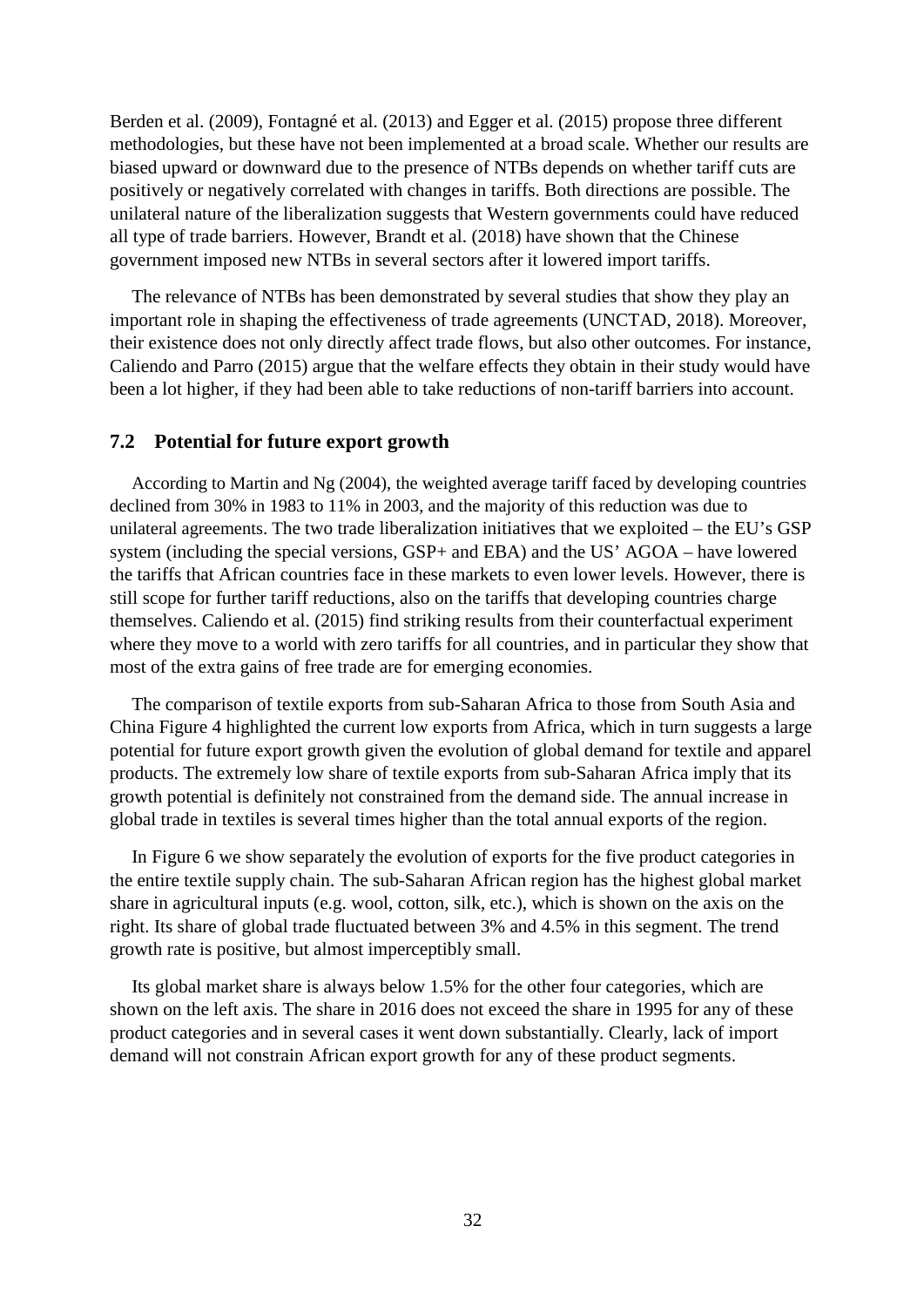<span id="page-34-0"></span>



Note: The left graph shows the share in global trade for five product categories in the textile GVC, calculated using normal values (USD). The agri-inputs (wool, cotton, silk, etc.) are measured on the right scale, the other categories on the left scale. The total value in 2016 was 4.7 billion USD and the pie-chart on the right shows the breakdown by product category.

On the right, we show for the final year how total exports break down across the different categories. Not surprisingly, textile equipment is extremely small, but even textiles account for barely 5% of total exports. The largest category is apparel, which is the most labor intensive segment of the industry, but also the segment showing the highest trade elasticity in our estimates. Agricultural inputs is the second most important segment, which is a natural fit with the important agricultural sector in Africa.

The second factor that determines the potential for future textile exports from sub-Saharan Africa is the remaining tariff protection on these products. Of course, the previous liberalization episodes that we exploited to identify our export supply elasticities, limit the potential benefits that can be gained from further liberalization of market access. We show the remaining import tariff protections for the EU and the United States for the three textile categories and an average over all products in [Figure 7.](#page-35-0) These statistics refer to the last year of our sample period (2016). We show them separately for the different schemes that countries can belong to, and enumerate below the table the members of the different groups, separately for the two regions.

A number of patterns stand out. If countries do not benefit from any preference scheme, average tariffs for textile products are quite a bit higher than for other groups. The darkest bars show average ad-valorem rates of 4.6% for the EU and 4.3% for the United States overall, but for apparel average tariffs are much more punitive, at 11.3% and 10.5%, respectively. Only a few countries are subject to these rates.

Standard GSP or general AGOA import tariffs, in lighter green, are much lower for leather and footwear, but the benefits they confer for textile or apparel are very limited. The US does not even provide any benefits for textiles and the EU GSP preferences for textiles are much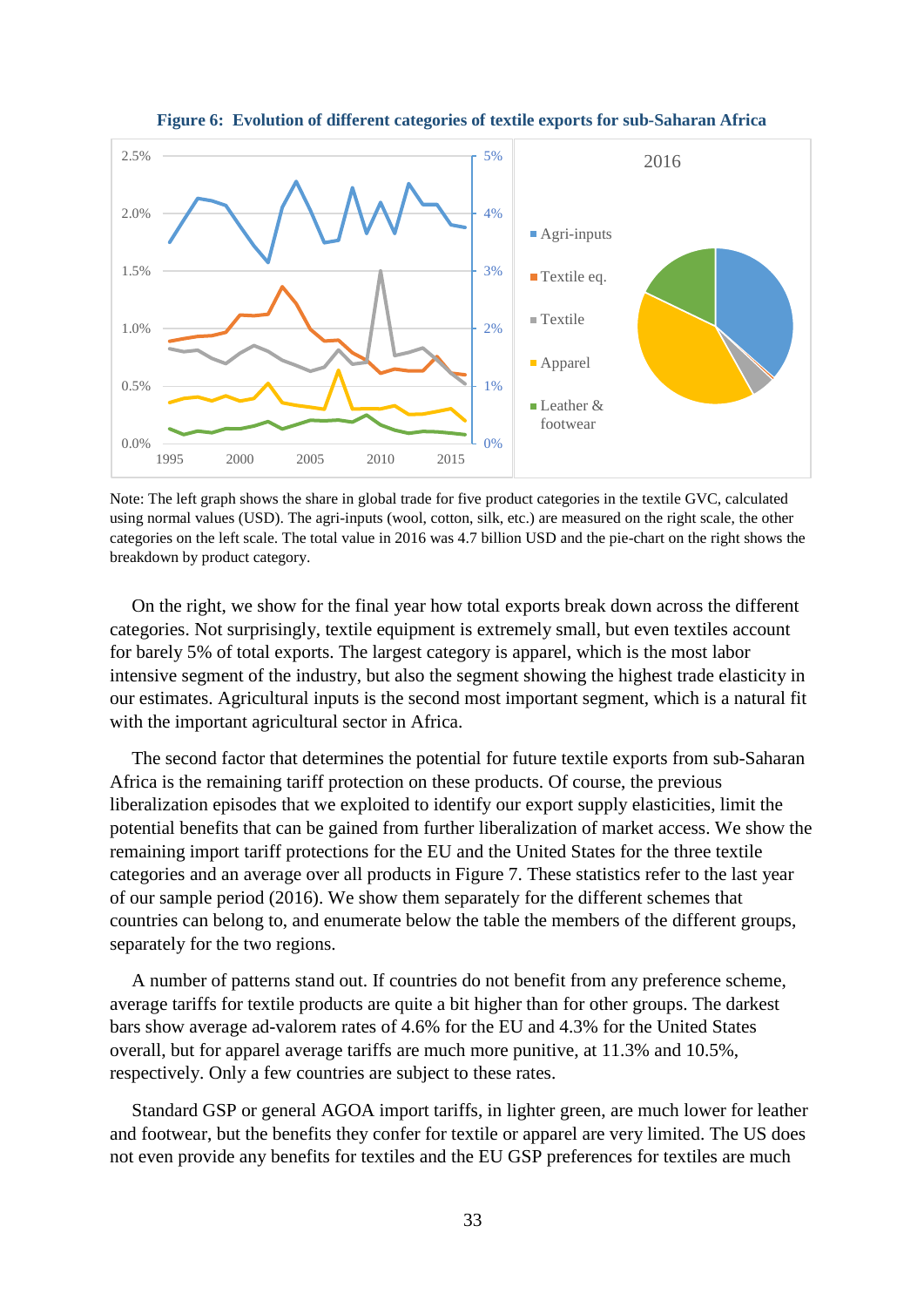smaller than for other products. Instead of reducing tariffs by half, they lower tariffs by less than one fifth for textile or apparel products.

The main beneficiaries of the existing schemes are countries qualifying for the EU's EBA scheme, which eliminates tariffs entirely. We lumped the GSP+ with EBA as the preferences are equally large. The AGOA apparel provision is almost equally generous, only leaving an average import tariff of 1.4% for apparel products, but it does not affect other textile categories.

Clearly, the biggest scope for export increases would come from enlarging the set of countries benefiting from the EU's EBA scheme and the apparel provision under AGOA. Extending the generosity of the apparel provision also to other textile segments would help as well, but the overall export-boosting effect will be more limited, given the dominance of the apparel segment.



<span id="page-35-0"></span>**Figure 7: Ad-valorem tariffs by preference scheme for sub-Saharan African countries (2016)**

Source: WITS, unweighted averages across HS 6-digit products (percentages).

**EU-GSP:** Cameroon, Congo, Cote d'Ivoire, Ghana, Kenya, Nigeria, Swaziland

**EU-EBA:** Angola, Benin, Burkina Faso, Burundi, Central African Republic, Chad, DRC, Djibouti, Eritrea, Ethiopia, Gambia, Guinea, Guinea-Bissau, Lesotho, Liberia, Madagascar, Malawi, Mali, Mauritania, Mozambique, Niger, Rwanda, Senegal, Sierra Leone, Sudan, Tanzania, Togo, Uganda, Zambia

**EU-No scheme (MFN):** Botswana, Gabon, Mauritius, Namibia, South Africa, Zimbabwe

- **US-AGOA (regular):** Angola, Burundi, Congo, Djibouti, Gabon, Guinea-Bissau, Mali, Mauritania, Togo
- **US-AGOA (apparel):** Burkina Faso, Benin, Botswana, Chad, Cote d'Ivoire, Cameroon, Cape Verde, Ethiopia, Ghana, Guinea, Kenya, Liberia, Lesotho, Madagascar, Mauritius, Malawi, Mozambique, Namibia, Niger, Nigeria, Rwanda, Sierra Leone, Senegal, Tanzania, Uganda, South Africa, Zambia
- **US-No scheme (MFN):** DRC, Central African Republic, Eritrea, Gambia, Sudan, Swaziland, Zimbabwe

**EU-GSP+:** Cape Verde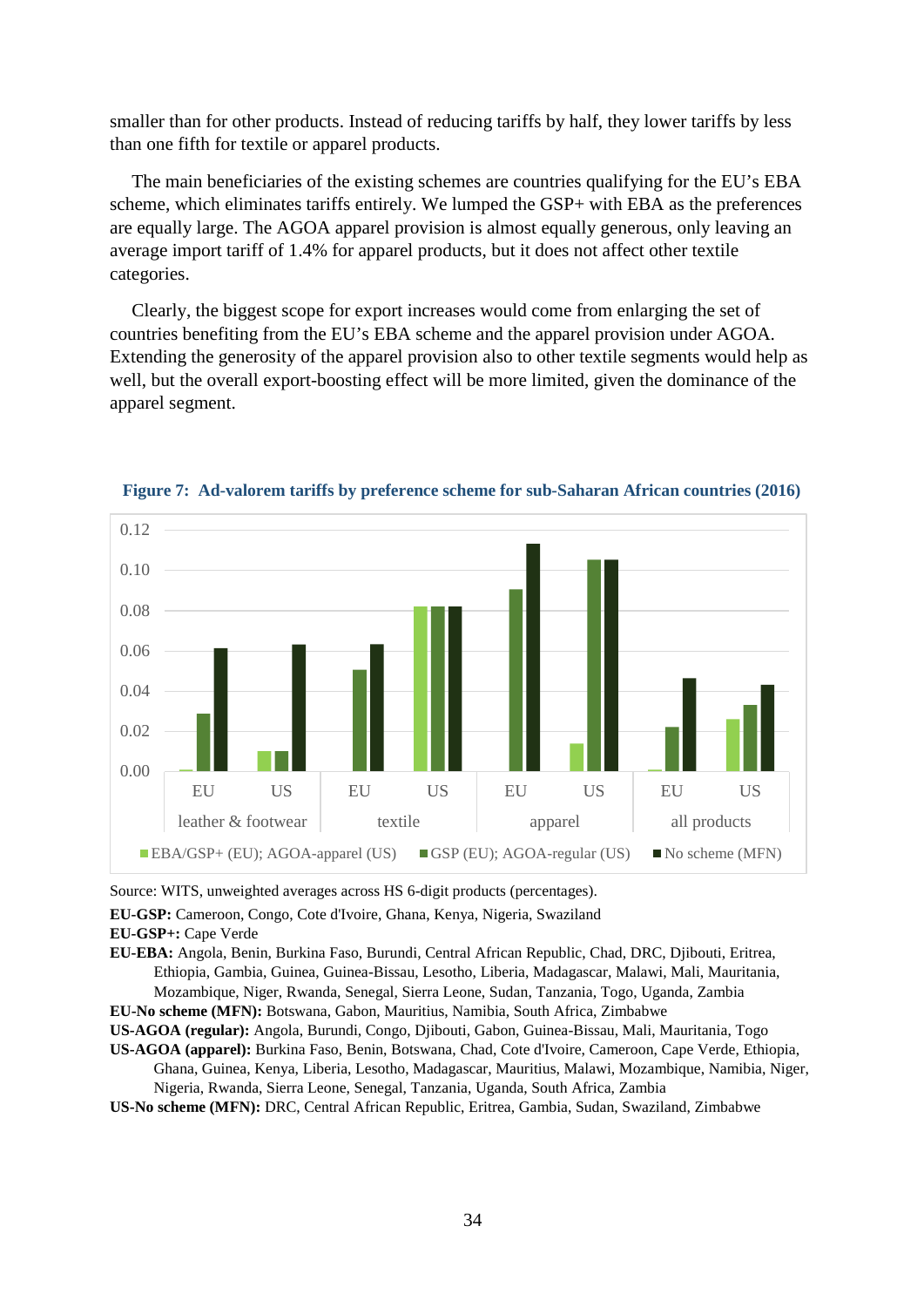To have a sense what the absolute magnitude of the effect could be, it is easiest to use the coefficients on the continuous DIFF variable reported in [Table 2.](#page-28-0) The semi-elasticity for EU imports was approximately 1 and for the United States approximately 2. Hence, making a country Zimbabwe eligible for the EBA scheme (currently it qualifies for nothing) is expected to raise its apparel exports to the EU by 22% and exports of other textile products or leather & footwear by 12%. Similarly, making it eligible for AGOA and its apparel provision would raise apparel exports to the US by 9%, leather & footwear exports by 5%, but not change textile exports.

These are long-run effects once adjustments are complete, but they are also permanent, raising the export level in all subsequent years. In addition, countries would also start exporting new products to the EU and United States, but it would take a longer time for these products to have a noticeable effect on aggregate export volumes.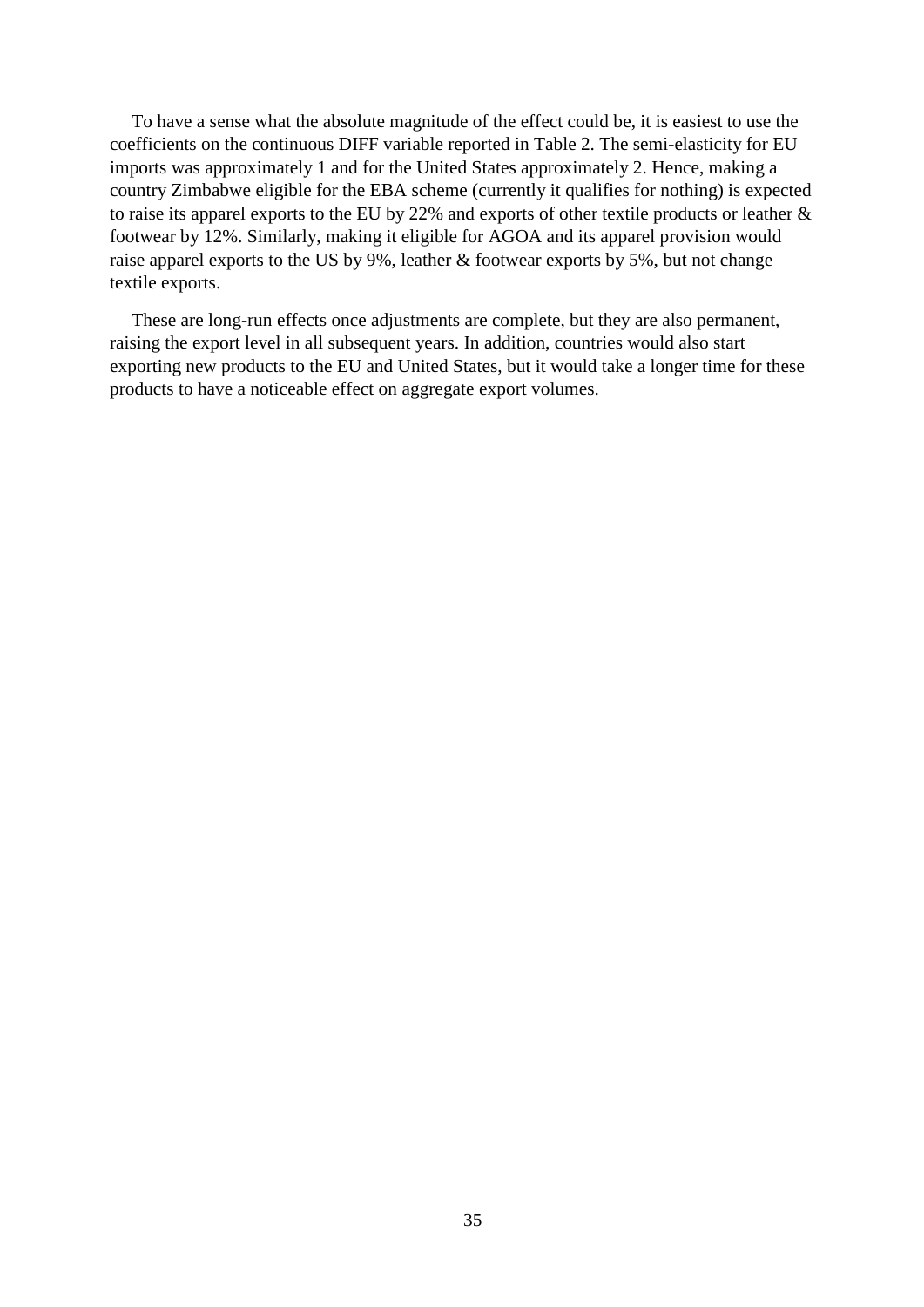# **Appendix A: History and scope of the EU's General System of Preferences[20](#page-37-0)**

The general system of preferences (GSP) is a unilateral preference program legally embodied under the GATT/WTO framework under the so-called 'enabling clause' adopted in 1979, which allows developed countries to deviate from the MFN principle and give differential and more favourable treatment to imports from developing countries only. While the enabling clause is thus the WTO legal basis for the GSP, it is unilaterally up to the individual preference giving countries to decide which developing countries and products to include in their specific GSP schemes, subject to certain criteria.

The first EU GSP program was introduced in 1971 and have since then frequently been reviewed in terms of both country and product eligibility. Overall, three main waves of GSP can be identified, with first wave covering the period 1971-1994, the second 1995-2005 and the third  $2006 - 2013$ <sup>[21](#page-37-1)</sup>

In the initial period, 1971-1994, defining features of the GSP includes annual reviews of beneficiaries and product coverage, in addition to the use of quotas and ceilings on the specific products eligible for preferential access under the scheme. In the period 1995-2005, significant changes were introduced, including the replacement of previous quantitative limits on sensitive products by a modulated tariff system, under which the most sensitive products were given the less favourable tariff reductions.

The second element introduced with the 1995-GSP revision was a policy of graduation. The idea was to limit the preferences to the countries and sectors that needed them. The moment a sector in a country exported intensively to the EU, the sector would be considered sufficiently advanced to no longer receive the benefits of the GSP and the sector would graduate. The most advanced beneficiary countries meeting particular criteria could be removed completely from the list of beneficiary countries. Hong Kong (China), the Republic of Korea and Singapore were the first countries excluded in 1998.

The final innovation was the introduction of a number of special incentive arrangements. They were to be applied on the basis of an additional margin of preference granted to beneficiary countries complying with certain requirements related to labour standards and environmental norms, as well as to countries undertaking effective programmes to combat drug production and trafficking.

Finally, the special arrangement for the least developed countries (LDCs) known as the Everything But Arms (EBA) initiative was introduced and entered into force on 5 March 2001 and allowed free access for the poorest countries in the world for all products except arms and ammunition.

<span id="page-37-0"></span><sup>&</sup>lt;sup>20</sup> This description draws heavily on Section 1.2 of Thelle et al.  $(2015)$ .

<span id="page-37-1"></span> $21$  From the first of January 2014 a new GSP regime has come into place, but it lies mostly outside our period of analysis. Readers are referred to European Commission (2012) "The EU's New Generalised Scheme of Preferences". For more details for a review of the most important changes introduced.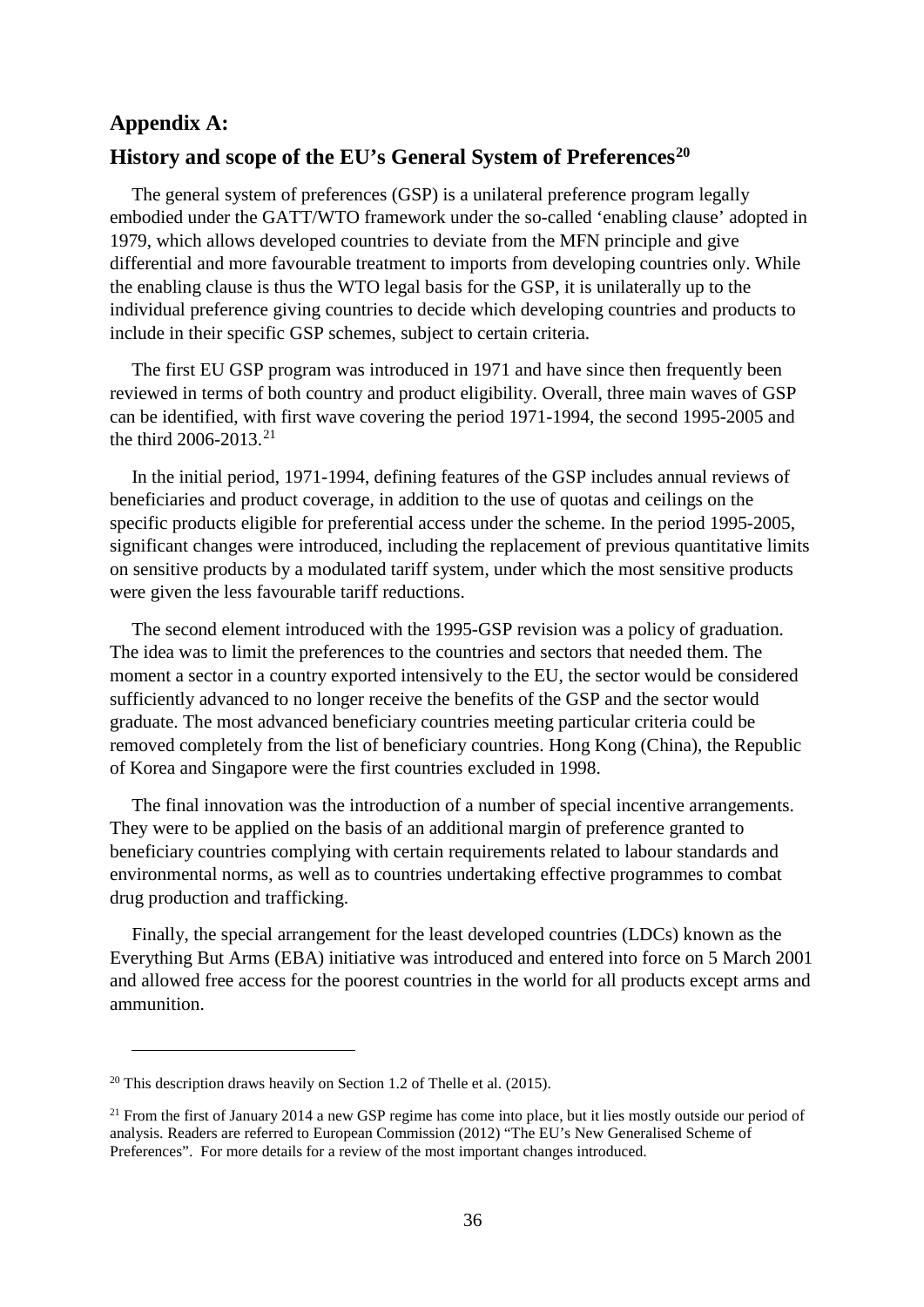The least developed countries enjoyed significant preferences under the GSP before the introduction of the EBA. Since 1977 a series of supplementary measures almost totally liberalised GSP access for Least Developed Countries.<sup>[22](#page-38-0)</sup> LDCs were given greater preferences on industrial products, including textiles, benefiting not merely from duty-free entry but complete exemption from the application of preferential Limits. They also benefited from duty-free entry on all agricultural products covered by the GSP plus a supplementary list of some 370 products. This extended list included nearly all agricultural/fishery products in the customs tariff Chapters 1-24 which were not protected by a levy or similar device thus putting LDCs very nearly on a par with the ACP countries.

Furthermore, at the Singapore WTO Ministerial Conference in 1996, WTO members pledged to carry out an action plan to improve access to their markets for products originating in the LDCs. In 1997, the EU Council called for the Singapore conclusions to be implemented by granting LDCs not party to the Lomé Convention preferences equivalent to those enjoyed by signatories and, in the medium term, duty-free access for essentially all their exports.

The significance of the EBA Regulation was to extend deep trade preferences to LDCs on products excluded from the EU's other preferential schemes, such as Cotonou and the GSP. A total of 919 tariff lines (out of the 10,500 tariff lines in total) were affected, almost entirely agricultural products covered by the EU's Common Agricultural Policy (CAP). Only imports of fresh bananas, rice and sugar were not fully liberalised immediately. Duties on those products were gradually reduced and duty free access was granted for bananas in January 2006, for sugar in July 2009 and for rice in September 2009.

In 2005 the EU launched a new GSP scheme which was designed both to be more generous, simpler, more transparent and more stable than its predecessors. The new scheme reduced the number of GSP arrangements from five to the following three:

- 1. The general arrangement for standard GSP beneficiary countries
- 2. A special incentive arrangement for sustainable development and good governance (hereafter GSP+) designed for vulnerable countries.
- 3. The Everything but Arms (EBA)

 $\overline{a}$ 

The new scheme still removed countries when they became competitive in the export of a particular product or range of products. The justification is that the country no longer needed the GSP to promote this product's exports to the EU. However, the mechanism was overhauled and simplified. The previous criteria (share of GSP imports, development index and export-specialisation index) were replaced with a single simpler criterion: the share of the community market expressed as a share of exports from GSP countries. This share is normally 15% but is lowered to 12.5% for textiles and clothing.

Countries may be temporarily excluded from the GSP scheme for a number of reasons including: (i) serious and systematic violation of the principles in the conventions on sustainable development and good governance; (ii) export of goods made by prison labour; (iii) shortcomings in customs controls on export or transit of drugs or failure to comply with international conventions on money laundering; (iv) fraud, irregularities or systematic failure

<span id="page-38-0"></span><sup>&</sup>lt;sup>22</sup> Most of these were ACP countries and they already benefitted from access via the Lomé accords.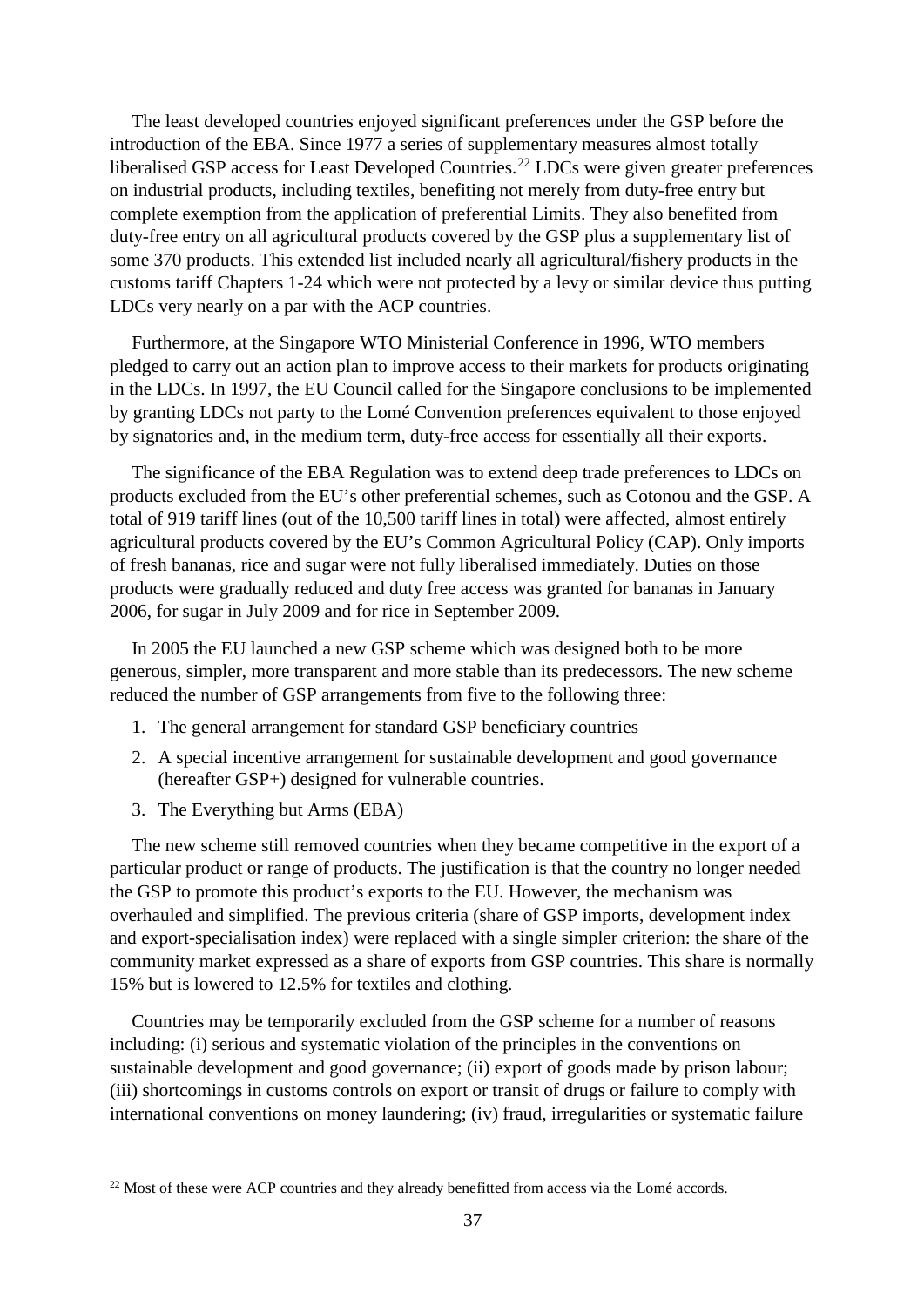to comply or to ensure compliance with the rules of origin of products and the proof thereof, and to provide administrative co-operation as required; (v) unfair trading practices; (vi) infringements of the objectives of the arrangements concerning the conservation and management of fishery products.<sup>[23](#page-39-0)</sup>

The GSP system has latest been revised in 2012 and significant changes went into place on the first of January 2014. Among the most important changes is a reduction in the number of beneficiaries to those most in need and an expansion of the number of 'non-sensitive' products eligible for duty-free access. The GSP+ system has further been strengthened, and the EBA, which has no expiry date, is maintained. $24$ 

<span id="page-39-0"></span><sup>&</sup>lt;sup>23</sup> GSP preferences were withdrawn for Myanmar/Burma in 1997 due to serious and systematic violations of the principles of the International Labour Organisation (ILO) Convention on forced labour. Following the decision by the Conference of the ILO to lift its negative opinion on the country in June 2012, the EU reinstated GSP preferences for Myanmar/Burma in July 2013, with retro-active application as from June 2012.Iin June 2007 the EU withdrew its trade preferences to Belarus under the Generalised Scheme of Preferences, in response to Belarus' violations of the core principles of the International Labour Organisation.

<span id="page-39-1"></span><sup>&</sup>lt;sup>24</sup> See European Commission (2012) "The EU's New Generalised Scheme of Preferences", for further details.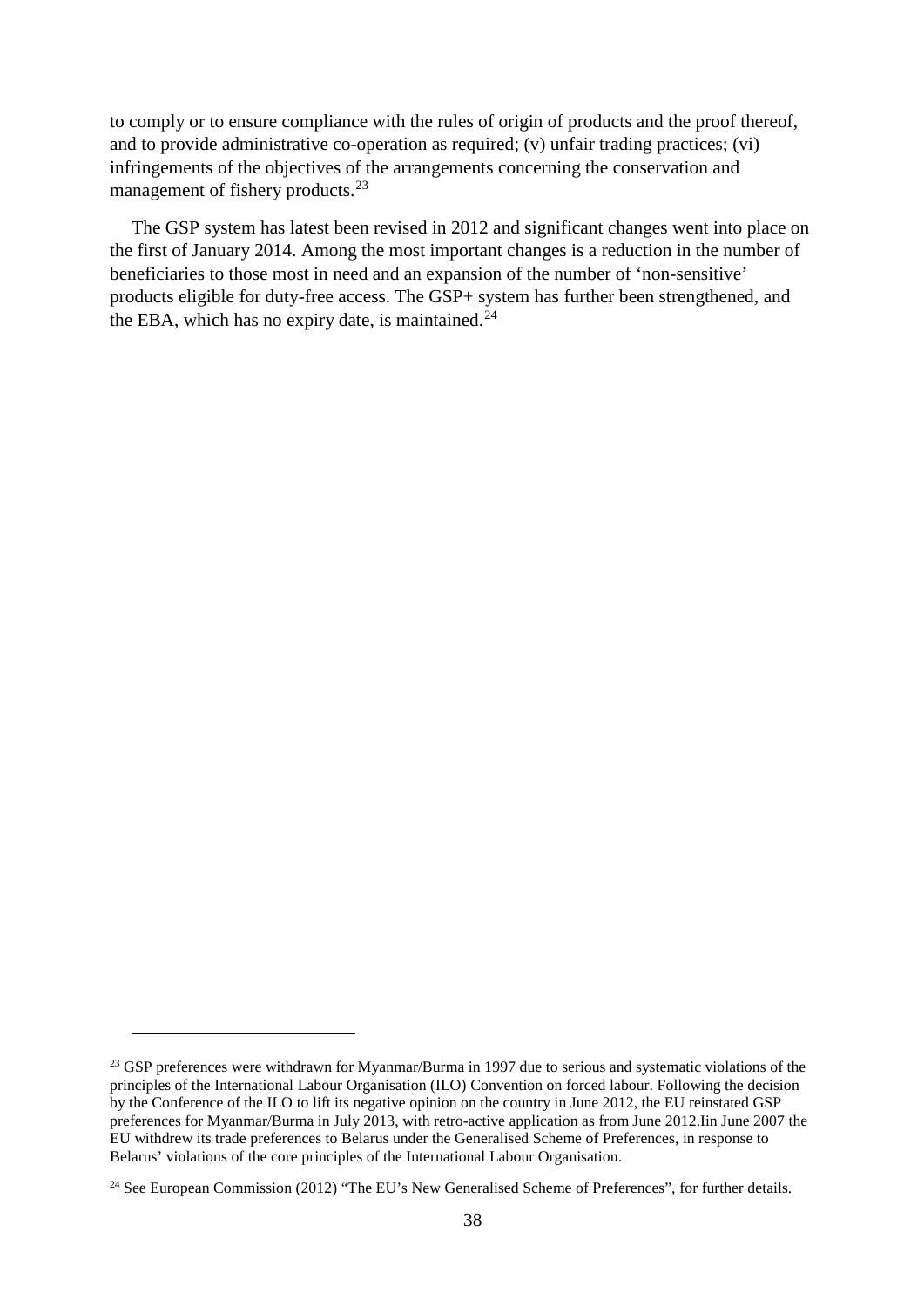# **Appendix B**

|                    |                 | Dependent variable is log(Imports)           | Dependent variable is a discrete<br>import dummy |                                              |  |  |
|--------------------|-----------------|----------------------------------------------|--------------------------------------------------|----------------------------------------------|--|--|
|                    | All<br>products | Textile, apparel,<br>and leather<br>products | All<br>products                                  | Textile, apparel,<br>and leather<br>products |  |  |
|                    | (1)             | (2)                                          | (3)                                              | (4)                                          |  |  |
| GSP year 1         | $0.036***$      | $0.082***$                                   | 0.000                                            | $0.013**$                                    |  |  |
|                    | (0.007)         | (0.027)                                      | (0.002)                                          | (0.006)                                      |  |  |
| GSP year 2         | $0.042***$      | 0.048                                        | 0.000                                            | 0.009                                        |  |  |
|                    | (0.007)         | (0.047)                                      | (0.002)                                          | (0.010)                                      |  |  |
| GSP year 3         | $0.037***$      | 0.025                                        | $-0.000$                                         | 0.010                                        |  |  |
|                    | (0.006)         | (0.044)                                      | (0.001)                                          | (0.009)                                      |  |  |
| GSP year 4         | $0.038***$      | $0.044**$                                    | 0.000                                            | $0.012***$                                   |  |  |
|                    | (0.005)         | (0.020)                                      | (0.001)                                          | (0.004)                                      |  |  |
| GSP year 5+        | $0.067***$      | $0.046*$                                     | $0.002***$                                       | $0.009*$                                     |  |  |
|                    | (0.004)         | (0.025)                                      | (0.001)                                          | (0.005)                                      |  |  |
| EBA/GSP+ year 1    | $0.068***$      | $0.089**$                                    | $0.003**$                                        | 0.013                                        |  |  |
|                    | (0.006)         | (0.036)                                      | (0.002)                                          | (0.009)                                      |  |  |
| EBA/GSP+ year 2    | $0.080***$      | $0.072**$                                    | $0.007***$                                       | $0.015*$                                     |  |  |
|                    | (0.006)         | (0.034)                                      | (0.002)                                          | (0.008)                                      |  |  |
| EBA/GSP+ year 3    | $0.094***$      | 0.050                                        | $0.007***$                                       | 0.005                                        |  |  |
|                    | (0.007)         | (0.032)                                      | (0.002)                                          | (0.008)                                      |  |  |
| EBA/GSP+ year 4    | $0.099***$      | $0.072**$                                    | $0.007***$                                       | $0.014*$                                     |  |  |
|                    | (0.006)         | (0.033)                                      | (0.002)                                          | (0.008)                                      |  |  |
| EBA/GSP+ year 5+   | $0.133***$      | 0.020                                        | $0.011***$                                       | 0.005                                        |  |  |
|                    | (0.005)         | (0.037)                                      | (0.001)                                          | (0.007)                                      |  |  |
| Observations       | 15,408,646      | 3,119,556                                    | 15,408,646                                       | 3,119,556                                    |  |  |
| R-squared          | 0.849           | 0.869                                        | 0.701                                            | 0.727                                        |  |  |
| Country-product FE | yes             | yes                                          | yes                                              | yes                                          |  |  |
| Country-year FE    | yes             | yes                                          | yes                                              | yes                                          |  |  |
| Product-year FE    | yes             | yes                                          | yes                                              | yes                                          |  |  |

#### **Table B.1: Time-varying effects of (discrete) trade liberalization on exports to the EU**

*Notes:* Estimated in the same way as the results reported in Table 1, only adding interactions between the trade liberalization variables and the number of years ago tariffs declined (top-coded at 5 years). Standard errors are clustered at the country-product level. Significance at the 10%, 5%, and 1% levels are indicated by \*, \*\*, and \*\*\*.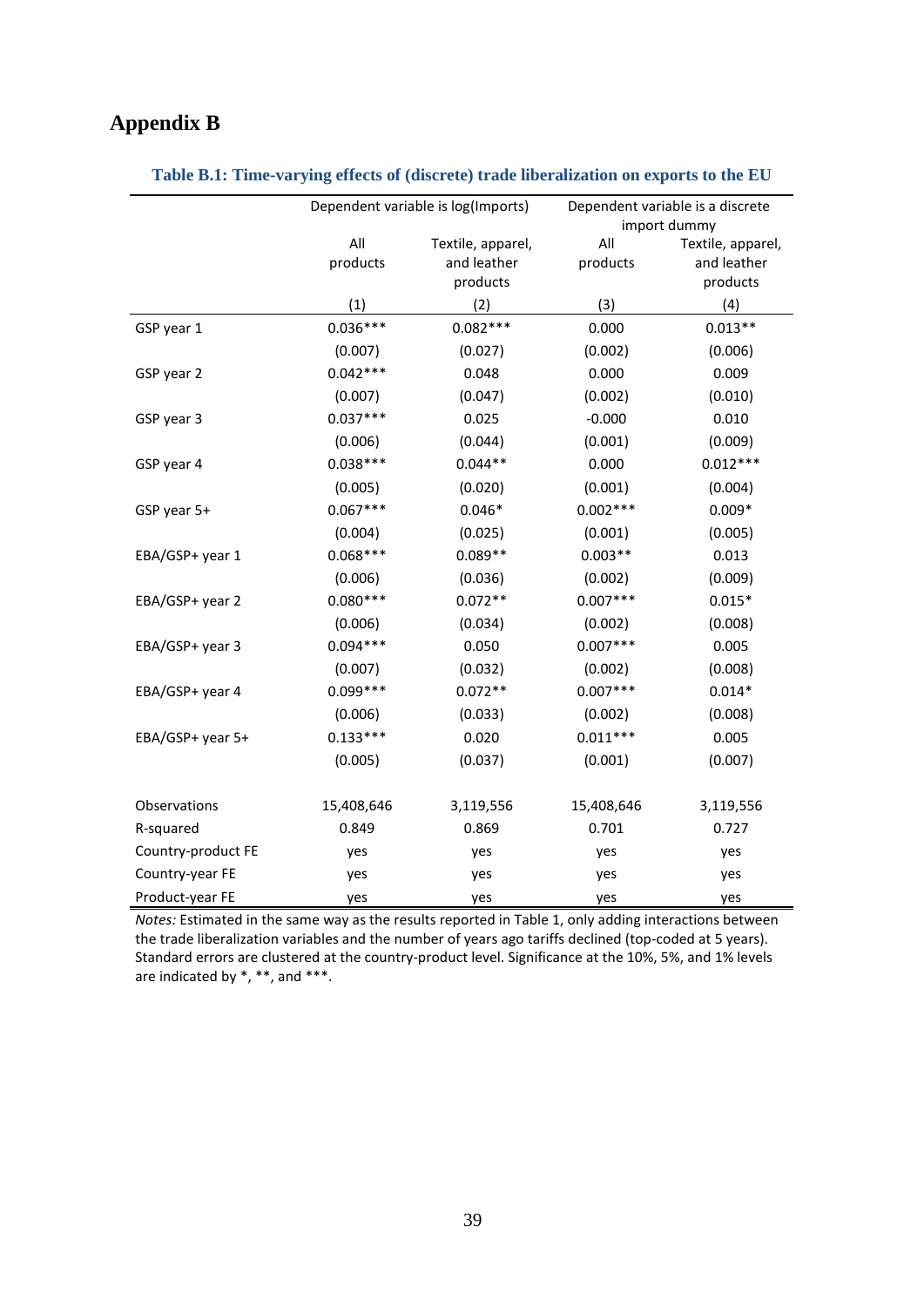|                           | Dependent variable is log(Imports) |                   | Dependent variable is a discrete |                   |  |  |
|---------------------------|------------------------------------|-------------------|----------------------------------|-------------------|--|--|
|                           |                                    |                   |                                  | import dummy      |  |  |
|                           | All                                | Textile, apparel, | All                              | Textile, apparel, |  |  |
|                           | products                           | and leather       | products                         | and leather       |  |  |
|                           |                                    | products          |                                  | products          |  |  |
|                           | (1)                                | (2)               | (3)                              | (4)               |  |  |
| GSP products year 1       | $0.027***$                         |                   | $0.006***$                       |                   |  |  |
|                           | (0.007)                            |                   | (0.002)                          |                   |  |  |
| GSP products year 2       | $0.024***$                         |                   | $0.007***$                       |                   |  |  |
|                           | (0.007)                            |                   | (0.002)                          |                   |  |  |
| GSP products year 3       | $0.045***$                         |                   | $0.009***$                       |                   |  |  |
|                           | (0.008)                            |                   | (0.002)                          |                   |  |  |
| GSP products year 4       | $0.042***$                         |                   | $0.010***$                       |                   |  |  |
|                           | (0.008)                            |                   | (0.002)                          |                   |  |  |
| GSP products year 5+      | $0.028***$                         |                   | $0.005***$                       |                   |  |  |
|                           | (0.007)                            |                   | (0.001)                          |                   |  |  |
| Apparel provision year 1  | 0.018                              | $-0.006$          | $-0.001$                         | $-0.004$          |  |  |
|                           | (0.012)                            | (0.012)           | (0.003)                          | (0.003)           |  |  |
| Apparel provision year 2  | $0.094***$                         | $0.066***$        | $0.006*$                         | 0.004             |  |  |
|                           | (0.014)                            | (0.013)           | (0.003)                          | (0.003)           |  |  |
| Apparel provision year 3  | $0.196***$                         | $0.151***$        | $0.021***$                       | $0.016***$        |  |  |
|                           | (0.017)                            | (0.016)           | (0.003)                          | (0.003)           |  |  |
| Apparel provision year 4  | $0.245***$                         | $0.195***$        | $0.026***$                       | $0.022***$        |  |  |
|                           | (0.017)                            | (0.017)           | (0.004)                          | (0.004)           |  |  |
| Apparel provision year 5+ | $0.270***$                         | $0.185***$        | $0.026***$                       | $0.019***$        |  |  |
|                           | (0.016)                            | (0.015)           | (0.003)                          | (0.003)           |  |  |
| Observations              | 12,856,448                         | 3,100,768         | 12,856,448                       | 3,100,768         |  |  |
| R-squared                 | 0.834                              | 0.826             | 0.698                            | 0.702             |  |  |
| Country-product FE        | yes                                | yes               | yes                              | yes               |  |  |
| Country-year FE           | yes                                | yes               | yes                              | yes               |  |  |
| Product-year FE           | yes                                | yes               | yes                              | yes               |  |  |

|  |  |  | Table B.2: Time-varying effects of (discrete) trade liberalization on exports to the United States |  |  |
|--|--|--|----------------------------------------------------------------------------------------------------|--|--|
|--|--|--|----------------------------------------------------------------------------------------------------|--|--|

*Notes:* Estimated in the same way as the results reported in Table 1, only adding interactions between the trade liberalization variables and the number of years ago tariffs declined (top-coded at 5 years). Standard errors are clustered at the country-product level. Significance at the 10%, 5%, and 1% levels are indicated by \*, \*\*, and \*\*\*.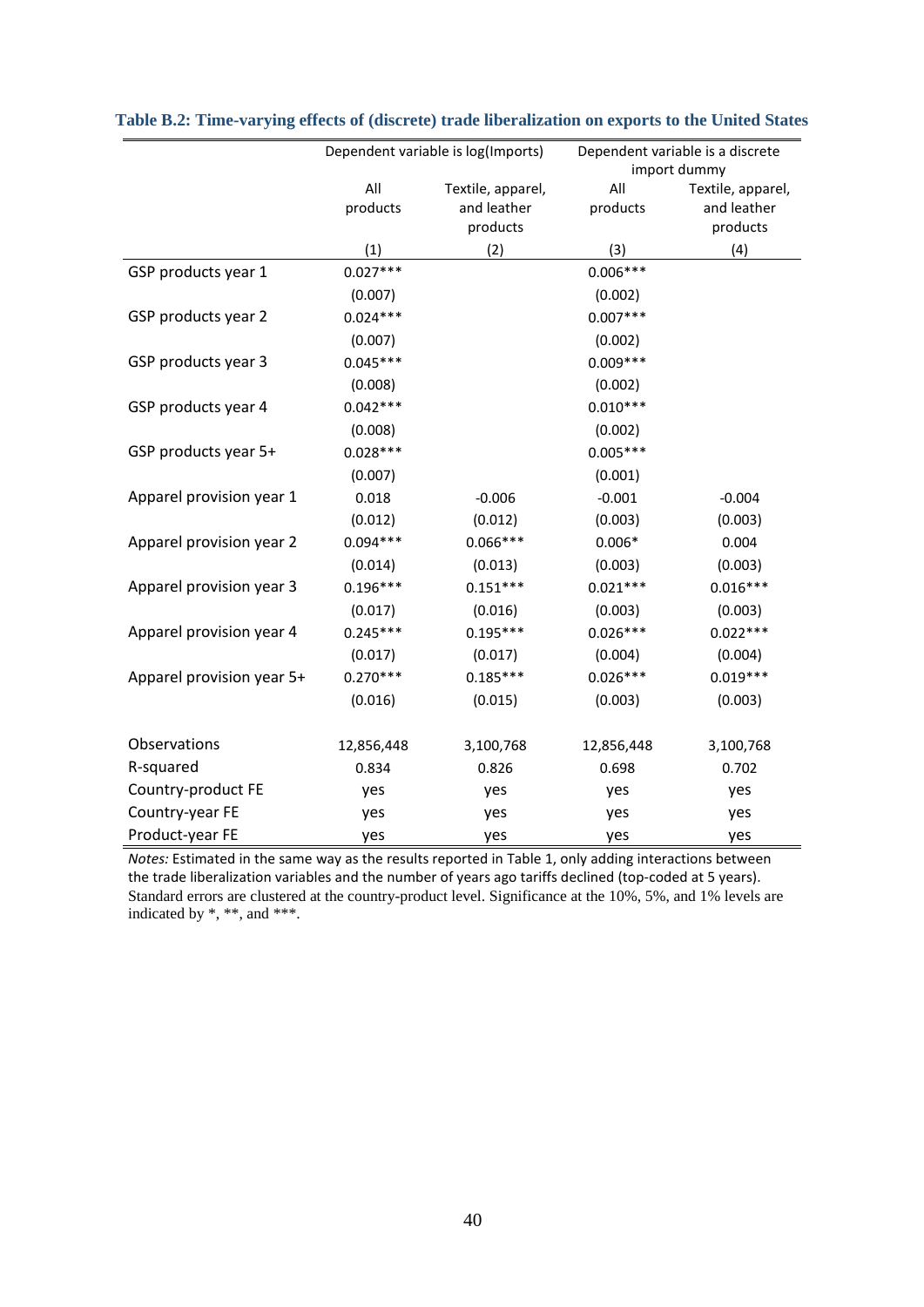# **References**

- Almunia, M., P. Antràs, D. Lopez-Rodriguez, E. Morales (2018). "Venting out: Exports during a domestic slump," CEPR Discussion Paper No. 13380.
- Autor, D.H., D. Dorn, G.H. Hanson (2016). "The China shock: Learning from labor-market adjustment to large changes in trade," *Annual Review of Economics* 8: 205-240.
- Baier, S.L., J.H. Bergstrand (2007). "Do free trade agreements actually increase members' international trade?" *Journal of International Economics* 71: 72-95*.*
- Berden, K.G., J. Francois, S. Tamminen, M. Thelle and P. Wymenga (2009). "Non-Tariff Measures in EU-US Trade and Investment – An Economic Analysis," Ecorys report prepared for the European Commission, Reference OJ 2007/S180-219493.
- Besley, T.J., A. Case (2000). "Unnatural experiments? Estimating the incidence of endogenous policies," *Economic Journal* 110(467): F672-F694.
- Brambilla, I., A.K. Khandelwal, P.K. Schott (2010). "China's experience under the Multi-Fiber Arrangement (MFA) and the Agreement on Textiles and Clothing (ATC)," in R.C. Feenstra, S.-J. Wei (eds.), *China's Growing Role in World Trade*, University of Chicago Press.
- Brandt, L., J. Van Biesebroeck, L. Wang and Y. Zhang (2017). "WTO accession and performance of Chinese manufacturing firms," *American Economic Review* 107(9): 2784- 2820.
- Caliendo, L., R.C. Feenstra, J. Romalis and A.M. Taylor (2015). "Tariff reductions, entry, and welfare: Theory and evidence for the last two decades," NBER Working Paper No. 21768.
- Caliendo, L. and F. Parro (2015). "Estimates of the Trade and Welfare Effects of NAFTA," *Review of Economic Studies 82*(1): 1-44.
- Collier, P. and A.J. Venables (2007). "Rethinking trade preferences: How Africa can diversify its exports," *World Economy 30*(8): 1326-1345.
- Duranton, G. and D. Puga (2005). "From sectoral to functional urban specialization,"*Journal of Urban Economics 57*(2): 343-370.
- Egger, P., J. Francois, M. Manchin and D. Nelson (2015). "Non-tariff barriers, integration, and the transatlantic economy," *Economic Policy* 30(83): 539-584.
- Fan, H., Y.A. Li, S.R. Yeaple (2015). "Trade liberalization, quality, and export prices," *Review of Economics and Statistics* 97(5): 1033-1051.
- Fontagné, L., J. Gourdon and S. Jean (2013). "Transatlantic trade: Whither partnership, which economic consequences?" *CEPII Policy Brief*, *1*(10).
- Frazer, G. (2008). "Used‐clothing donations and apparel production in Africa," *Economic Journal* 118(532): 1764-1784.
- Frazer G., J. Van Biesebroeck (2010). "Trade growth following the African Growth and Opportunity Act," *Review of Economics and Statistics* 92(1), February, pp. 128-144.
- Gaulier, G., S. Zignago (2010). *BACI: International trade database at the product-level*, 1994-2007 version.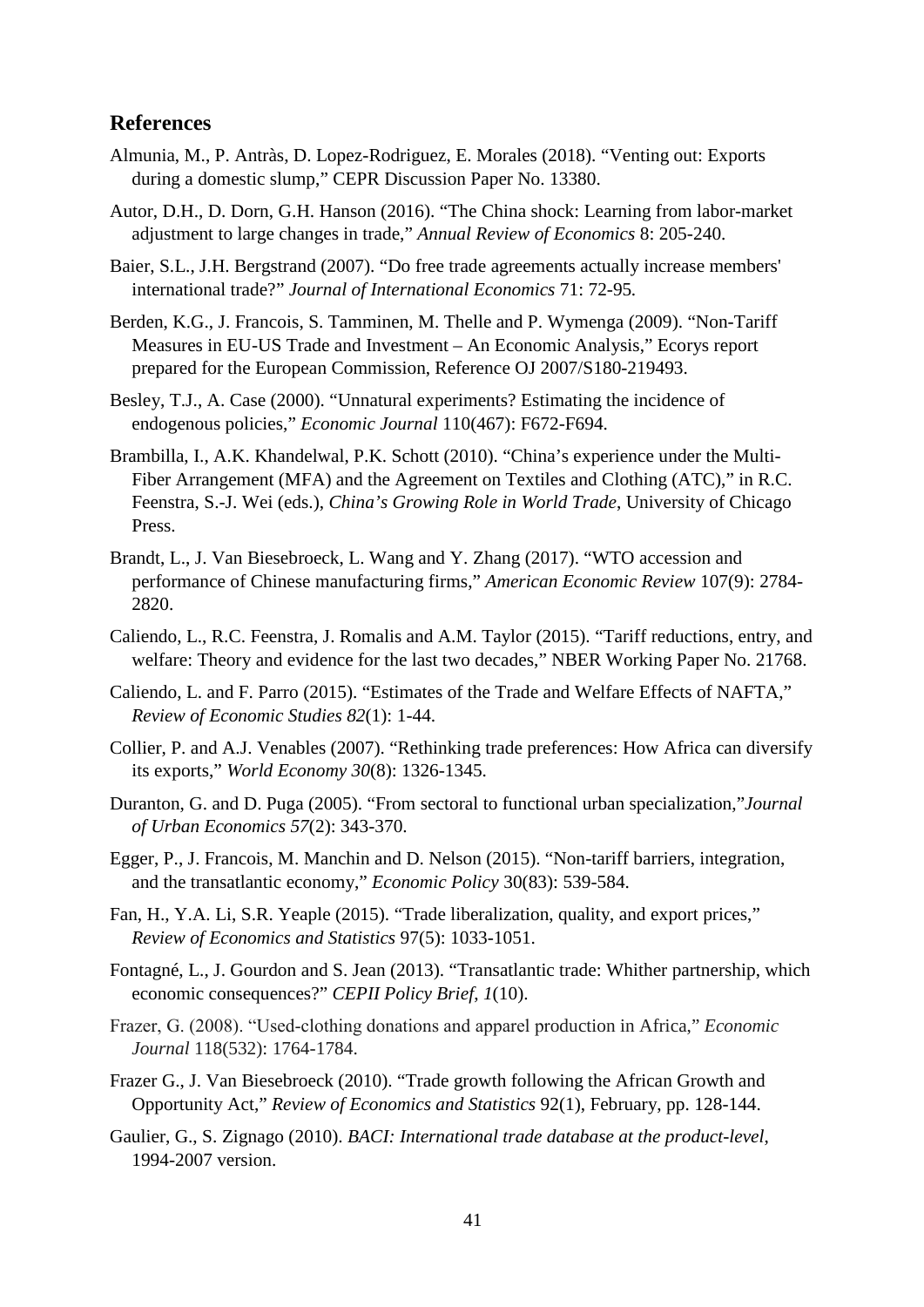- Gereffi, G. (1999). "International trade and industrial upgrading in the apparel commodity chain," *Journal of International Economics* 48: 37-70.
- Gibbon P. (2003). "The African Growth and Opportunity Act and the global commodity chain for clothing," *World Development* 31(11): 1809-1838.
- Guimaraes, P., P. Portugal (2010). "A simple feasible procedure to fit models with highdimensional fixed effects," *Stata Journal* 10(4): 62-649.
- Harrigan, J., G. Barrows (2009). "Testing the theory of trade policy: Evidence from the abrupt end of the Multifiber Arrangement," *Review of Economics and Statistics* 91(2): 282-294.
- Hausmann, R., J. Hwang, D. Rodrik (2007). "What you export matters," *Journal of Economic Growth* 12: 1-25.
- Hausmann, R. and D. Rodrik (2003). "Economic development as self-discovery," *Journal of Development Economics 72*(2): 603-633.
- Head, K., T. Mayer (2014). "Gravity equations: Workhorse, toolkit, and cookbook," in G. Gopinath, E. Helpman, K. Rogoff, *Handbook of International Economics*, Volume 4.
- Helpman, E., M. Melitz, Y. Rubinstein (2008). "Estimating trade flows: Trading partners and trading volumes," *Quarterly Journal of Economics* 2(1): 441-487.
- Kaplinsky R., M. Morris (2008). "Do the Asian drivers undermine export-oriented industrialization in SSA?" *World Development*, 36(2): 254-273.
- Martin, W. and F. Ng (2004). "A Note on Sources of Tariff Reductions in Developing Countries, 1983–2003," *Washington: World Bank*.
- Panagariya, A. (2002). "EU preferential trade arrangements and developing countries," *World Economy* 25(10): 1415-1432.
- Peerally, J. A. and J.A. Cantwell (2012). "Changes in trade policies and the heterogeneity of domestic and multinational firms' strategic response: The effects on firm-level capabilities," *World Development 40*(3): 469-485.
- Phelps, N.A., J.C.H. Stillwell, R. Wanjiru (2009). "Broken chain? AGOA and Foreign Direct Investment in the Kenyan clothing industry," *World Development* 37(2): 314-325.
- Rodrik, D. (1992). "The limits of trade policy reform in developing countries," *Journal of Economic Perspectives 6*(1): 87-105.
- Rodrik, D., A. Subramanian, F. Trebbi (2004). "Institutions rule: The primacy of institutions over geography and integration in economic development," *Journal of Economic Growth*  9(2): 131-165.
- Rotunno, L., P.-L. Vézina, Z. Wang (2013). "The rise and fall of (Chinese) African apparel exports," *Journal of Development Economics* 105: 152-163.
- Santos Silva, J.M.C, S. Tenreyro (2006). "The log of gravity," *Review of Economics and Statistics* 88(4): 641-658.
- Sturgeon, T., J. Van Biesebroeck, G. Gereffi (2008). "Value chains, networks and clusters: Reframing the global automotive industry," *Journal of Economic Geography 8*(3): 297- 321.